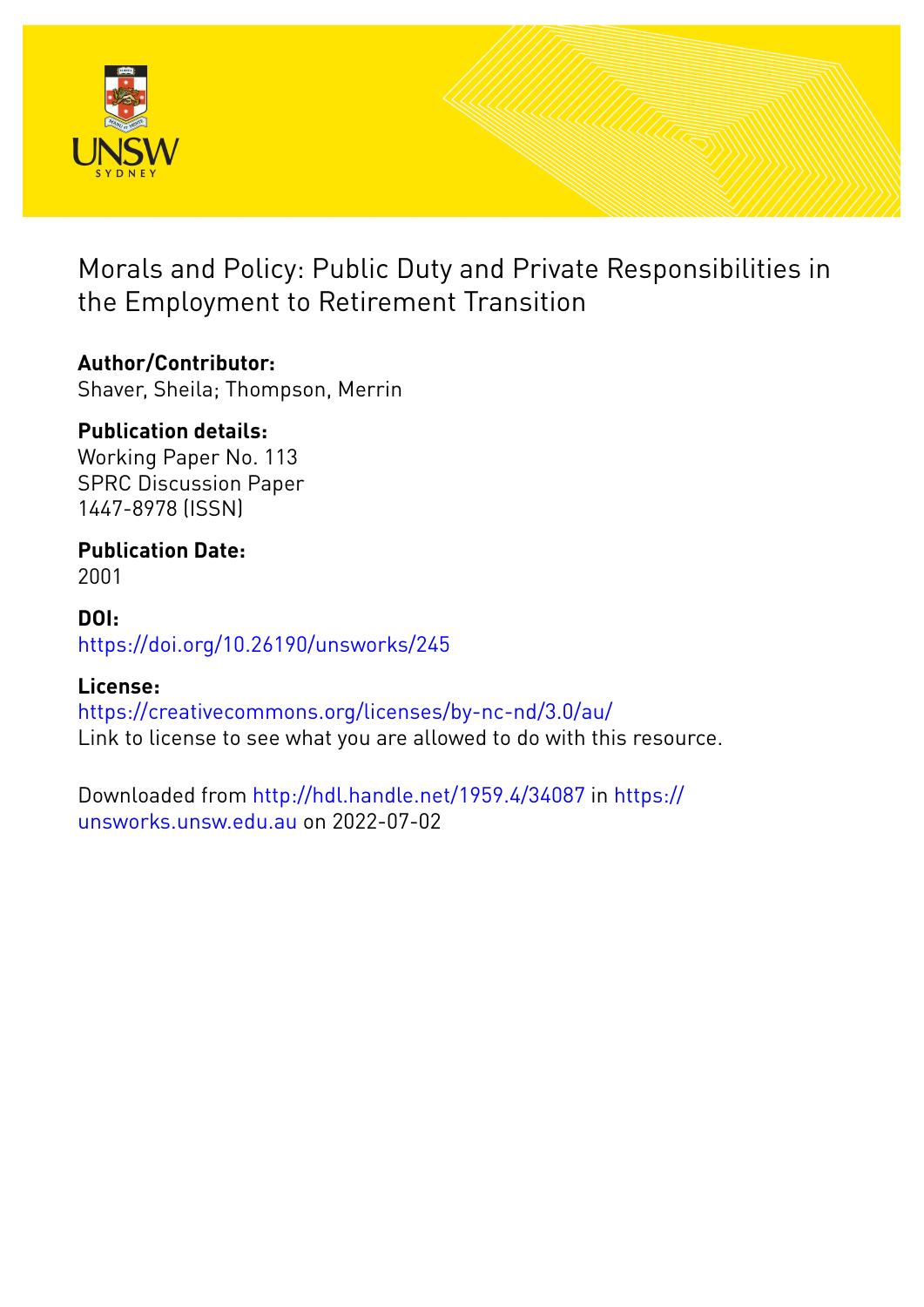

# **Morals and Policy**

Public Duty and Private Responsibilities in the Employment to Retirement Transition

by Sheila Shaver and Merrin Thompson

SPRC Discussion Paper No. 113 *May 2001*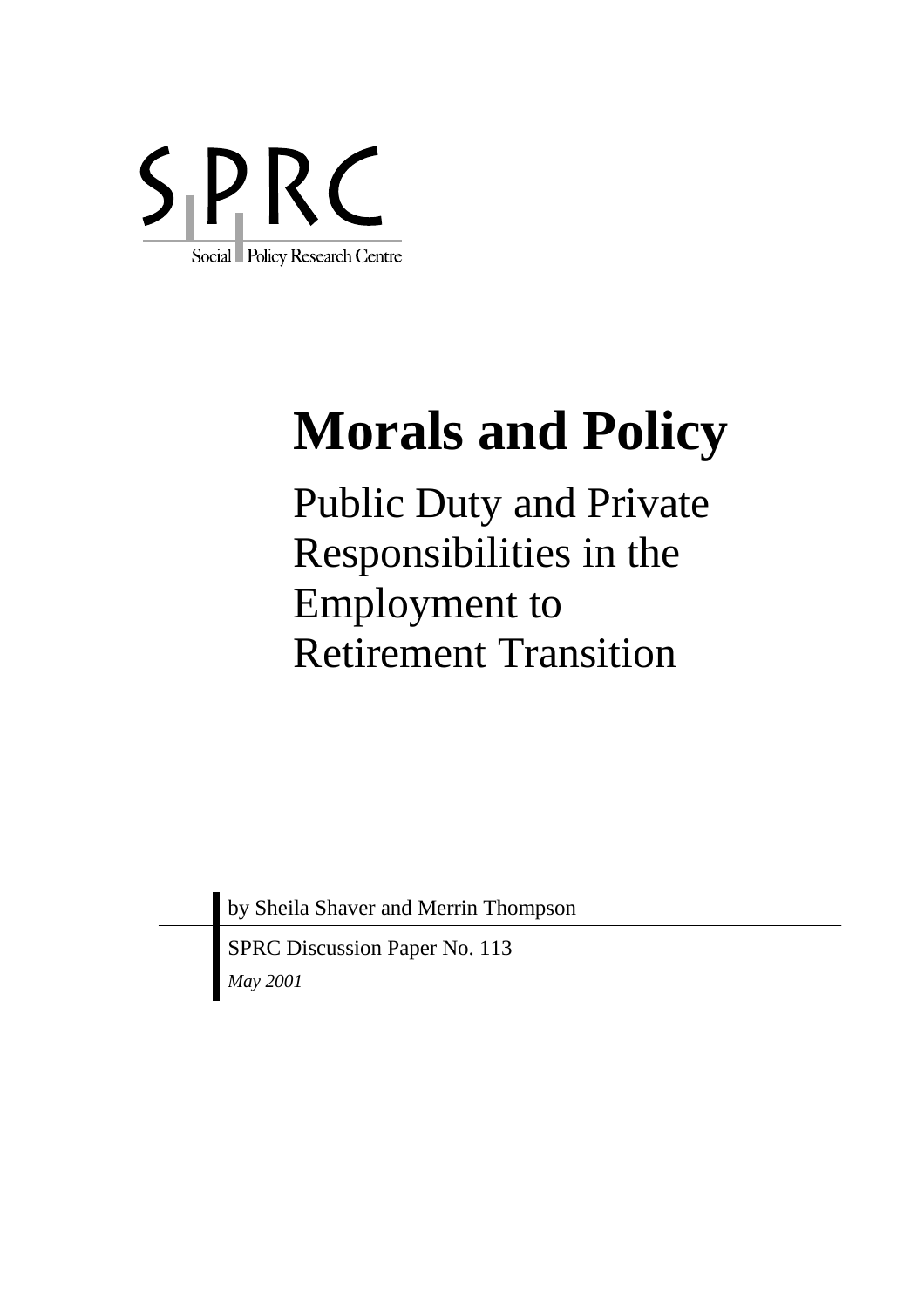### **Abstract**

The period of welfare state restructuring has seen a resurgence of concern, in both policy and popular opinion, with the balance of rights and duties attached to claims for community support. Curiously, contemporary debates about 'welfare reform' have had little to say about economic support in retirement. This paper is concerned with how policy for the transition from employment to retirement figures in a changing discursive landscape of social policy citizenship. Examining the views of a group of Australians in mid-life, it draws out and compares the meanings of entitlement, rightfulness, merit and deserts they attach to the age pension and occupational superannuation, the requirements, duties, and obligations they think are attached to such benefits, and how they believe these benefits and their financing should be shared among Australian citizens and workers. This evidence suggests that there are interesting continuities of political culture in the rights and duties seen as associated with welfare support in working life and in retirement. The basis of these continuities lies in common emphasis on the moral duties that accompany a social right to support from the public purse, and the social privileging of self-provision over 'dependency' on the public purse. These parallels suggest that some of the values, principles and sentiments associated with mutual obligation are carrying over to retirement income provisions, with at least potential consequences for the transition from employment to retirement. To date, however, these parallels are too limited to suggest a reshaping of retirement provision in the image of mutual obligation.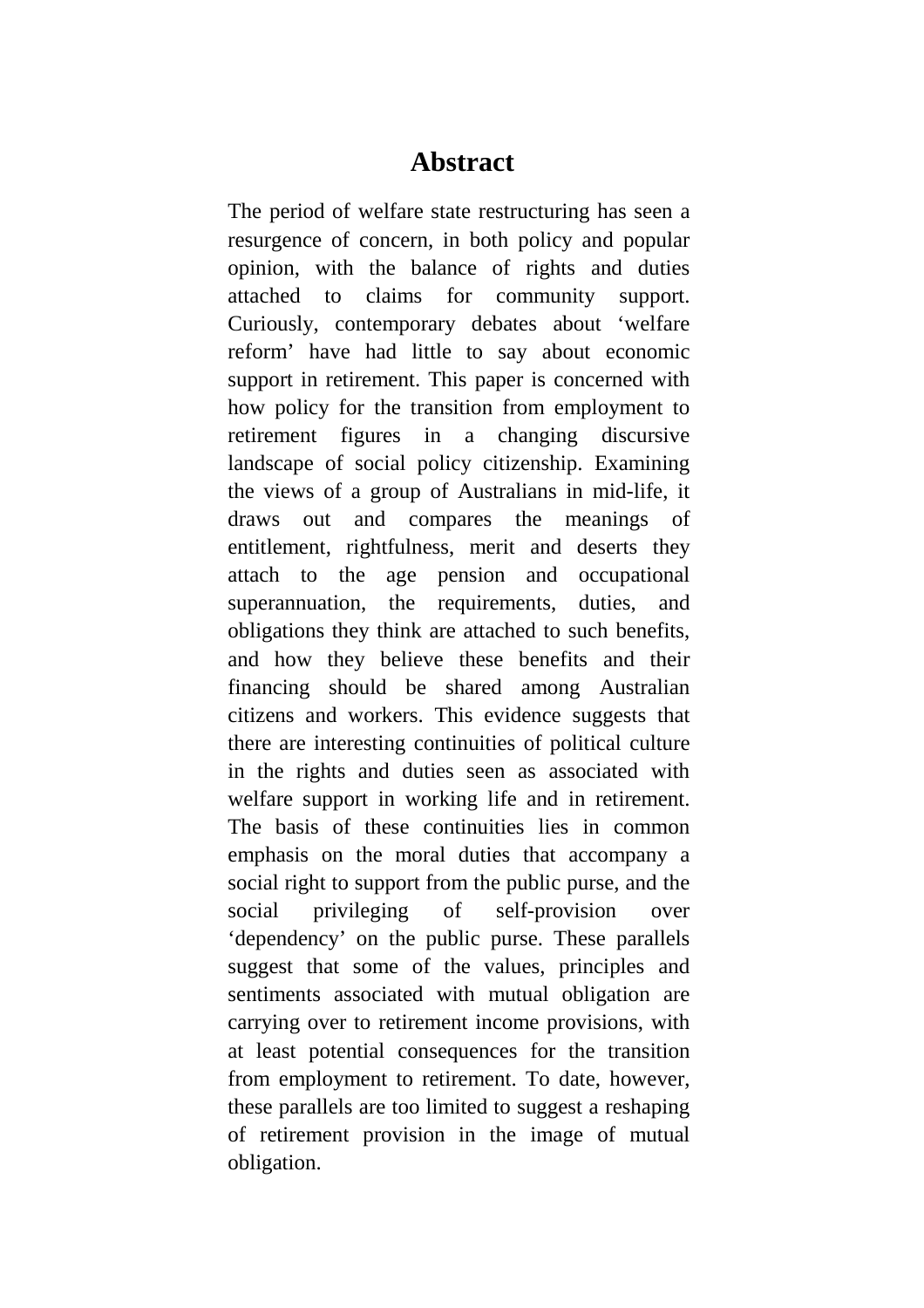# **1 Introduction**

The period of welfare state restructuring has seen a resurgence of concern, in both policy and popular opinion, with the balance of rights and duties attached to claims for community support. While such concern has arisen in many countries, it has taken its sharpest forms in the 'liberal' welfare states of the English-speaking countries (Esping-Andersen, 1990; O'Connor, Orloff and Shaver, 1999). In Australia this resurgence has been expressed in new moral discourses, articulated by both major parties, speaking of 'reciprocal' and 'mutual obligations' between claimants and the state (Reference Group on Welfare Reform, 2000; Encel, 2000). The right to claim welfare support is increasingly seen as a contingent one in which duties of citizenship are also to be acknowledged.

Curiously, contemporary debates about 'welfare reform' have had little to say about economic support in retirement. For a century, these benefits have been the leading edge in welfare state development in industrial societies, and the politics surrounding them have done much to shape national welfare institutions (Guillemard, 1983; Myles, 1989). They commonly represent by far the largest single item of direct national welfare expenditure (OECD, 1994). These are, moreover, the benefits where claims to the status of a social right have been most securely institutionalised. Their exclusion from the present discussion of 'welfare' is thus a significant one. To date, such rights have gone largely unchallenged in otherwise widespread public reaction against the legitimacy of welfare support.

Moreover, welfare reform measures limiting access to unemployment assistance have come amidst contradictory policy initiatives, also termed 'reform', significantly increasing public expenditure on support for income in retirement. During the 1980s and 1990s, the provision of a public age pension, means-tested but near universal in its receipt, has been supplemented with mandated private occupational superannuation under the Superannuation Guarantee Charge (SGC), and in the same period additional private pension coverage has also spread. The benefits of such private saving are heavily subsidised from the public purse (Olsberg, 1997; King, Backgærd and Harding, 1999). Social security measures accompanying the introduction of the Goods and Services Tax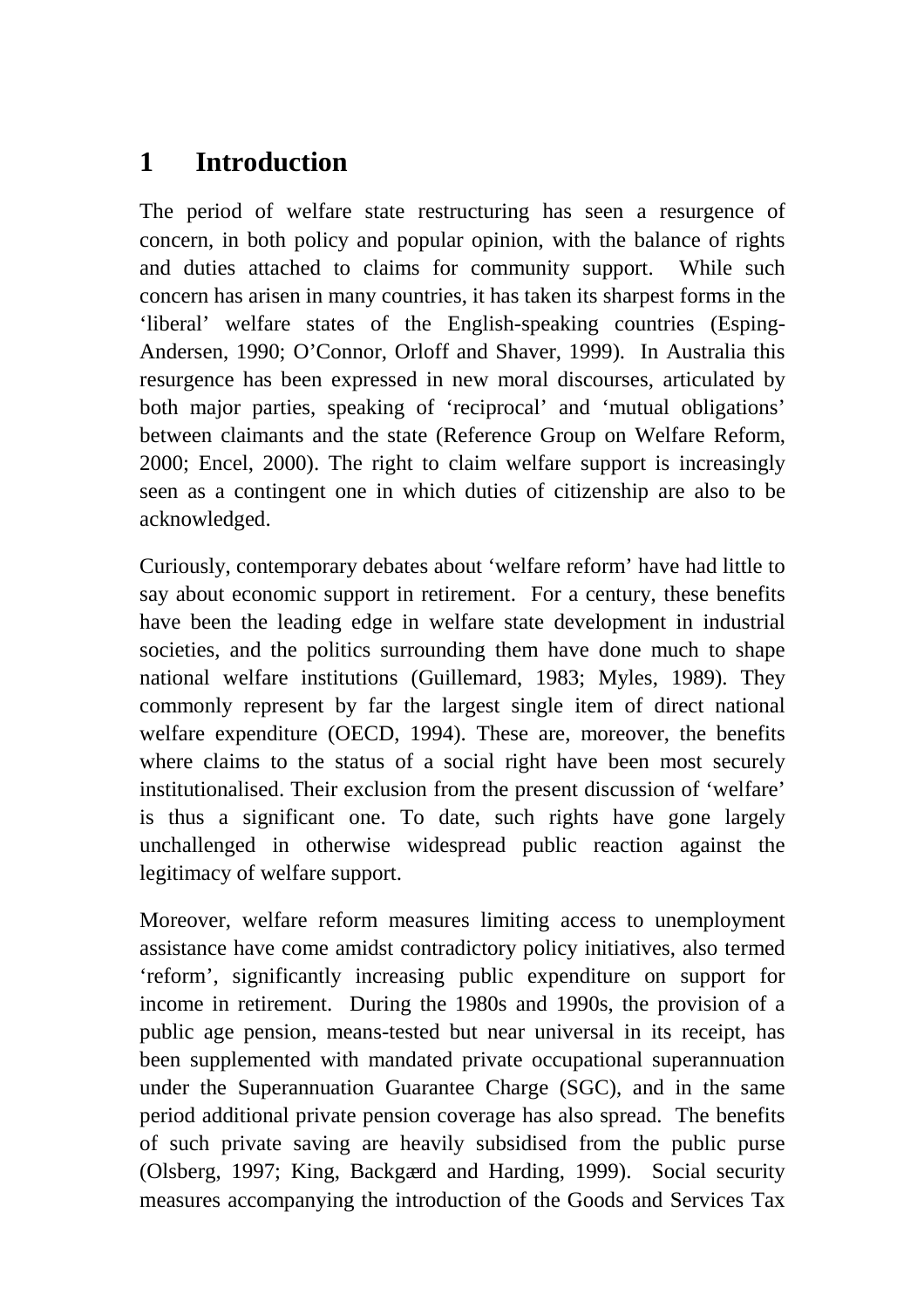included means test changes making retirees with higher levels of private income eligible for part pension. While intended to contain public expenditure in the face of population ageing in the future, these developments have entailed new and more universally accessible entitlements to welfare support in retirement in the present.

This paper is concerned with how policy for the transition from employment to retirement figures in a changing discursive landscape of social policy citizenship. Specifically, it explores the moral and political culture associated with claims to different types of income entitlement in retirement, and the implications of such moral and political constructs for work and saving in the pre-retirement years. Examining the views of a group of Australians in mid-life, it draws out and compares the meanings of entitlement, rightfulness, merit and deserts they attach to the age pension and occupational superannuation, the requirements, duties, and obligations they think are attached to such benefits, and how they believe these benefits and their financing should be shared among Australian citizens and workers.

This evidence suggests that there are interesting continuities of political culture in the rights and duties seen as associated with welfare support in working life and in retirement. The basis of these continuities lies in common emphasis on the moral duties that accompany a social right to support from the public purse, and the social privileging of self-provision over 'dependency' on the public purse. These parallels suggest that some of the values, principles and sentiments associated with mutual obligation are carrying over to retirement income provisions, with potential consequences for the transition from employment to retirement. To date, however, these parallels are too limited to suggest a reshaping of retirement provision in the image of mutual obligation.

## **2 Social Policy Citizenship, Mutual Obligation and the Transition to Retirement**

Following T. H. Marshall (1963), a growing body of theory takes the entitlements of the welfare state as a new dimension of citizenship emerging in the twentieth century and enlarging the civil and political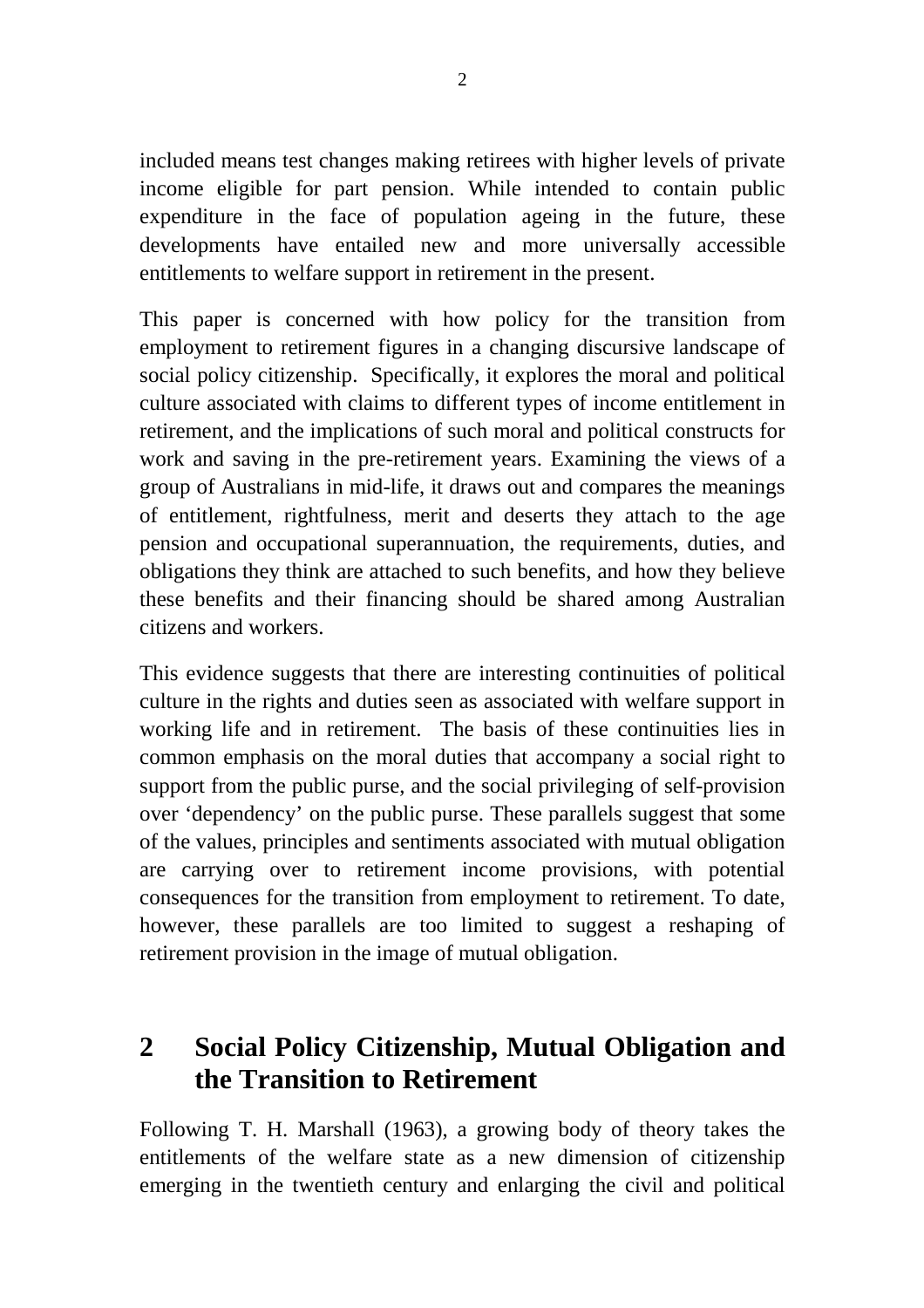rights of citizens with social rights to income and services. These theories focus on the capacity of the state and social policy institutions to mediate structural inequalities of modern capitalist society (Barbalet, 1988; Turner, 1986). Marshall's original focus on the tensions between equality of citizenship and inequalities of social class has been extended to take in tensions between citizenship and the inequalities associated with gender (Lister, 1995; Siim, 2000) and racial and ethnic difference (Turner, 1986; Kymlicka, 1995).

The key proposition of social policy citizenship is that welfare state provisions, paradigmatically the assurance of a minimum income and access to basic services such as education and health care, are social rights. As such, they give the citizen legitimate, enforceable claims on the state for command over resources. In his famous essay 'The social division of welfare', Titmuss (1963) showed that the scope of social rights extends beyond the recognised welfare domain to include occupational and fiscal benefits. Attention to the resource value of claims should not, however, obscure the political character of social policy provisions as relations between citizen and state. Although retirement arrangements are among the most securely established of all social rights, the era of welfare restructuring has made plain the provisional character of even these (Myles and Quadagno, 1997). Janoski (1998) links social rights with civil society, and the sources of interest, social organisation and political mobilisation that lie behind them.

Duties or obligations are the inverse side of rights. Janoski (1998: 53) contends that until recently liberal political theory, including its theory of citizenship, have overlooked the importance of this side of the citizenship equation, while the revival of interest in communitarian ideas has emphasised it. He observes that citizen claims depend on taxes to fund them, so that one person's claim necessarily imposes a duty on another. Moreover, obligations are necessary if rights are to be enforceable, and for any system of rights to be workable obligations must also constrain each person's bundle of citizenship rights. Spelling out a four-fold scheme of citizenship obligations (1998: 54-6), he gives examples of obligations ranging from the general, such as to be law abiding and to respect the rights of others, to the specific, such as for the recipients of unemployment assistance to look for work.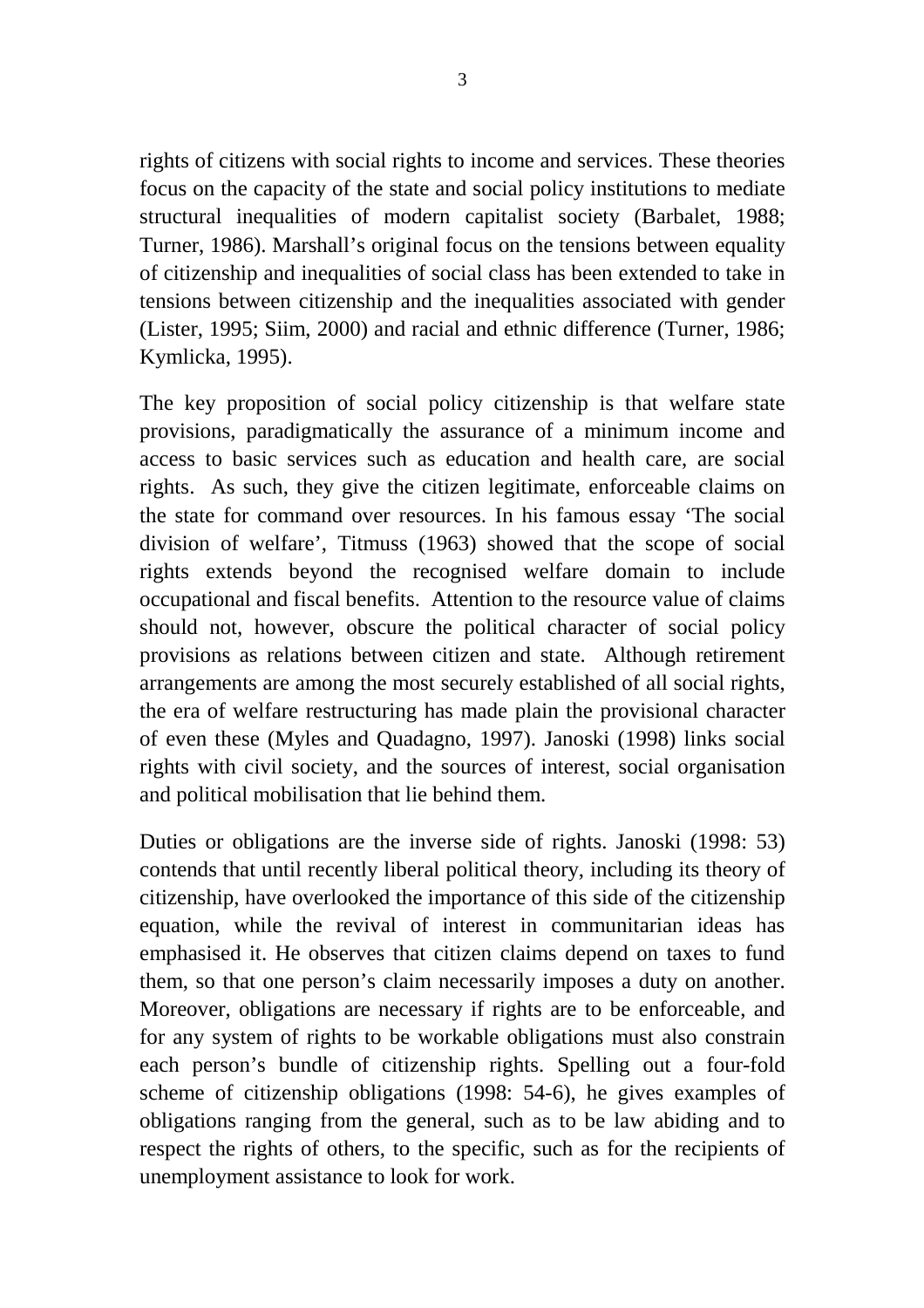Citizenship thus entails an exchange of rights and duties among citizens. Janoski (1998: 75-103) proposes two ideal types to describe the intersection of rights and obligations, which he terms restricted and generalised exchange. Janoski suggests that both principles are at play at once in modern capitalist societies, and that citizens may support, and be motivated by both principles in varying combination and degree.

Technically, the contours of the social group exchanging rights and duties are defined in social policy arrangements. In the case of retirement income, for example, social insurance systems typically set up an exchange between past and present generations of workers, while tax/transfer systems frame it as an exchange among the citizenry at large. The social understanding of this exchange may not necessarily match these technical definitions, in part because of their complexity but most importantly because their content and implications are the stuff of ideological representation and political argument.

Current discussion of reciprocal or mutual obligation indicates a reshaping of the key terms of Australian social policy citizenship. Put briefly, the key terms of this reshaping are:

- greater emphasis on the contingent nature of rights to social support, and particularly on the obligations attached to the receipt of support;
- the specification of work, in the primary form of paid employment in the capitalist economy, as the fundamental social duty of all adult persons, with other forms of work such as care work and voluntary services also approved, as a secondary resort;
- the belief that those who receive the support of the community have a duty to give something in return;
- the assertion that the individual must undertake action to make oneself employable and/or demonstrate one's employability<sup>1</sup>;

l

<sup>1</sup> Under the Hawke and Keating Labor Governments, reciprocal obligation placed some onus on the state to supply training or work experience; under the present Coalition Government mutual obligation puts less onus on the state and more on the individual.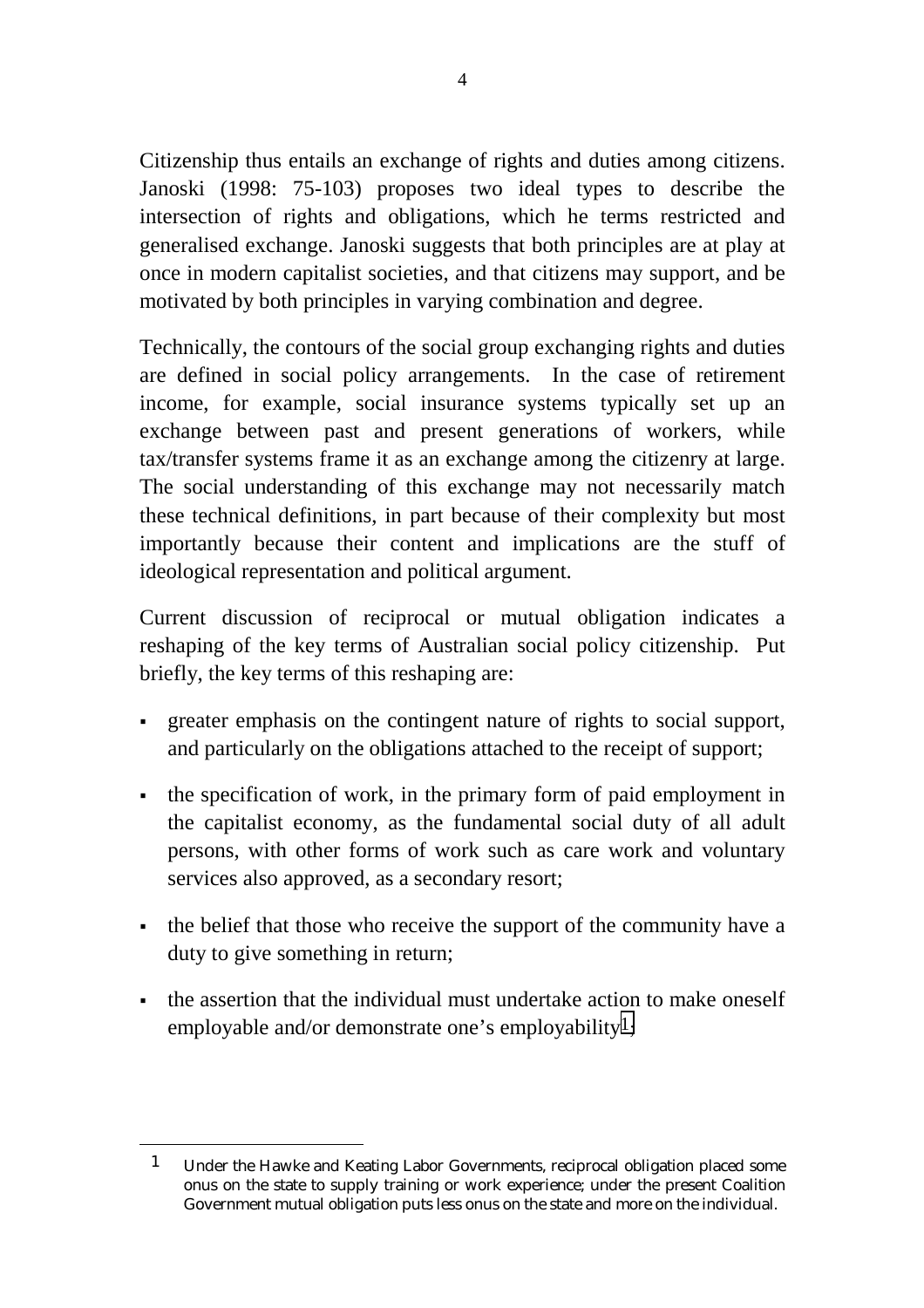- the use of tutelage and/or compulsion to ensure that the duties attached to the receipt of assistance are fulfilled and to maintain the employability of the individual; and
- the stigmatisation of 'dependency' on the receipt of social benefits as an unworthy social condition.

To date, the doctrine of mutual obligation has been directed to the working age population. Applying first to young people and the longterm unemployed, it is now being extended to other groups including sole parents and people with disabilities. Significantly, it is also being applied to workers in the years immediately before retirement, with the prospect of heightened contrasts in expectations of those claiming social benefits who are just below retirement age and those who have reached it.

There is at present no suggestion that mutual obligation might apply to welfare support in retirement, and an ideological veil shades the age pension from the harsh light cast on the social support provided to other groups. Even so, the advent and popularity of mutual obligation has clear implications for people presently in mid-life and looking toward the transition from employment to retirement. At present the majority of people in this age group can expect to receive at least part of their income in retirement from the age pension. Already, most men and increasingly many women also can expect to retire with at least a small stake in the growing superannuation system. While superannuation provision will continue to grow rapidly, most retirees will continue to combine income from the two sources for the foreseeable future. The discourse of mutual obligation depreciates the receipt of public benefits and elevates the moral status of self-provision. It has implications for the way future retirees understand their moral and social status in retirement, and potentially for their personal and financial preparation for that transition.

# **3 Attitudes and Expectations of Income in Retirement**

This paper draws on data gathered as part of a qualitative study of the perceptions, feelings, views and expectations of Australians in mid-life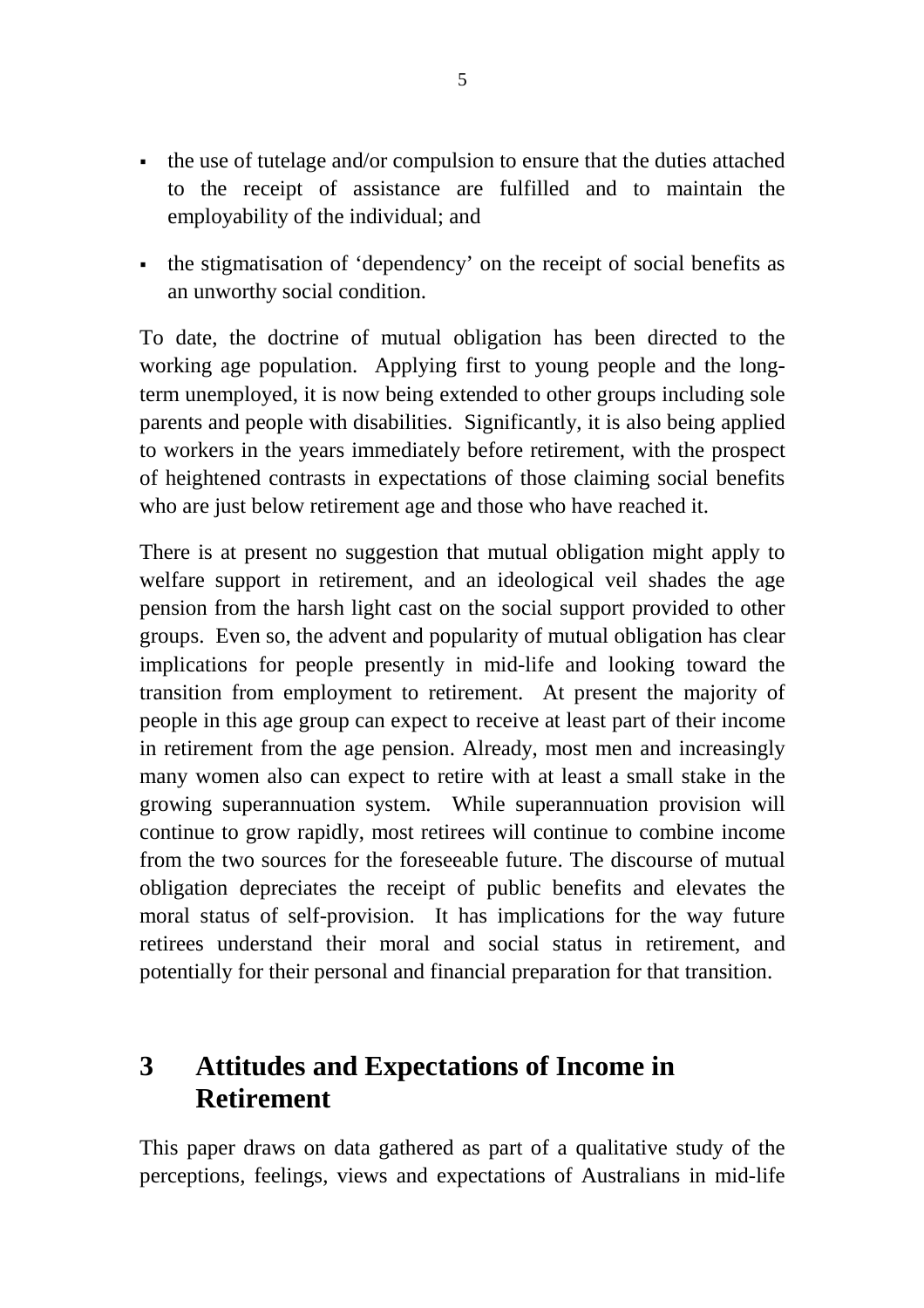about their income in retirement.2 Some 65 people living in the Sydney region were interviewed in 1997 and early 1998. Sample members are aged between 41 and 57, and employed or the partner of an employed person. This age group was chosen because we aimed to speak to people at a life course moment when responsibilities for children were diminishing and the vision of post-parental life opening. Interviewees were recruited through superannuation funds and one trade union, and were chosen so as to include white-collar and professional with working class respondents and both men and women. Approximately two-thirds of the sample are employees with substantial occupational superannuation, and are very largely in public sector employment. The remainder includes participants who have no superannuation at all, who are part-time or casual workers, whose superannuation is limited to employer provision under the SGC, or who have had only a short history of superannuation contributions.

The sample was not intended to be representative of any social group, but rather to capture contrasts in social perception at a key life course moment for social policy. Its strong bias toward public sector employees has muted some of the differences of view that might have been expected, especially with respect to support for an interventionist state and traditional welfare state provision. For this reason, the analysis of the data presented here gives little weight to the frequency of opinions, concentrating instead on systematic contrasts of opinion among relevant groups. We focus here on common constructs of value and opinion, noting when and how these vary.

## **4 Social Rights, Need and Duties: The Age Pension**

By social rights, Marshall referred to

l

the whole range from the right to a modicum of economic welfare and security to the right to share in the full social

<sup>2</sup> The project *Citizenship, Social Rights and Income in Retirement* has been funded by the Australian Research Council and the Social Policy Research Centre, and conducted by Sheila Shaver and Merrin Thompson. Merrin Thompson conducted all the interviews. The co-authors contributed equally to the work reported in this paper.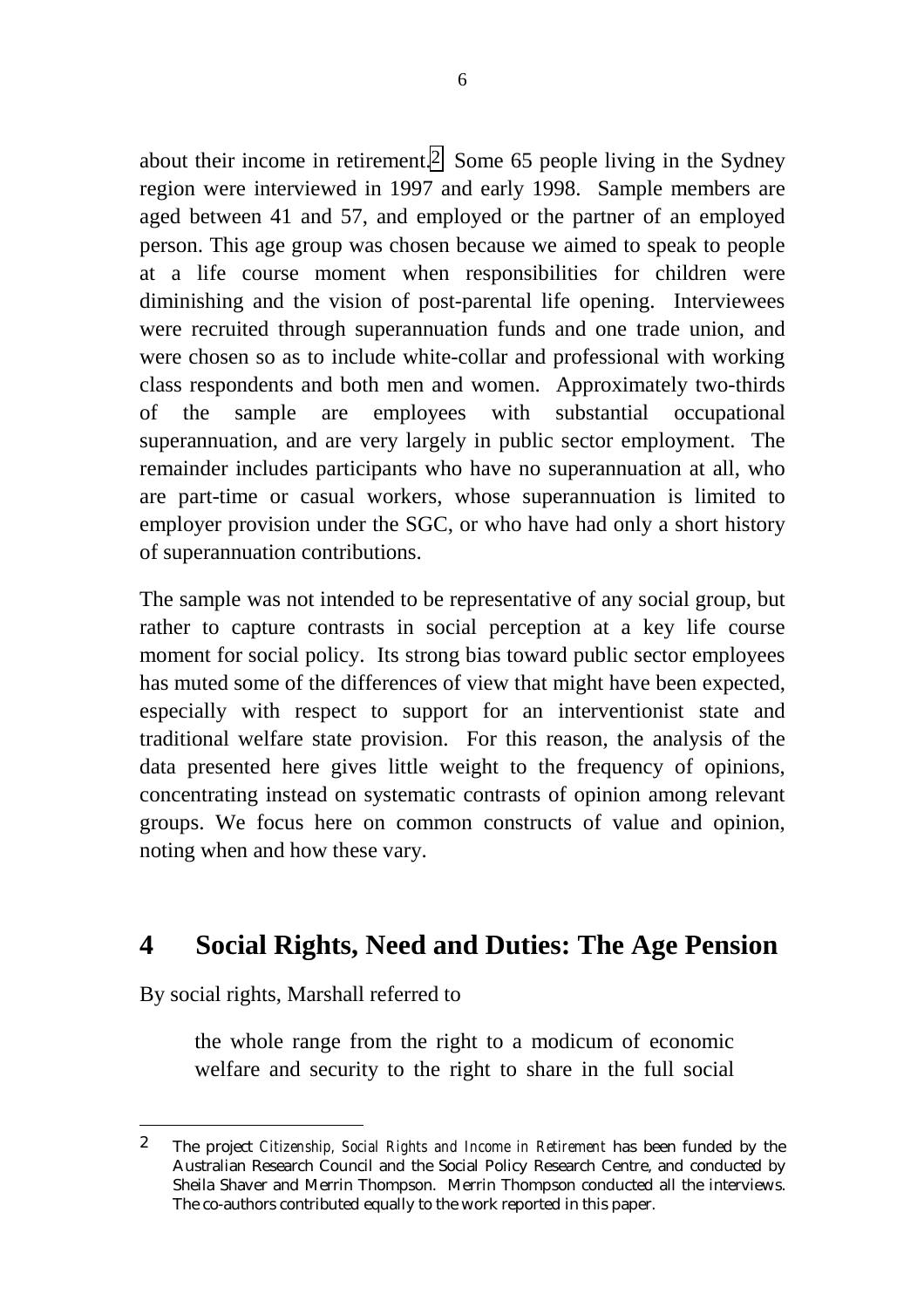heritage and to live the life of a civilized being according to the standards prevailing in the society. (Marshall, 1963: 74)

Almost everyone we spoke to sees the age pension as a social right of some kind. A number specifically associate it with a right to a minimum standard of living and protection from poverty.

I think people do have a right, by being human, to certain conditions to be met by the society in which they live and since we have a tax system which is organised to do that I think a society like Australia should be providing that safety net. (Ben, academic)

But at the end of the day when you do retire no-one should want for anything and that's basic. Bob Hawke made it "No child should ever be hungry" you know, and I think he promised, but he never carried it out. And that was very hard to carry out a promise like that because there's always a reason why it doesn't happen, but I believe our old age, old citizens [deserve the same protection from poverty] one day and it shouldn't be in the future but it should be now. They have worked to pay for their retirement and they should be entitled to it at the end - to retire, you know, with a good, reasonable amount of money that should be coming so that they can live comfortably. (John, railway worker)

Yeah I think it is a basic right, really, I mean we're lucky to have such a basic right. A lot of countries don't have it and they're the ones who are dependent on their own children. I think, yeah you have to have it if you're going to have a society like we've got. It's better to give money even if people were completely useless and have some level of sustenance rather than have them out begging or whatever … I think you have a moral obligation I suppose, is what we're saying, to support people who can't support themselves. (Verity, librarian)

There is much less unanimity about what it might actually mean to think of the pension as a social right. In Marshall's terms, a social right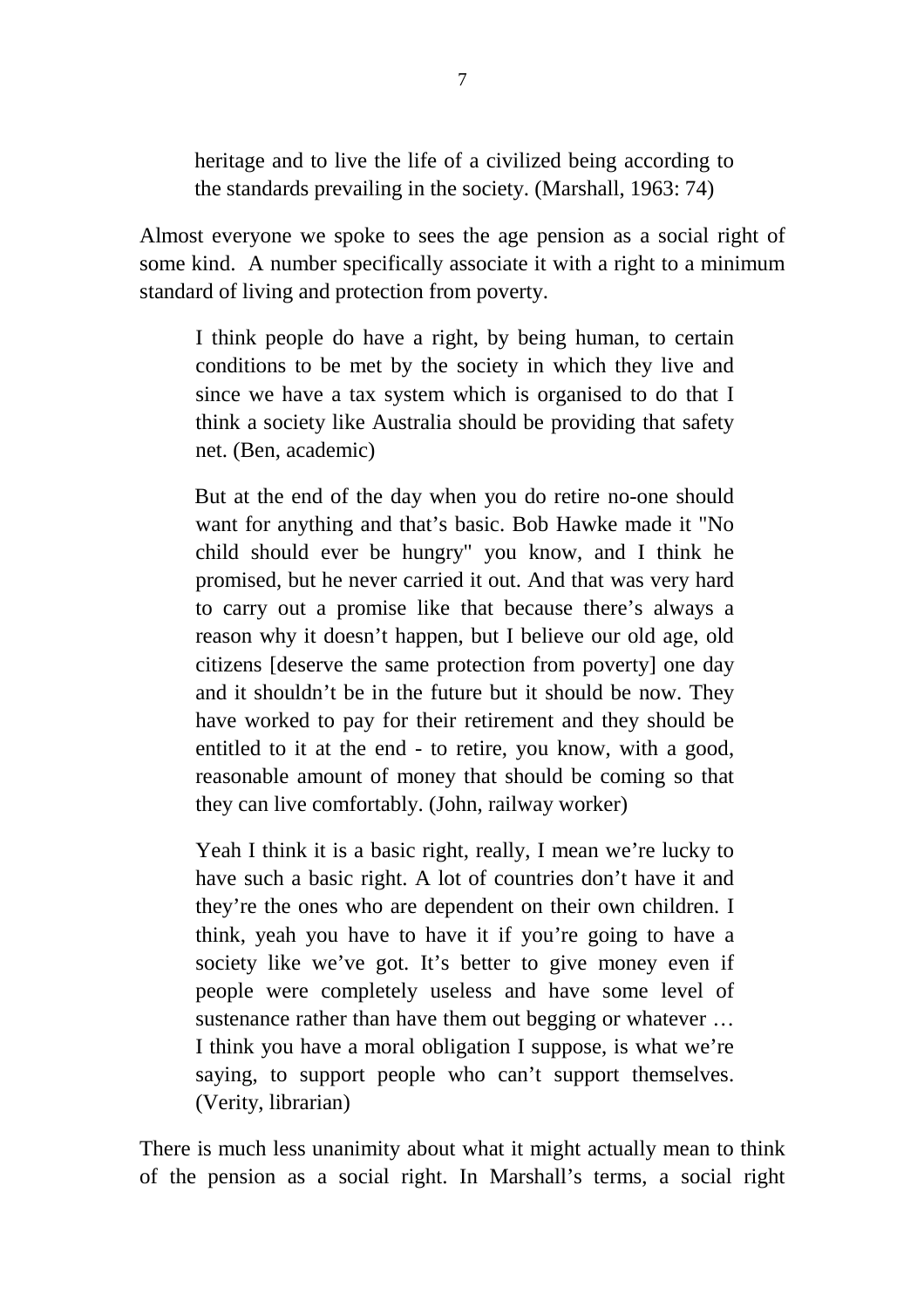expresses equality of status among citizens. Representing equal treatment of all citizens, universal entitlement to the pension is central to its symbolism. Australian social policy tradition has drawn on the same symbolic association, while making the actual right conditional on need (Shaver, 1989). The dominant rhetoric of targeting associates pension rights less with equality of treatment than with need and a limited equality of outcome.

Respondents' views about rights to an age pension reflect these tensions. One body of opinion, largely concentrated among working class men and women, holds that everyone should have the same right to a pension. This view sees the means test as unfairly denying reward for virtue in working and saving.

It doesn't matter if you are a millionaire, if you are a politician, it should be automatic to get a pension. That's a right, not a privilege. (Geoffrey, clerk)

I paid my tax and done my duty, contributed to the economy and I think, you know, I think anybody who works should be entitled to a pension. I don't care how much money you earn. (Walter, truck driver)

But I really think everybody should get it - especially people that have worked. Why should the people like me that have worked all their life and have paid taxes all their life and yet you're not entitled to it. But these other sods, parasites, that have never worked and they get all these handouts. They get a housing commission house, they get the dole or a pension or sickness benefits or whatever. I mean I know there's some genuine cases out there but not the amount that are out there claiming it all. (Janet, technician)

Another body of opinion, most common among professional and middleclass workers, associates a right to the pension with need, and only with need.

Yes I do, but I think pensions should be for people that need pensions. So I think, yes people have a right to an income when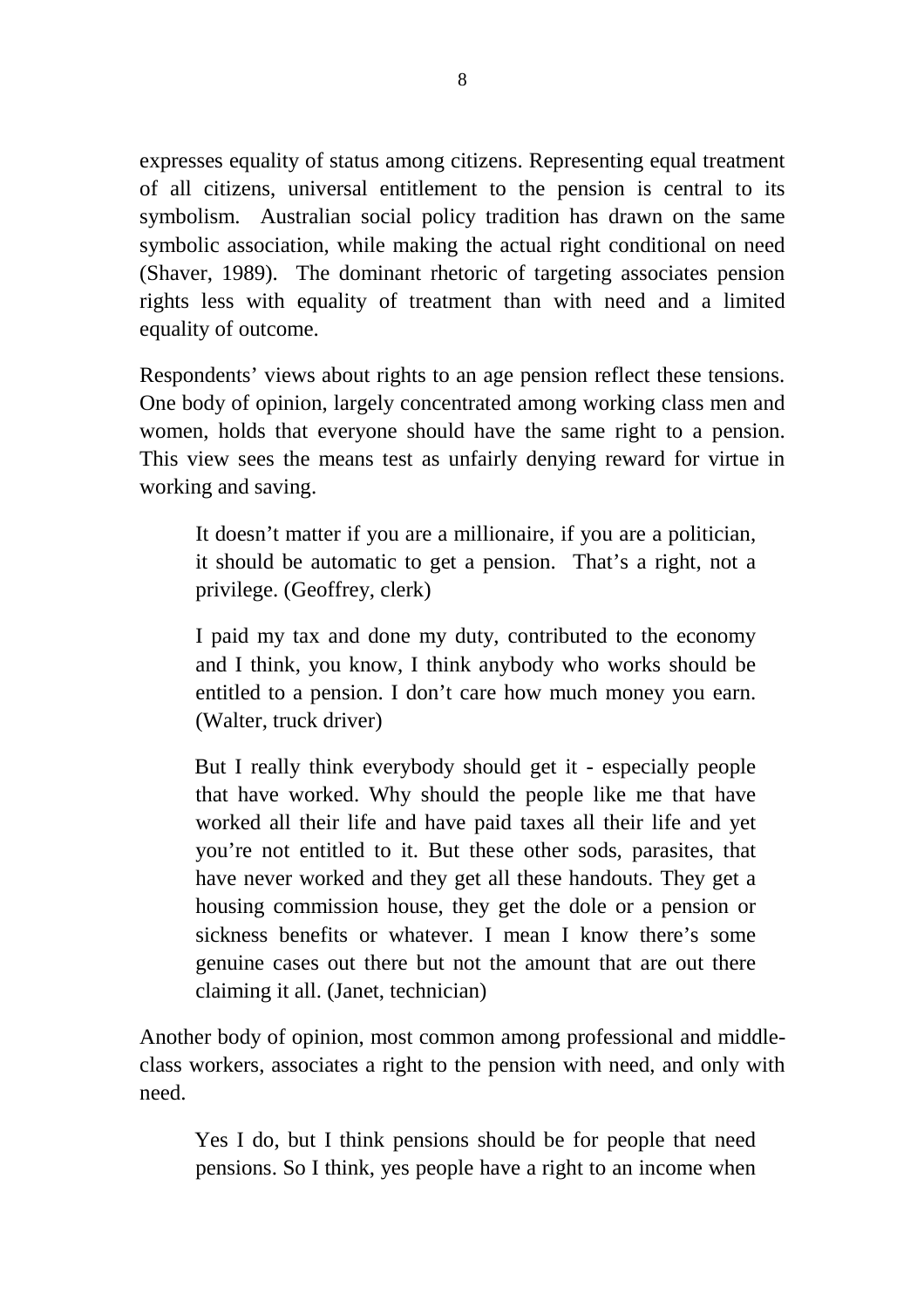they reach retirement age and the pension should be for people that need it, so it should be targeted. (George, researcher)

Well people that don't need it shouldn't get it. If they've got financial means to support themselves they shouldn't get it. I get annoyed when I hear about people who have got a tremendous amount of money and they structure their finances so that they can still get the part pension or benefits because they think they're entitled to it. (Evelyn, home duties)

I suppose what I'm saying is that if people are living in poverty then they should be assisted by the government. If they can help themselves, well good on them and they don't need help, but I don't think they have a right, just because they've worked hard and they now want something because it's there - does that make sense? (Cynthia, supervisor)

Respondents from across the class spectrum also see merits in both arguments. Some find the use of a means test an acceptable pragmatic compromise. Others favour two-tier arrangements with one element, usually pension fringe benefits, standing for equality of status among citizens, while another, most commonly the pension itself, aims at equality of outcome in a guarantee of minimum living standards.

I think if the community could afford it and everybody got an age pension all well and good, whether they were a millionaire or somebody who'd been on social security benefits when they were younger. But that's not - I don't think our community can afford that. I'd rather see the direction of those benefits towards people who really need them. A fairly ambivalent answer I guess. (Frederick, office manager)

I think there are two pensions. I think there's the money and there's the [fringe] benefits. I think everybody should have the benefits. And even if the means test is not fair a means test of sorts on the money side so that no-one is short of ready cash to live comfortably. That everyone has the benefits in terms of medical and travel. (Thomas, teacher)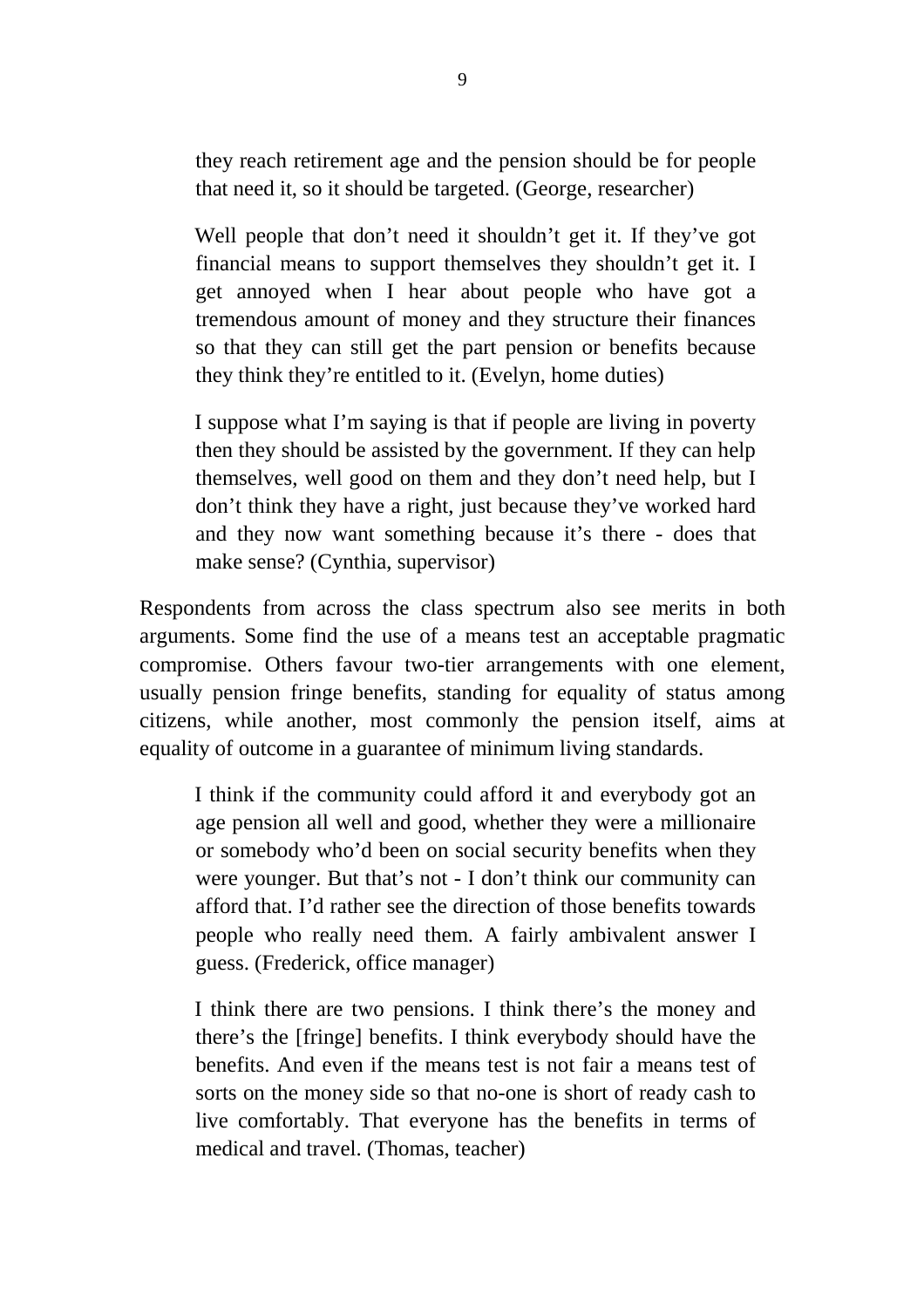However they think of rights, few respondents regard entitlement to the age pension as unconditional. As the quotations given have already shown, they generally associate the right to receive an age pension with the fulfilment of at least some associated obligations. Typically, they see this right as flowing from past contributions to Australian society, mainly through work and the payment of taxes during working life. While not universal, this view is widely held. It is shared across differences of class and gender and by those who both do and do not expect to receive the age pension in their own retirement.

I think by investing all your life in the workforce and paying taxation gives you that right. It's a fundamental principle. (Avery, manager)

If you've paid your taxes it doesn't matter what your social status or what your monetary status is. You've paid your taxes. (Rod, labourer)

As long as they've done something and just haven't been sitting on the beach all day long, on their bums, doing nothing. (Elaine, waiter)

As long as they live a law abiding life. (Keith, clerk)

The association of welfare with 'work' is very strong, even when welfare takes the minimally controversial form of the age pension. Work itself is generally interpreted to mean paid employment, but is readily extended to include unpaid work in the family and community.

 *(Interviewer: Women who stay at home with the kids, should they be able to get it as well?)* Oh yeah, as far as I'm concerned like they're still working aren't they? Their partners are out at work, aren't they, so they should be entitled to it. (Keith, clerk)

I think working in military service or [something like that] … the pension could be an obvious reward for that sort of work. I think [there should be] enough emphasis on people staying home - women who choose to stay home and be productive in that way. However, again, I mean women who have stayed home should be made aware of the fact that they need to be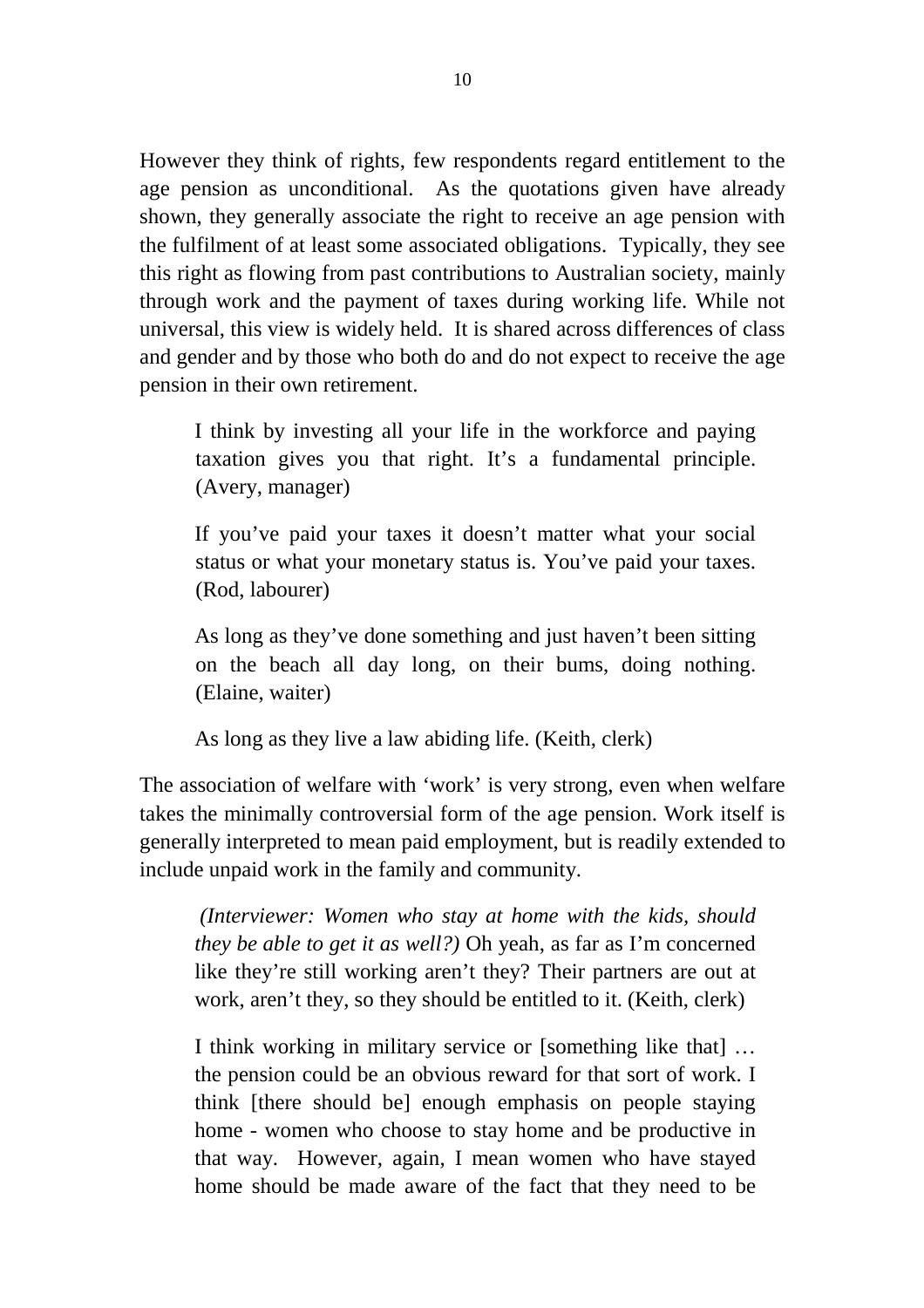more productive in the community on a volunteer basis. There are a lot of women who don't do anything volunteerwise who choose to stay home but they could be productive at their schools and they do absolutely nothing at the school because they say well it's my right to get money from the government, I don't have to produce anything back for that, it's just my right, and that I don't agree with. (Anna, teacher)

Many respondents question whether immigrants and refugees should be entitled to receive the pension because they lack a history of work or other contribution to Australian society.

*(Interviewer: Do you think people living in Australia have a right to an age pension when they reach retirement age?)* Yes, provided one thing - on the proviso as such that they live in Australia for a period of time . . . I look at like this - the pension itself is what you earn in your life Á= It is just like a membership to a club, you've got to contribute towards it within this life span Á for example, maybe contribute to payment of tax, pertaining to your intelligence or work, what have you. So especially I feel that someone who is too old to come over we should think about one thing then: what are things that they can contribute to Australia for a period of time before they are supposed to have a pension. (Jonah, hospital supervisor)

I think everybody that's worked - lived and worked in the country, is due an income. (Tim, manager)

*(Interviewer: What about migrants and refugees?)* Well I think if we accepted them in the first place then we should be paying their pension, yes. (Thomas, teacher)

I don't knock any migrants, cause obviously, I'm Italian, I came out and if I was only here five years I don't think I should expect the same amount as someone who was born here . . . I'm convinced, it's not being racist but I just think it's human right. You know, that's how I feel. I don't feel that anyone on short term deserves the same economic security as someone who's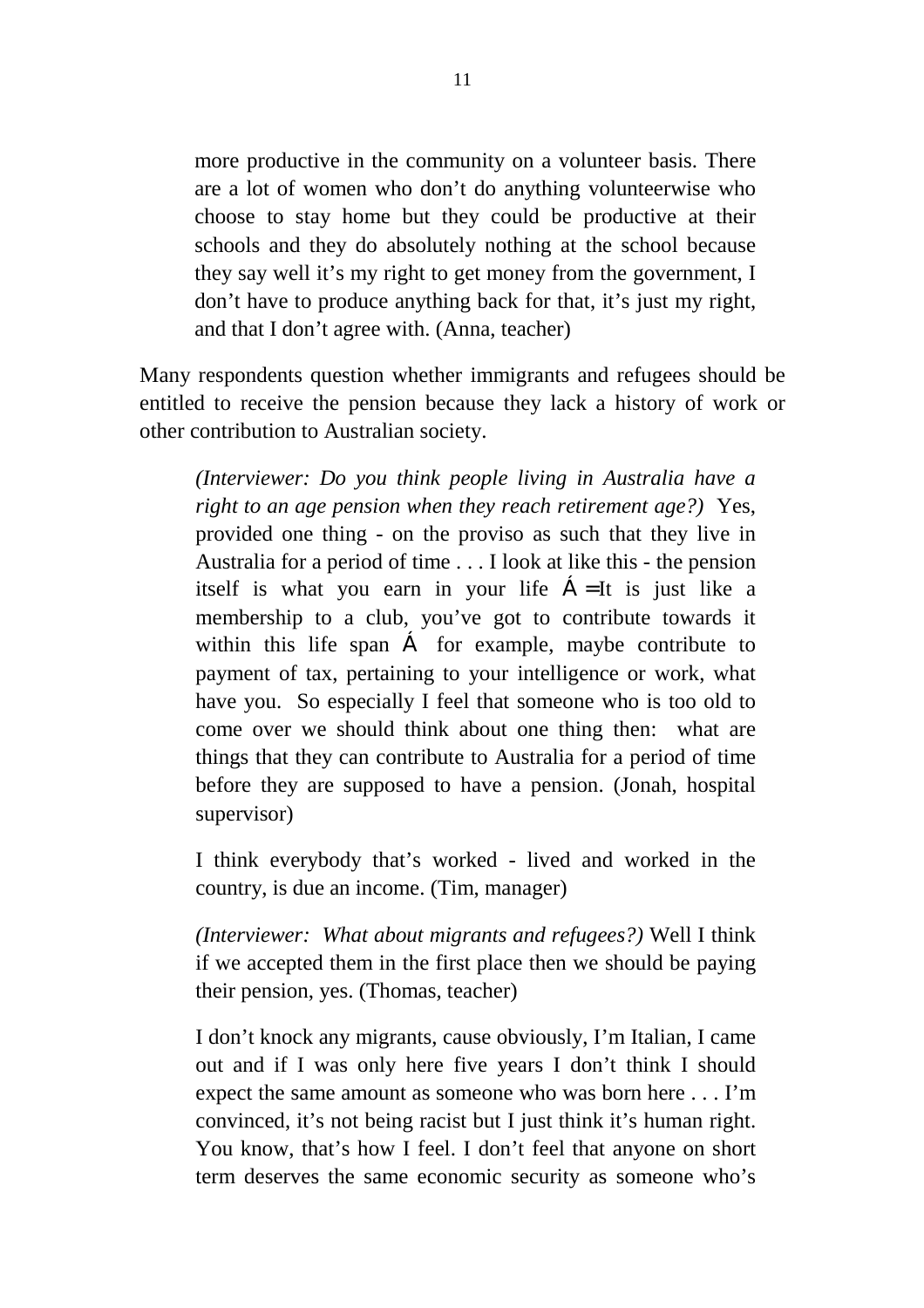been here and done the right thing over the years Á It doesn't matter who the person is or what their background is I still feel they have to earn the right and … let's say you retire - if I was to retire at 65 I wouldn't expect to go and live in another country and expect them to support me. (Aldo, mechanic)

While respondents clearly link rights and duties, they generally do not do so in the literalist terms of contractual reciprocity. Few respondents would favour a direct link between employment history and pension entitlement, either as a condition of eligibility or by tying the level of the pension to salary while in employment. 3 More usually, the connection between contribution and entitlement is essentially moral in character. As we read them, statements about the importance of working, contributing and paying taxes refer as much to the nature of virtue in the circumstances of everyday life, as to literal and especially economic equivalences.

*(Interviewer: What kinds of things constitute earning the right to a pension - working, paying taxes, bringing up kids, that kind of thing?)* I guess so, yeah, just the basic, everyday things of being around and as you say doing the right thing for years, paying your taxes Á as long as you've done the right thing in stabilising a family, bringing up a family and being around and just doing it from day to day rather than disappearing for maybe years and then coming back. (Aldo, mechanic).

The discourse of relative need and targeting adds additional and potentially contradictory elements to the moral equation. Evelyn and Cynthia, for example, both quoted above, are dubious about vesting entitlement in contribution alone. Need outweighs contribution in their moral calculus, and to insist on receiving a return for taxes paid is to abuse charity and the good will of other taxpayers.

As already noted, the sample does not provide a representative measure of social opinion; it was designed to test for the existence of sharp group differences in attitudes and values rather than to measure their frequency. There does not appear to be significant structural variation in ideas about

l

<sup>3</sup> One or two respondents do favour retirement pensions based on European models of social insurance.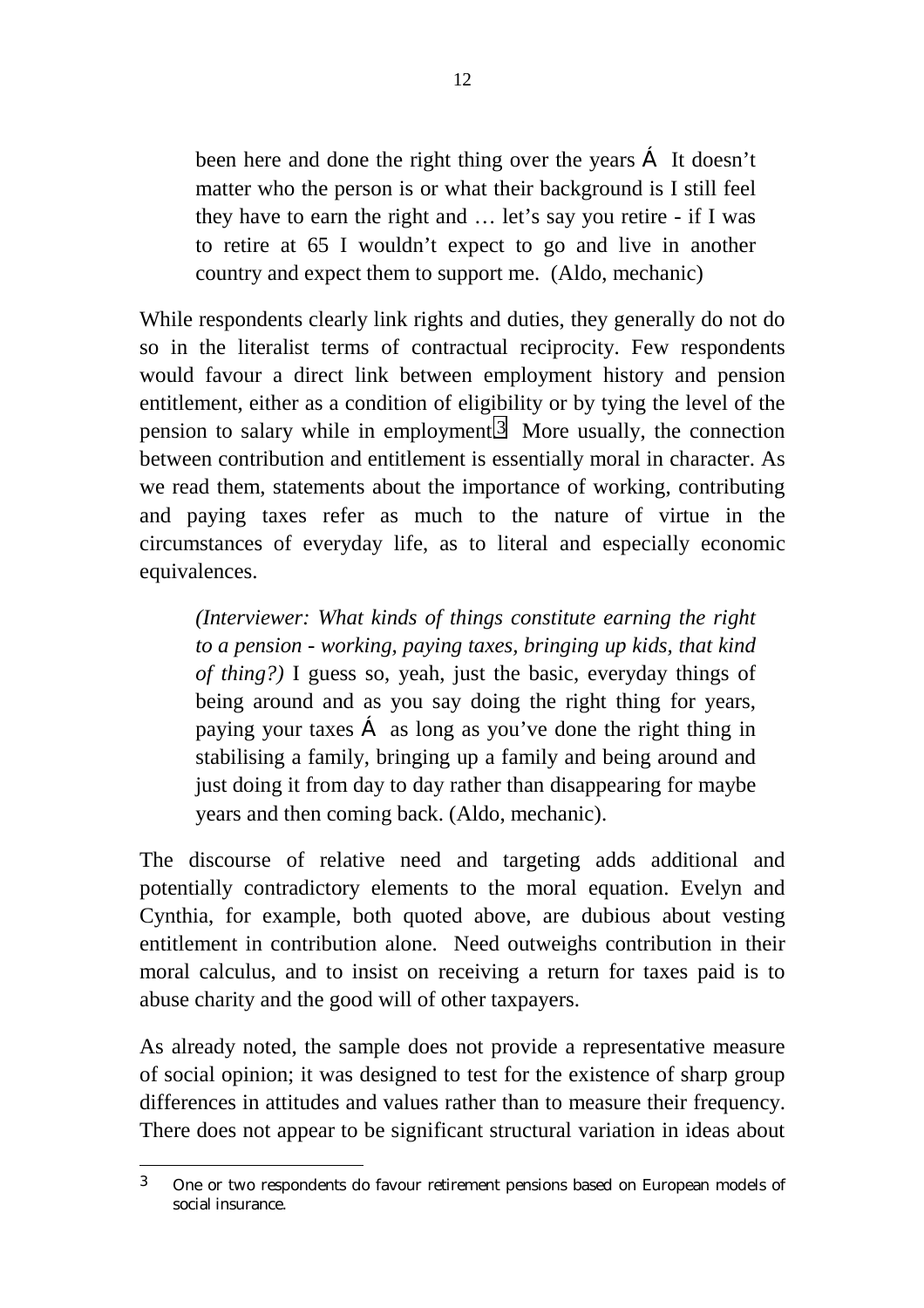the rights and duties attached to the age pension. There are suggestions that differences of view are associated with employment sector: private sector workers seem to be more sceptical about the idea of pension as a right than public sector employees, and in particular to stress the importance of contribution to entitlement and seek stricter moral and sometimes financial equivalence between benefit and contribution. If there is a class difference, it is that working class speakers offer more severe judgements than their middle class and professional counterparts about the moral worth of work and the unfair penalty that the means test imposes on those who provide for themselves. Respondents who have largely completed child rearing have clearly given more thought to retirement issues than those with children still at home and in school, and have more focused views about their own likely circumstances in retirement. There is noticeably more support for the pension as a right among those aged 51-55 than among those who are younger than this, but no evident difference of view about the associated duties. There is little or no difference in the ideas that men and women hold about these themes.

## **5 Duties, Rights, and Property: Occupational Superannuation**

We also asked participants whether they thought superannuation was a right. More than the idea of right, superannuation evokes the concept of duty. This attitude is common to all groups in the sample, and is shared among respondents with and without substantial superannuation, and among public and private sector workers.

Well I would have thought that superannuation would in one way be an obligation because it's taken away from your spending money every fortnight. It's not necessarily a right. You might be saying it's a right that your employer contributes to superannuation. OK, you could say that it's a right that he contributes towards it but he probably calculates that in the salary and he maybe pays you less in your take home pay anyway in order to compensate for the superannuation so you get it one way or another. In the superannuation or take home pay. So it's like an obligation as far as that's concerned Á=Well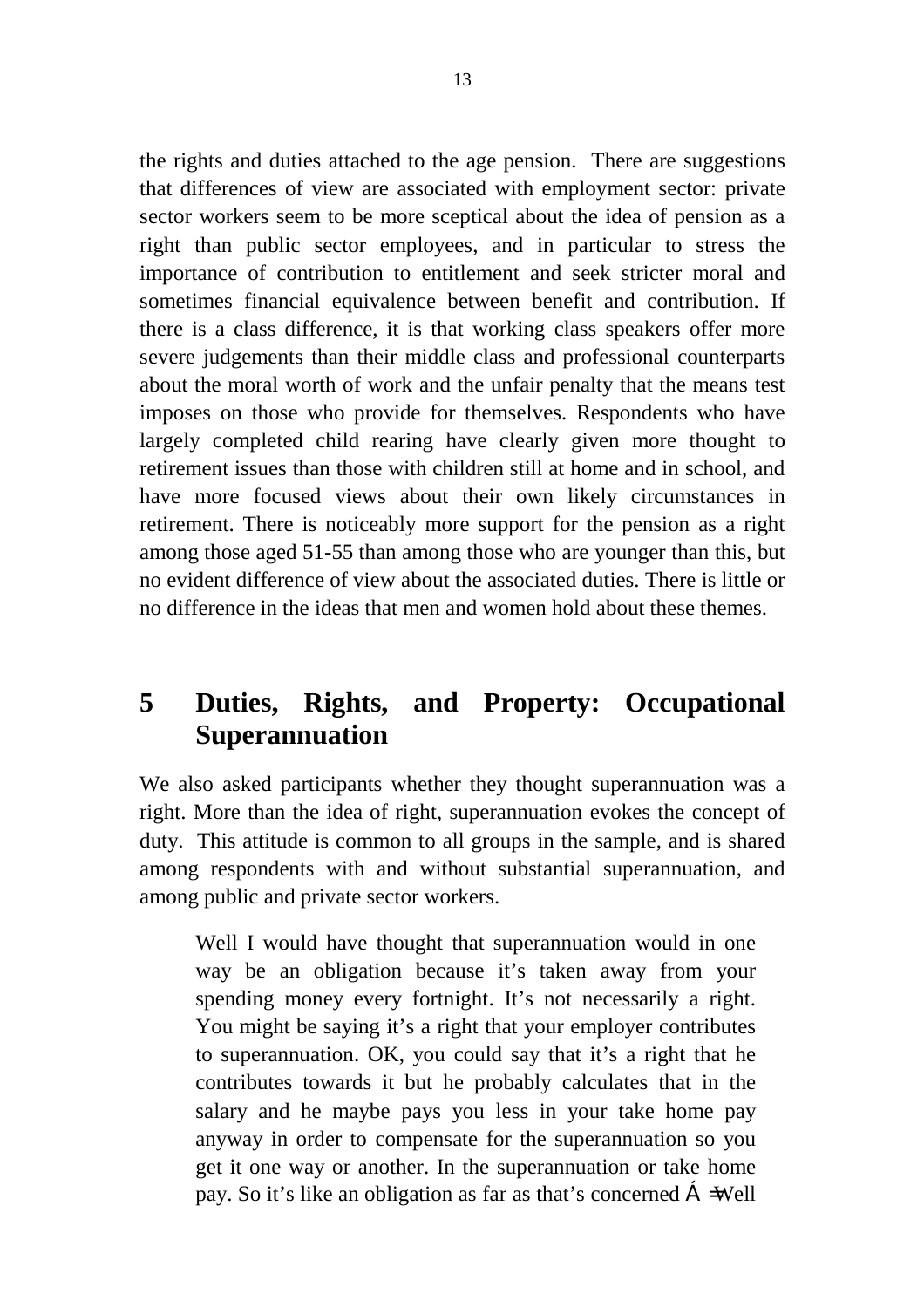everyone should have a right to superannuation but then again some people would probably rather have the money in their hand, and so I would suggest that there's got to be government legislation to make sure that they do have superannuation rather than as I said wait until they're 65 and then say, sorry I haven't got any superannuation, how about the pension. (Samuel, stockbroker)

No I don't think it's a right, it's something that we have decided is going to be a way of organising our society so that all sectors contribute to the future of the society and to our increasingly ageing population. (Susan, art director)

*(Interviewer: What are your thoughts on whether superannuation is a right, something that everybody is entitled to get when they work for pay?*) I think so yes. Not only a right, I think it should be compulsory. (Thomas, teacher)

Superannuation is a tax which leads to a pension Á I look on superannuation as a duty  $\hat{A}$  It's a duty to relieve the pension scheme of intolerable burden, although it is a tax. The majority of people are incapable of saving money. It's a fact of life. (Matthew, academic)

As some of these comments suggest, the association of superannuation with duty carries over into more general approbation for policies to compel saving for retirement. Some appreciate such compulsion on their own behalf; others favour it for those who are less providential than they are themselves. In either case, this view leads those who hold it to support universal access to superannuation.

No, I think that it behoves people to give a bit of forethought to their retirement and to make some provision for their own retirement and not just assume that the state will look after you. The state is after all the taxpayers, and human nature being what it is most people won't do that without some encouragement and therefore I think it's very important that governments put in place laws that will make superannuation savings compulsory. But I also think it's really important that they do more to ensure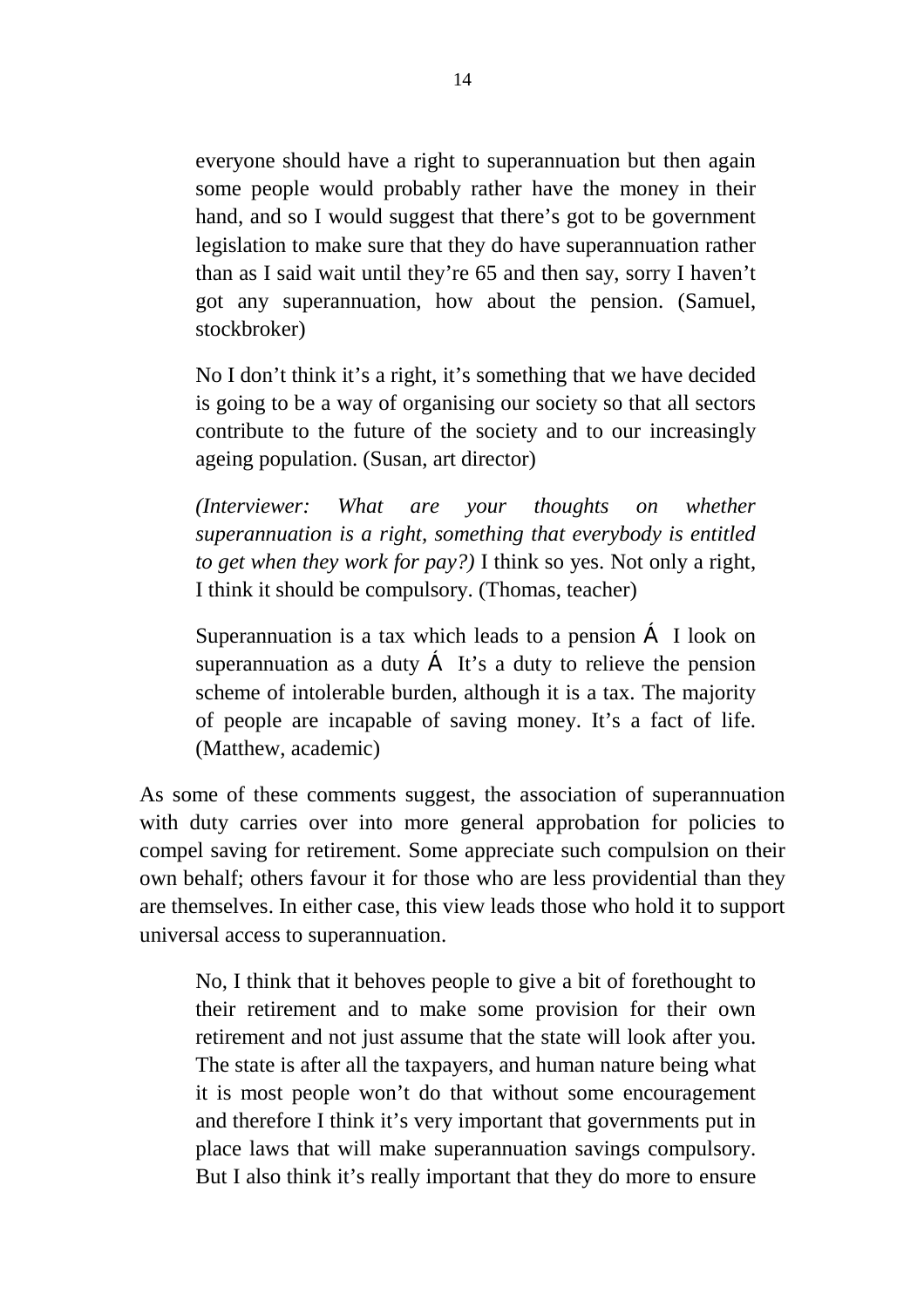that when people do that, that their savings are secure and also that they're giving a fairly reasonable return on savings. (Karen, teacher)

*(Interviewer: You said that you think super's something that everyone should have to contribute to* …*)* I believe it should be, yes, compulsory to contribute at a basic level, and it should be optional to pay more. But I think they should encourage young people and put out material to educate them on the benefits of it because it's the only way of locking up the money so you know it's going to be there for you. (Victor, driver)

Everybody should have to be part of it. I don't think you should have groups of people who don't have super because they are unemployed or because they're solo mothers. I believe there should be something in place that even if it's only one per cent of their dole or something each week is taken out and put away as super they should have to be part of it too. I think they said before you're going to have in 20 years this huge group of people that have nothing and they're going to be such a huge burden. (Cressida, manager)

*(Interviewer: What are your thoughts on whether superannuation is a right, something that everybody is entitled to get when they work for pay?)* Now you're opening up Pandora's box. For one thing I'm right shitty about Keating. I think it should be a compulsory taxpayer contribution to superannuation to get rid of the - so the pension only goes to people who really need a pension, but we're not in that scheme at the present time. I think Keating botched it completely when he set that scheme up … It should have been taken - it should have been taxpayer funded like some of the social democratic countries, whether then at the end of the tax year you could make a decision whether you wanted to stick in AMP or leave it in a government-funded one or whatever, you've still got to have freedom of choice … *(Interviewer: So you think people should be levied and it should all go into general revenue and into like an insurance model?)* Yes, like most of those overseas countries where you just pay a proportion of your taxes,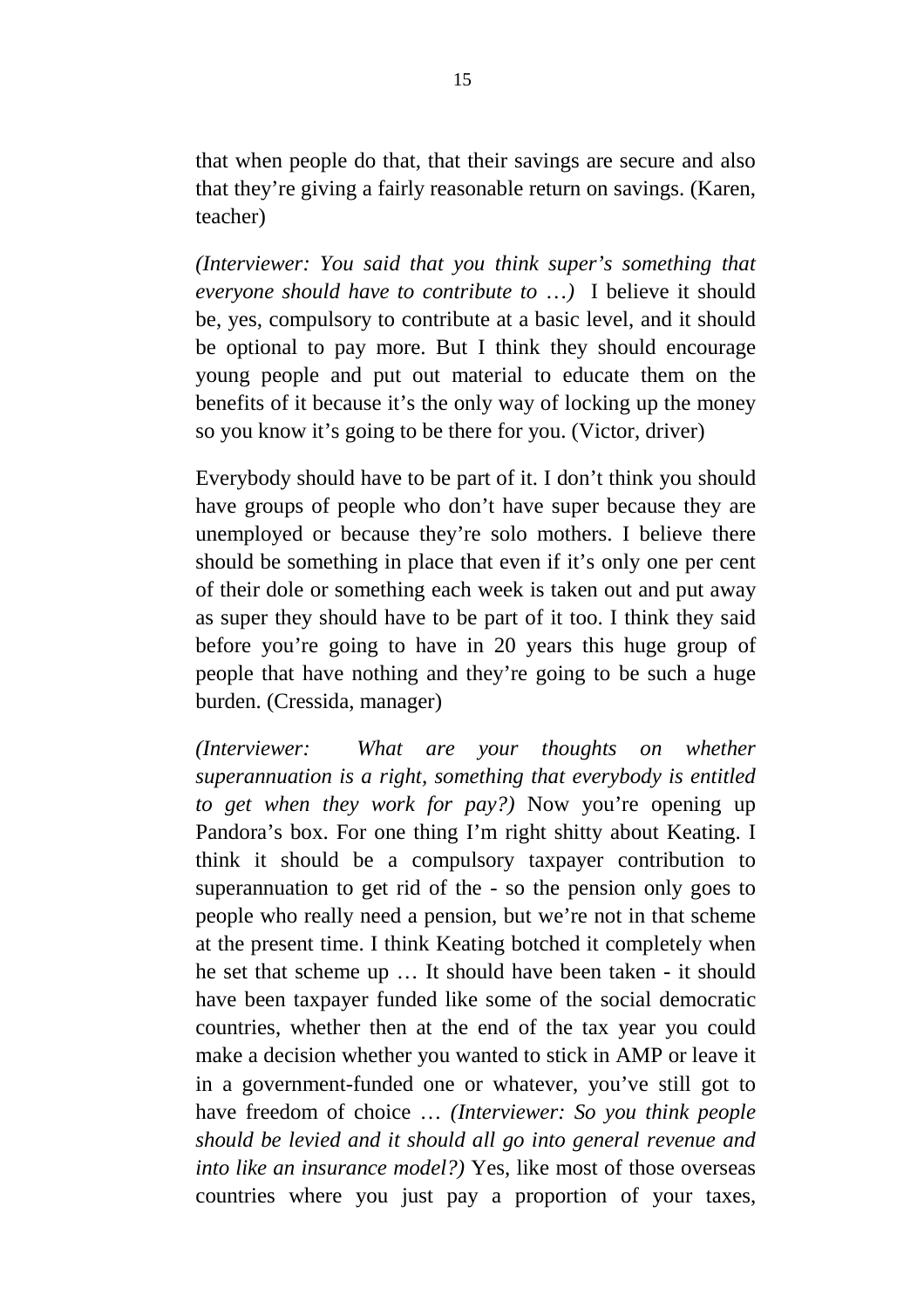superannuation [would] pay for the pension in effect. I have no problems about that at all. (Evan, manager)

Given the over-representation of public sector employees and members of defined-benefit funds in our sample, this strong support for universal, compulsory superannuation is not surprising. However, private sector employees and members of accumulation funds also expressed these views. They were more often expressed by respondents aged over than under 50, and by respondents no longer actively supporting children. Men and especially women are critical of superannuation provisions, changed after these interviews were conducted, which reduced the earnings of short-term and casual employees.

There were nevertheless also suggestions, more common in the answers of private than public sector workers, that rights to superannuation stem from its material character as personal property. Themes of earned entitlement, ownership and control, and freedom and choice resonate in their ideas about rights and duties in superannuation.

[I think of it] as mine [laughter]. (Cressida, manager)

I see [defined benefit superannuation] as part and parcel of my pay. (Carl, boilermaker's assistant)

To be consistent I think people again really just shouldn't be prescribed or be compelled to do anything. I mean it's their money, I feel it's theirs to do with whatever they see fit. (Frederick, office manager)

*(Interviewer: what about superannuation, do you think everybody has got a right to have superannuation?)* Oh yeah, if they want it. It shouldn't be compulsory though because it's not - say with my son, … his priority was more to get a house and that at the moment. When we were first [married] it was not a priority because we didn't have the money for it. It came later … Like it should be up to the person when they can afford to start putting money away. (Evelyn, home duties)

While need is central to conceptions of a right to the pension, it figures in the discussion of superannuation only in the general approval of enforced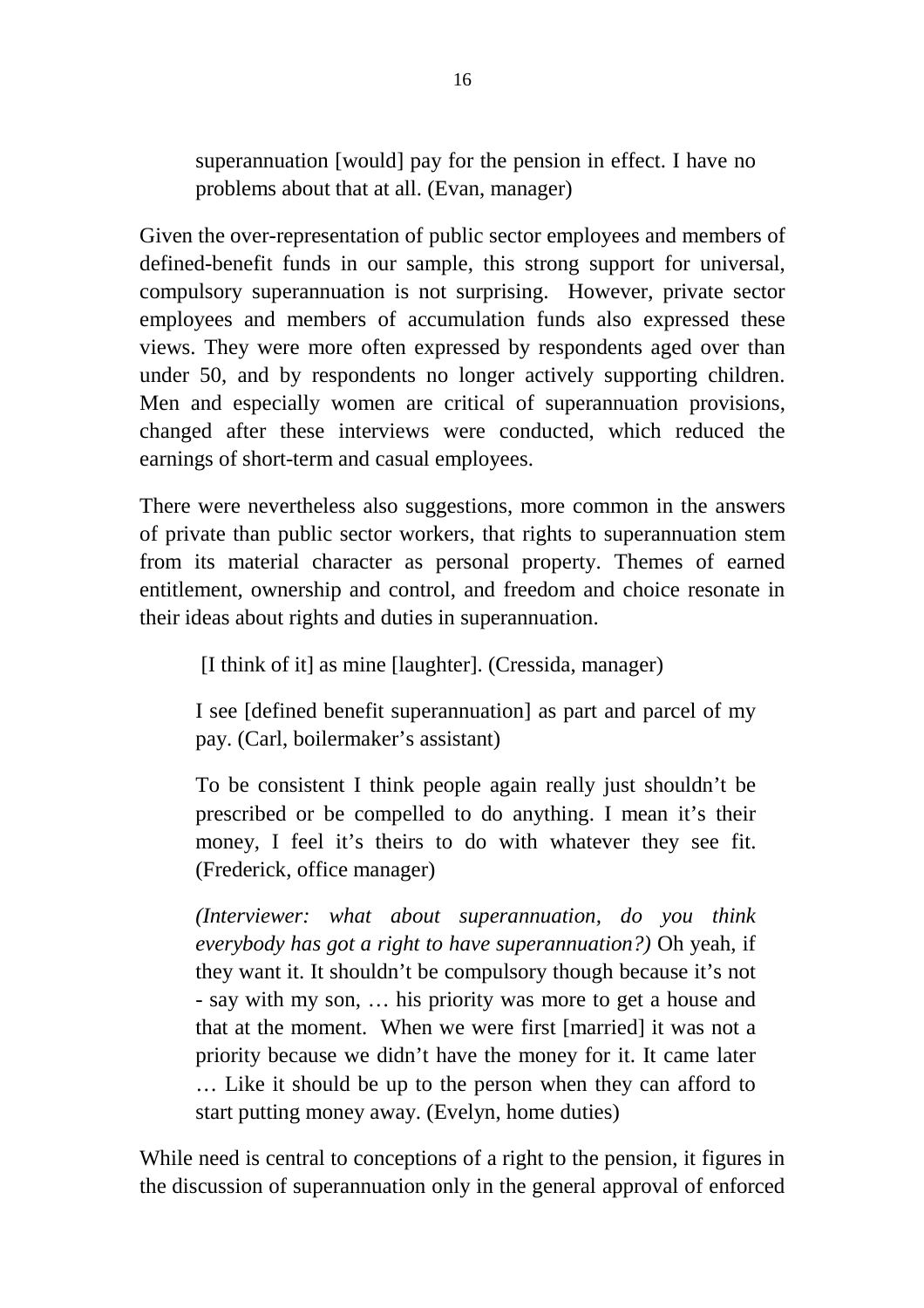saving. Respondents understand the rights and duties of individuals to participate in superannuation as a direct reflection of economic performance, in paid employment and/or their own or employers' contributions.

Well. I work for it. I contribute. If I didn't contribute I didn't get [it]. (Carlos, clerk)

I suppose where the right bit comes in is, is it a right to expect your employer to contribute to your long-term future? I don't know whether that's a right. (Susan, art director)

*(Interviewer: what makes super a right?)* I think you have a right when you give service - well you sell service don't you? You sell your labour to an employer, you have a right to have part of what you receive for that labour set aside for later, yes. (Clayton, teacher)

I believe that people should be expected to contribute towards superannuation. I don't think it would be wise to simply have a scheme whereby the employer has to pay all the money. (Carl, boilermaker's assistant)

Not surprisingly, most respondents think that inequality in superannuation benefits is natural and inevitable, a consequence of inequalities in earnings and the super contributions based on them. This acceptance is not unlimited, however, and there are marked class differences in view on this point. A sizeable proportion of interviewees, mainly in the professional and middle class group having substantial superannuation, think that the government ought to provide greater incentives to contribute to superannuation. At the same time, others from all groups point to inequalities they think are unfair.

I would like to see it to be more of a tax break. I would like the Taxation Department, government to actually, as they did at one time, give tax deductibility for super contributions Á Because it probably would affect a lot of people and [the government] might forgo a bit of money, but it might also save down the track a bit more. (Celia, counsellor)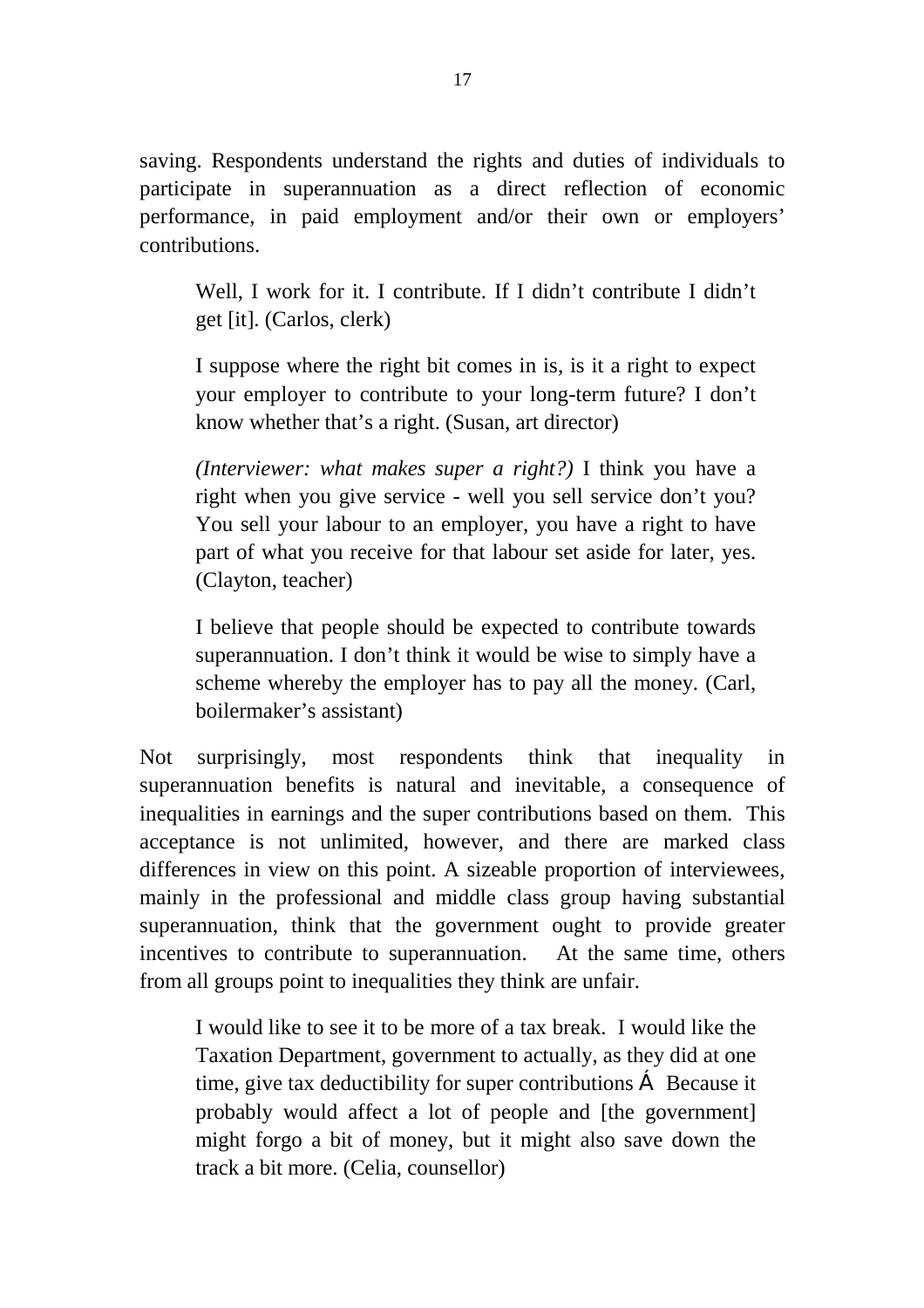I don't think a lawyer should get more than a builder's labourer frankly, but there are different levels of earning and I think people who earn more should have a right to more super but they should be taxed more than they are now. The high tax bracket is not high enough. (Clayton, teacher)

I think it's an unequal way in which they've set up the industry. Like we've got a superannuation scheme here at work, but you're not allowed to put into it unless you're [unclear: senior management?], so in other words it's a superannuation fund at work that selected people are allowed to have, in which the criteria are kept secret, so nobody knows what's going on. So if there's lots of superannuation funds around like that I don't think it's very nice or very equal because my understanding is that when it comes to superannuation, this company is for men only. (Cynthia, supervisor)

 *(Interviewer: Why should people who earn more have a right to get more super?)* Well that's hard. Yeah, as long as the tax system doesn't disadvantage the average person. Unfortunately the tax system, until they do something about it, the greater the advice you can pay for the better off your tax deductions can be. I mean, we've done it. We paid no tax … through one six year period because we just had this help and advice. Oh it's not amazing, everybody was doing it … Yes - well your question was the more you earn the more you should be able to put in super and the only reason for that is for tax avoidance. (Jonathan, sales executive)

## **6 Social Policy Exchange**

Social welfare and taxation set up a circle of exchange relations among citizens through which most both give and receive. Superannuation is also part of this circle, since it is supported by favourable tax treatment and entails the pooling of risks associated with longevity. Private saving, 'self-provision' and not making claims on the public purse form a significant but less visible aspect of the exchange system, as do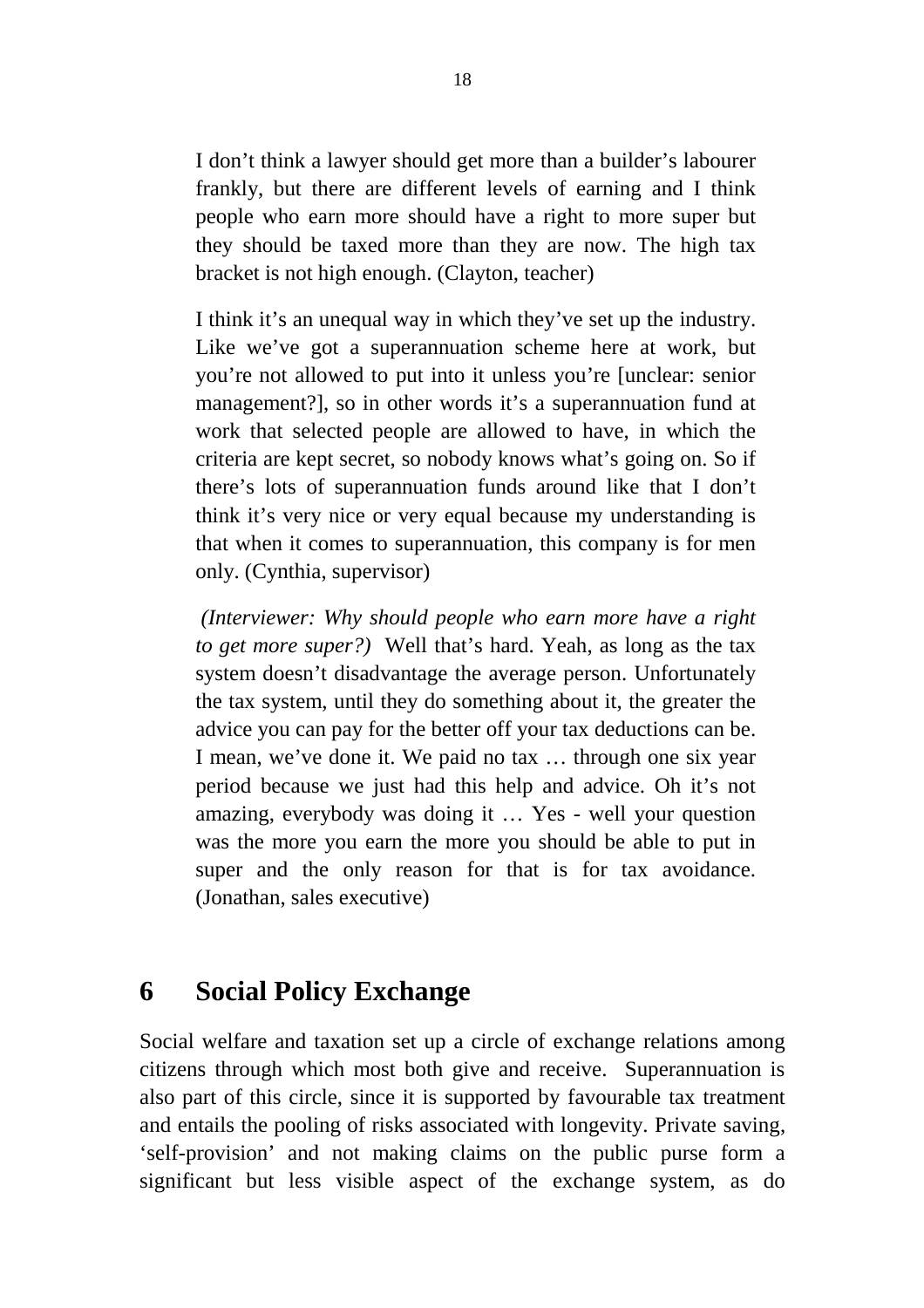concessional tax arrangements and tax avoidance. Citizens have economic interests in their place in these systems of exchange. Importantly, they also have moral and political ideas about the form that these relations should take. Janoski (1998: 75-103) sees exchange relations among citizens as the basis for the reconciliation of rights and duties of citizenship, and offers concepts applicable to both rational understandings of the rights and duties of self-interested individuals and feminist and communitarian interpretations of these in terms of altruism and care. He suggests that citizenship entails two contrasting ideal types of exchange among citizens: *restricted* and *generalised exchange,* and that in varying balance and combination these comprise citizens' views of social relationships.

Restricted exchange takes its metaphor from market exchange, and refers to the exchange of equivalents, given and received within a determined period of time. Its determining character is 'mutual reprocity'. Generalised exchange has as its basic form 'univocal reprocity', where the transaction is indirect, with what is given to one person or group being returned not by the recipient but by another person or persons. Equivalences are less closely measured and the time frame more open in generalised than in restricted exchange. Janoski offers a number of variations within each type, differentiating between exchanges between individuals and groups. The instrumental nature of restricted exchange limits its capacity to mediate political rights and obligations in a political community. Social policy arrangements commonly rely on some form of generalised exchange, but vary considerably in the way such exchange is specified.

Respondents in our study expressed ideas about the social terms of social policy arrangements in the course of discussing the age pension and the rights and duties they saw as associated with it, welfare more generally, superannuation and self-provision, and taxation. Their comments include moral propositions about social sharing of adversity, socio-political critique of social policy provisions, and emotional responses to arrangements perceived as unjust.

One pole of opinion is represented in direct statements affirming Janoski's concept of restricted exchange. This is expressed in two forms. For Gemma, virtue lies in providence, independence, and the avoidance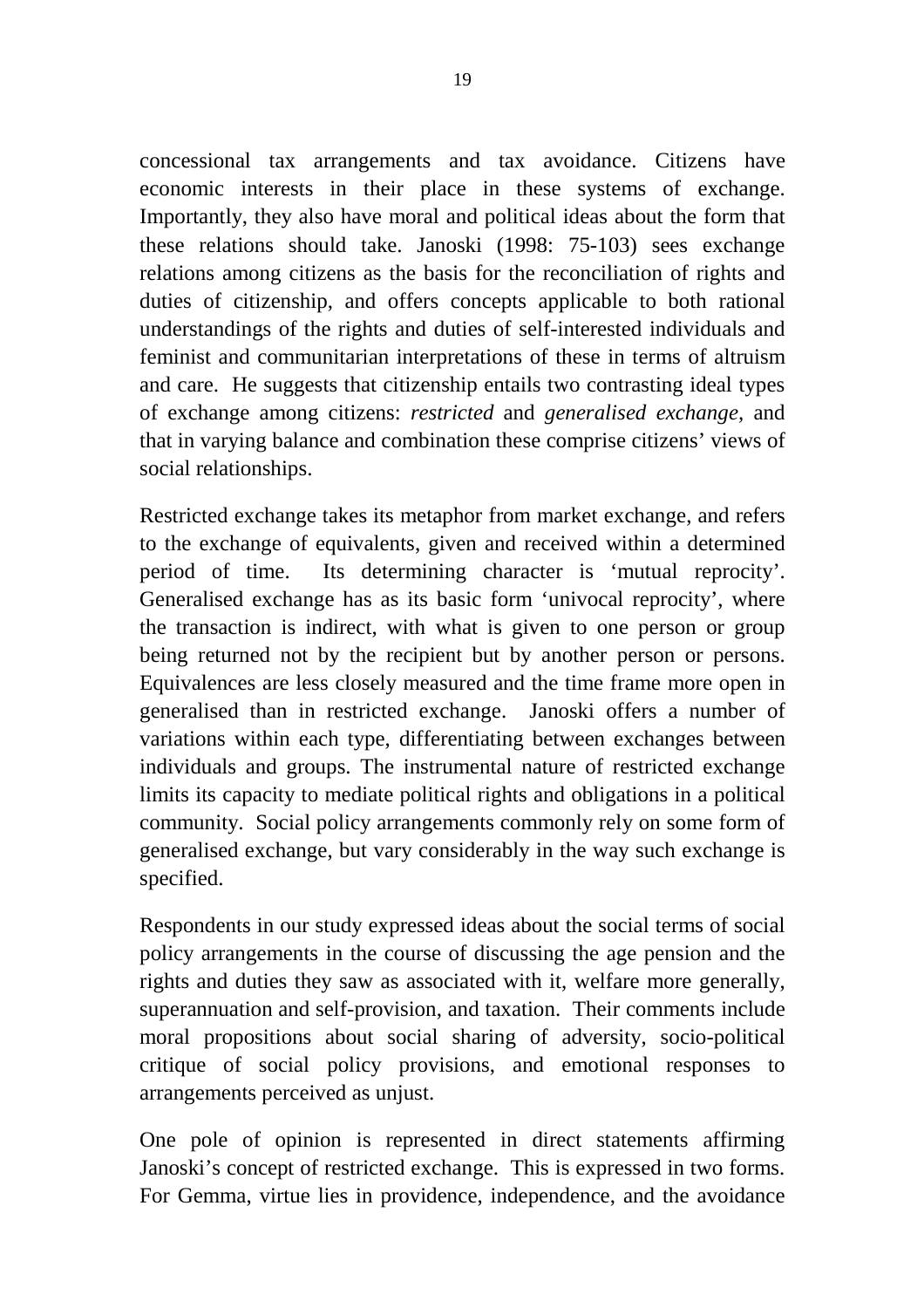of the need to make claims on others. Elaine, in contrast, sees herself as an individual citizen in a relation of contractual equality with the state as collective other, and she expects reciprocity in this relationship. Both these views are quite common.

I don't think like some people, well the government owes everybody a living. I think we've got to take some responsibility ourselves and if we don't have [money for retirement] in the end then it's probably because we didn't put it in for ourselves. I'm quite realistic in that way, that I haven't put in much super so if I get to old age and don't have much money to live on well it's my fault and not anybody else's. Not the government's certainly. (Gemma, health supervisor)

Well, I think ... if you're giving your own money you should be able to get something back … Like if it was giving your family member that money you shouldn't expect to get that back, that's giving because you love them, and anybody like a friend or something like that. But as a government thing, well yeah, I think if you give to the government you should be able to get some back. (Elaine, waiter)

At the opposite extreme are a number of respondents who see themselves as joined with other citizens in a generalised exchange of support for one another. This view judges the equity of exchange over the long term, often taking differences in needs and capacities into account, without requiring equivalence between what is given and what is received. Here the system of generalised exchange takes the form of an imagined community of the nation (Anderson, 1983).

I see taxation as the duty of a citizen of a nation and I see it as giving something to the nation. There may be occasions on which I get something back personally ... But I don't feel that I should get a government handout, or that the amount of tax that I pay should depend on what I'm getting back personally, I don't agree with that at all. I think you pay according to your means. (Karen, teacher)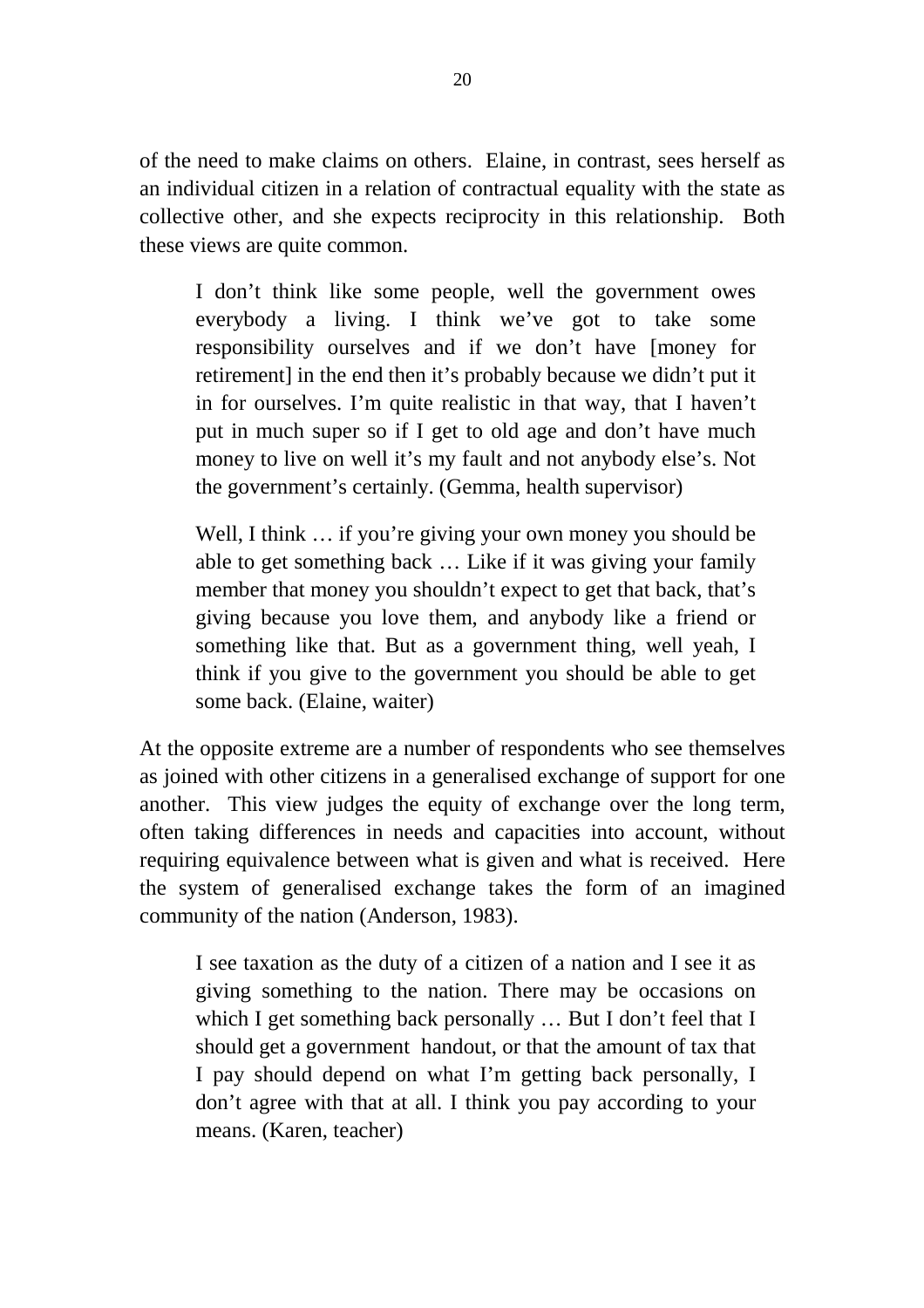We need to be dependent on each another, and if we're sufficiently well off that we don't need the pension, as I said before, I wouldn't be terribly worried about not getting that for a life time of paying tax. (Ivan, clerk)

I know [superannuation] is the greatest union in the world because it's basically people helping each other out, because all those funds are pooled together to buy bigger assets to help people. You're helping people out who are retiring now, and you'll be helped when your turn comes, by the younger ones. (Arthur, debt collector)

Most commonly, however, respondents present more complex, and often ambivalent, views. The most pervasive axis of tension stems from the central valuation of need in Australian social security policy discourse and its reflection in means-tested benefits. Many respondents see social policy exchange as expressing a long-term commitment to a generalised other, but they see the terms of this commitment as properly conditioned by relative need. These views usually carry corollary recognition of exchange as necessarily unequal in material content and differential statuses of taxpayer/contributor and beneficiary/recipient. For some others, however, social policy exchange is a direct expression of the symbolic equality of all citizens and enacts the ongoing commitment of each to all others over time and across generations. Here, equity is perceived as Marshall understood it, less a matter of economic than of moral and social equality. These views only partly coincide with respondents' more focused opinions about means testing and the rightfulness or otherwise of the age pension. Thus there is considerable feeling expressed that paying taxes creates entitlement, but also many statements directly contesting this equation, viewing such claims in the pejorative terms of self-servingness or 'middle class welfare'.

Well I don't hold a socialist view because I'm a conservative. I'm the other end of the scale. I hold it is then the right thing that up to a point one has to share the fruits of one's life. I'm not saying one should give half away - no way. But I just think you should give something. And - and I don't therefore agree that - that the old age pension is a right, that social security is a right. It should only be there as a safety net, it should only be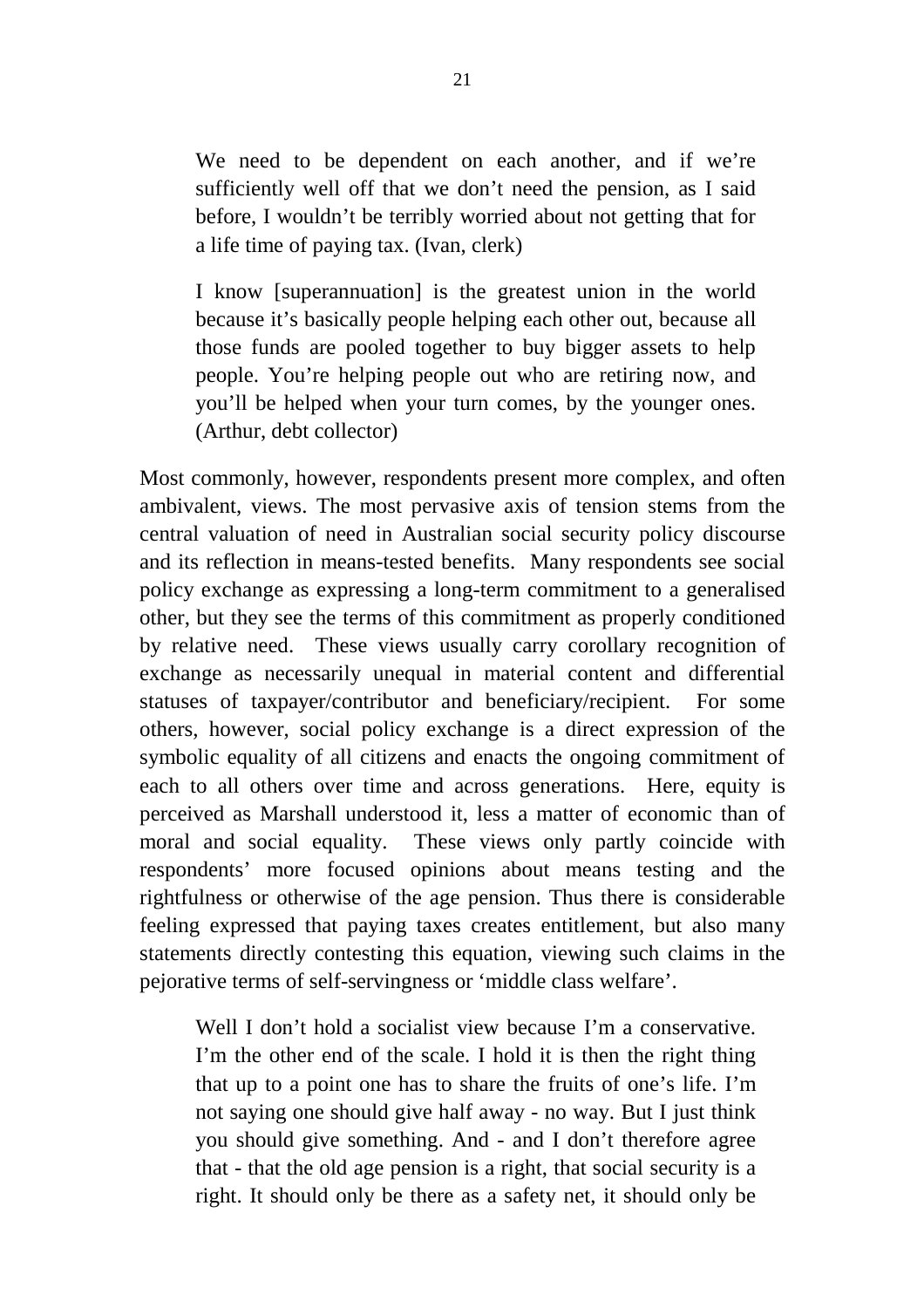there if you only really have fallen on hard times. And if more people - a lot more people than apparently hold that view now if a lot more people did we would be coming a lot closer to balancing the national budget and inequities that so obviously exist in society wouldn't be quite so common. (Ivan, clerk)

Why do you give to charities? OK, maybe it's my egalitarian nature that I don't mind supporting people in need, but I don't believe in middle class welfare. (Samuel, stockbroker)

This goes back to the late 19th century, [when] the then Prince of Wales said 'We are all socialists now'. They have worked it out and [the welfare state] was progressively brought in throughout the early 20th century. We do owe something to the unfortunates in this community. The way to do it essentially is taxation. *(Interviewer: So a kind of redistribution?)* A redistribution particularly to those who are unfortunate in one way or another. There are inevitably going to be people damaged by horrendous accidents. There are still people damaged by horrendous faults in the community and the community has to pay. It's all very well to say an occasional \$10 to the Salvation Army will help, but it [can] not help nearly enough for the enormous number of unfortunate people in society. (Matthew, academic)

*(Interviewer: Can you explain to me what it is that makes you think ideally the pension should go to everyone?)* . . . I guess it's partly I think in terms of equity. A lot of the people who would otherwise be excluded by an assets test have actually themselves contributed to both their own wealth by work and by paying taxes, by being perhaps careful, by making sacrifices in some instances, deferring immediate spending power for later security and gratification and so in a perfect world it seems to me that those people have contributed to the funds which are going to get used to support people of their age or I guess that's - but on the other hand and I suppose one could turn that argument around - that a lot of the people who haven't necessarily - this sounds horrible and punitive - but a lot of the people who haven't contributed very much to the wealth of the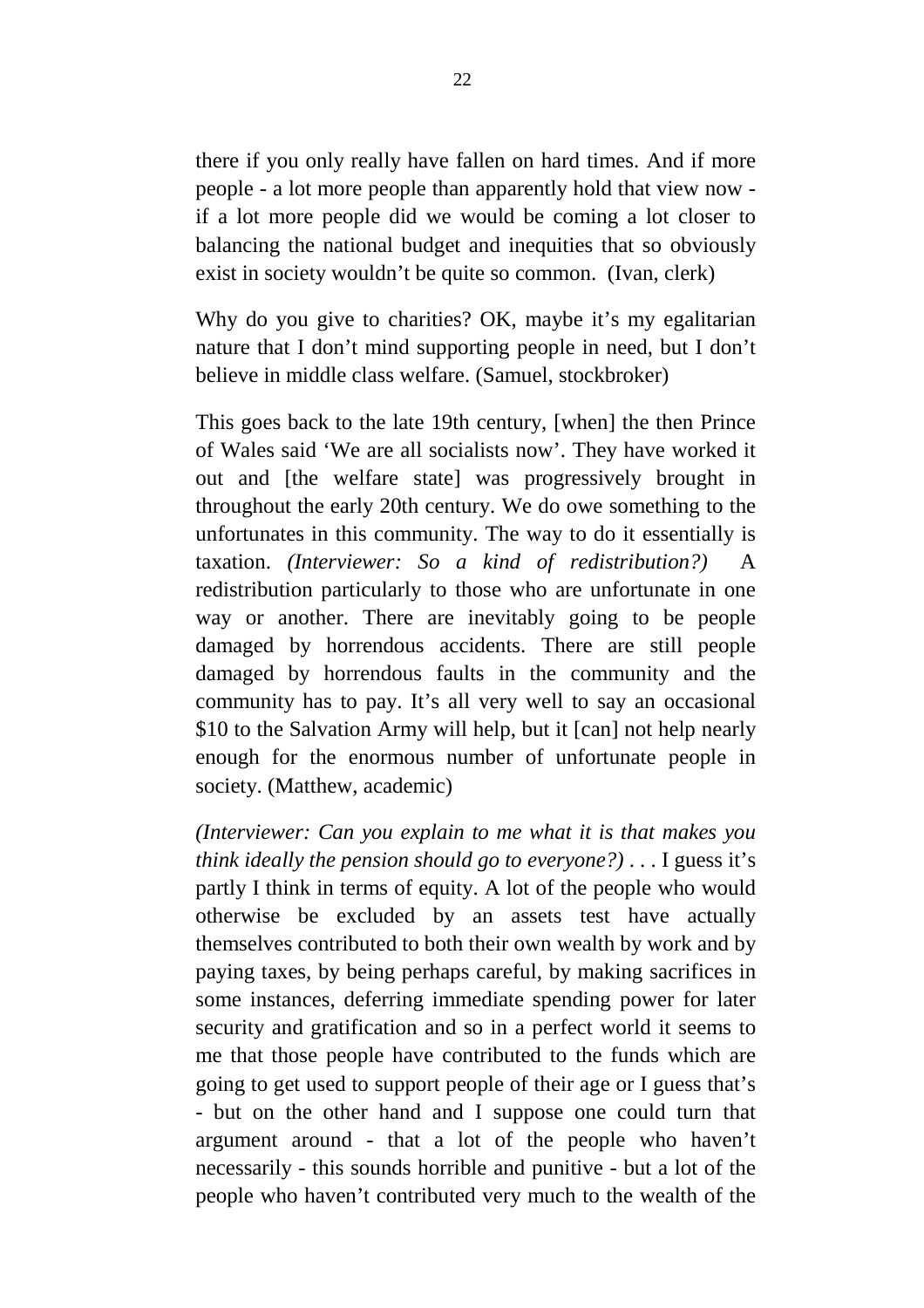country and have been dependent on the state will automatically qualify in terms of means and assets for these sorts of supports that really have done very little to generate the things that maintain them all their lives and that worries me when I start talking like that. Yeah, I guess if I'm being honest that's one of the aspects. So that's why I say in an ideal situation one would not try to discriminate … I guess I'm a bit ambivalent about it but I always think well, if you can't guarantee social justice then it's better to err on the side of generosity. (Frederick, office manager)

Finally and perhaps most importantly, support for generalised exchange depends on trust of fellow citizens, government and the state. Such support is greatly weakened when government is perceived as unwilling or unable to ensure a just sharing of social costs and benefits.

Well taxation is the means for the government to collect revenue for all different purposes. Like for hospitals, for schools, for medical reasons, for a lot of things but to get the taxation it should be on a fairer system, you see, to have a share. But in Australia there is no fair system and how many times does the big executive earn the top money and they get away. For instance like Kerry Packer and Alan Bond, how much do they pay? Ten cents in the dollar. While me - I pay 47 cents in the dollar. I am the worker, he is the executive, he's a media baron all over the place and he pays less than me. What is the fair system? It's not fair you see because we can't claim anything, we are just the worker … But these people they go, they fiddle around, they've got a lawyer, and put all the deductions here and there and they get away with it. That is no fair system. I don't mind [if] everyone pays his share of taxes like a fair system and like to contribute to like pension, unemployment and hospital, medical and all the necessities to run the country, but it should be on a fair system. Not like this system we have now, [which] is absolutely disgraceful. (Geoffrey, clerk)

Many of these perceptions of injustice in social policy exchange have evident structural grounding. Geoffrey clearly identifies unfair terms of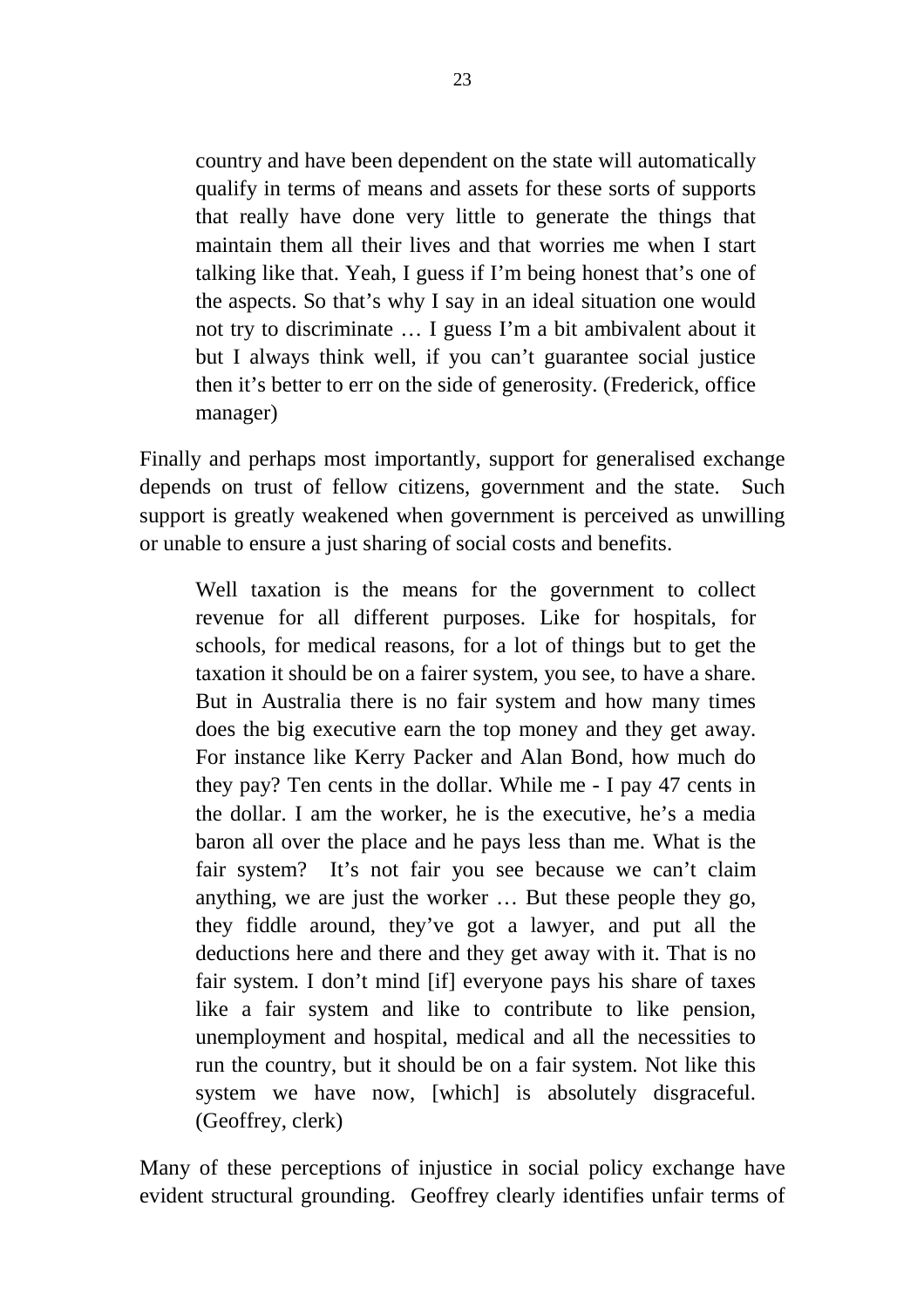exchange with inequalities of class and power. Other respondents see their own good will towards the community as exploited by single mothers, immigrants, or a greedy middle class. Interestingly, commitments to principles of restricted or generalised exchange do not appear to be directly grounded in social structure. Views are shared by men and women, across classes, and among both public and private sector employees.

## **7 Social Policy Citizenship and Mutual Obligation in Retirement Income**

Respondents' ideas about rights, duties and social policy exchange in retirement income provision resonate with some, but not all, of the themes of mutual obligation. The age pension continues to carry a strong ethos of legitimacy and rightfulness, though respondents are less clear about whether entitlement stems from need or past contribution as worker and taxpayer. This ambiguity is as old as the Australian age pension itself, and has pervaded its history throughout (Shaver, 1989). Age pension entitlement also carries a less frequently remarked ethos of duty and obligation, and respondents see this in terms which have a good deal in common with mutual obligation. These terms centre on the idea of work as the basis of social contribution and citizen virtue, and the pension as earned in the course of working life. This notion of earned entitlement is a symbolic one, akin to that of 'social participation' in current discussion of welfare reform (Reference Group on Welfare Reform, 2000). The unspoken norm for work is paid employment, but when questioned respondents do readily extend their affirmation of work to include unpaid care work and volunteer work. These norms are clearly gendered, with the concept of social contribution through unpaid work almost always having a specifically female reference.

However it is earned, the predication of entitlement on contribution is an important symbol, and gives the basis of a more general set of moral boundaries. Some of the themes that define mutual obligation in social policy are evident in respondents' ideas about taxes, benefits and the social exchange of risk and support, and entail limits to the community of exchange which our respondents are willing to support. Their statements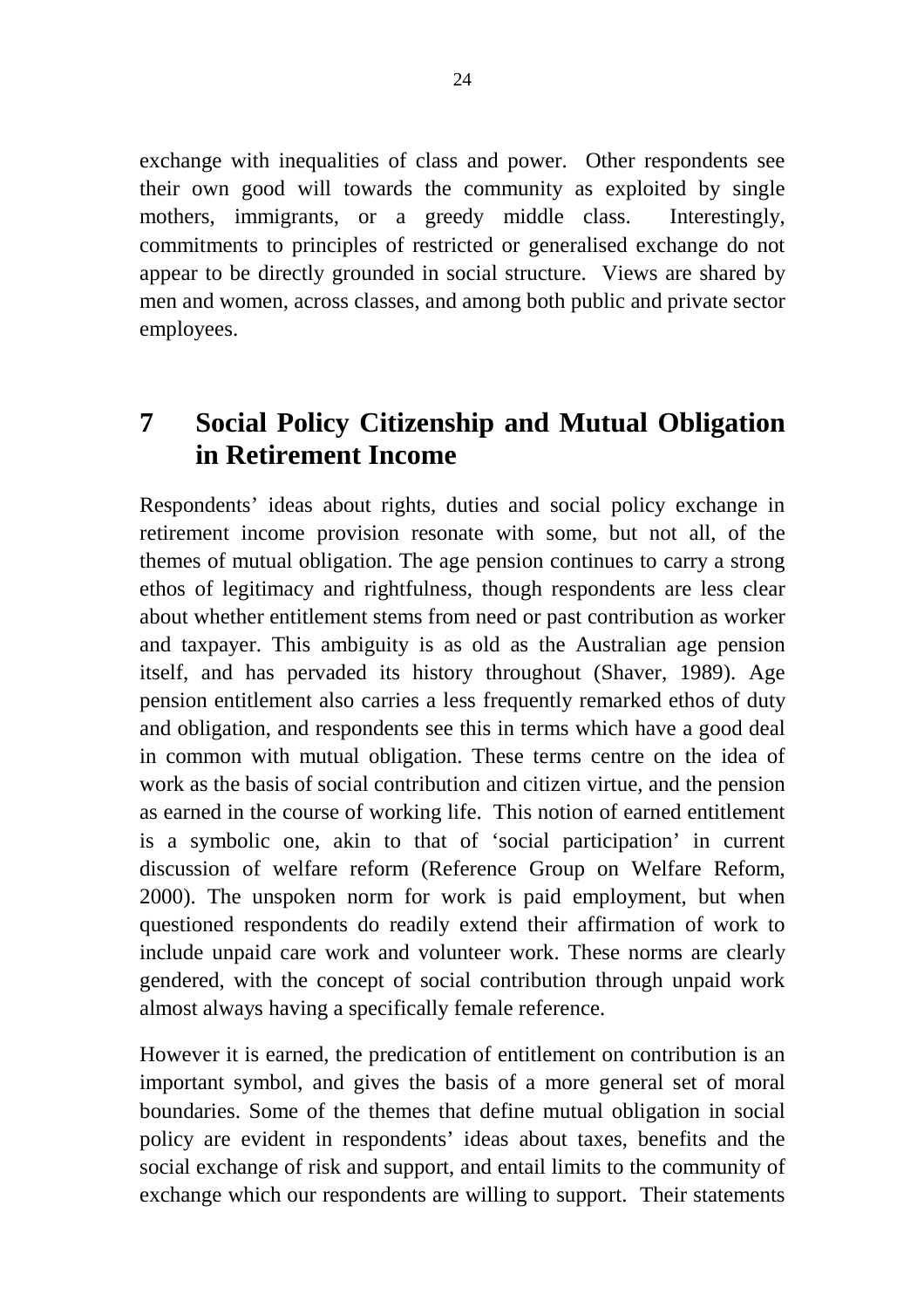predicating age pension entitlement on work and social contribution, several examples of which have been already been given, clearly point to the exclusion of unworthy people from the exchange of mutual aid and support. Lilah's views provide an additional example.

*(Interviewer: So they've all contributed in some way so they should all get the pension?)* Yeah, people that have worked … Not mums that stay home and look after kids, no. I'm talking about young people that have never worked, no intention of working, the kids will never work, they're getting paid by the government, the boyfriend comes in, he's on the dole, so they have a really merry life - why get married when you can get two lots of dole? So they're the people that really upset me. (Lilah, salesperson)

That so many respondents express reservations about the entitlement of recently arrived immigrants to support says something very interesting about the way in which place and nation figure in retirement income discourse. 4 Focusing on immigrants' lack of a prior history of working and paying taxes, these respondents do not recognise social contributions made elsewhere, or the investment in cultural and intellectual capital imported with them. The community of social policy exchange is unquestionably a national one, with benefit and contribution to be rendered within its national boundaries, among Australians. This national boundedness cannot be directly linked to mutual obligation, which is not overtly nationalist in rhetoric or policy specifics. It is, however, clearly consistent with the populism driving the contemporary politicsl of mutual obligation, and with with recent policy moves to limit the access of new settlers to welfare support.

Our respondents are blind to much of the hidden subsidisation of occupational superannuation, generally seeing it as a form of private saving and the returns on it as something they have earned by their own efforts. The strong affirmation of work as a central social duty, and appreciation of the economic rewards concerned, underlie the high value respondents place on superannuation. While not all approve of compulsory participation in superannuation, many do support this

l

<sup>4</sup> Some respondents continued to express their concerns even after the interviewer told them of the ten year qualifying period for immigrants to be eligible for the pension.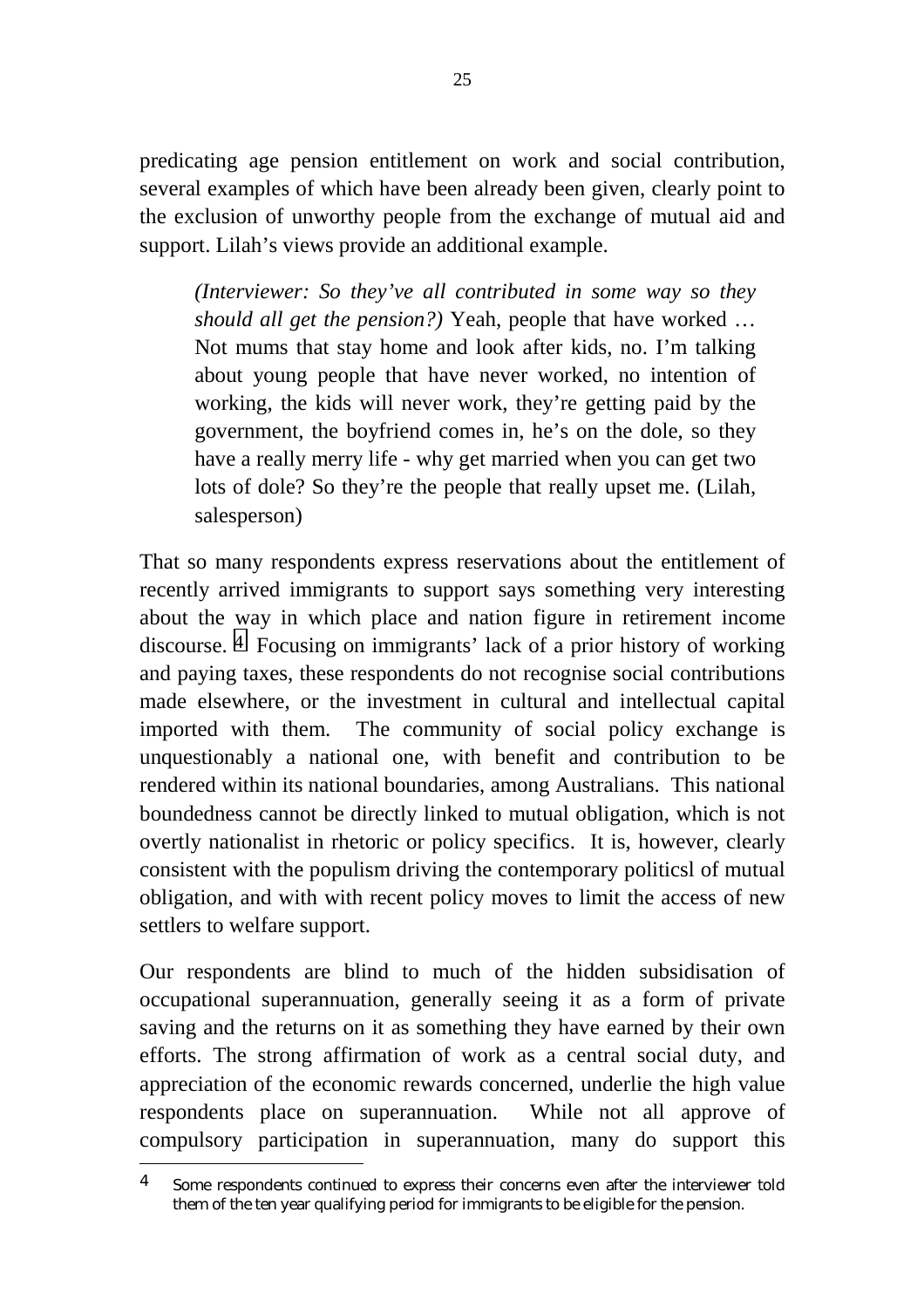principle, on the grounds that enforced providence is good for themselves or other people. Here there are resonances, admittedly weak, with the key tenet of mutual obligation that people benefit from being required to practise responsibilities leading to independence from public support.

Finally, parallels may be discerned between mutual obligations' abhorrence of dependency and the ambivalences which our respondents express about the compass of generalised social policy exchange. This is perhaps most clear in the majority belief that pension support should go only to those who need it, and the corollary hostility toward others who claim without need. Their views show both a fear of exploitation of their own willingness to contribute without expectation of recompense, and a denigration, often paternalistic, of welfare claimancy. In turn, both are facets of the more general preference for a residualist welfare state in which generalised exchange of support through social policy citizenship is kept to a minimum. At the same time, this parallel is limited. There is no evidence that long-term receipt of the age pension is seen as a form of 'welfare dependency' akin to that of long-term claimants to assistance in unemployment or sole parenthood.

Two other key terms of the mutual obligation doctrine also have little or no expression in respondents' views of retirement income. One of these is its assertion that the receipt of public support carries an obligation to give something in return. In its application to persons of working age, mutual obligation requires the return of social contribution to be rendered in the present, synchronously with benefit receipt. Retirement income continues to be seen as having been earned in the past, during working life, and to require no further return.

The second term of mutual obligation that is absent in retirement income discourse is the call for surveillance and tutelage of claimants to public support. Our respondents do not imagine that those failing to fund their own income in retirement should be subject to case management or compulsory advice of other kinds.

Thus, while some of the values, principles and sentiments associated with mutual obligation may be also found in attitudes to retirement income provisions, the parallels are too limited to suggest a reshaping of retirement provision in the image of mutual obligation. There are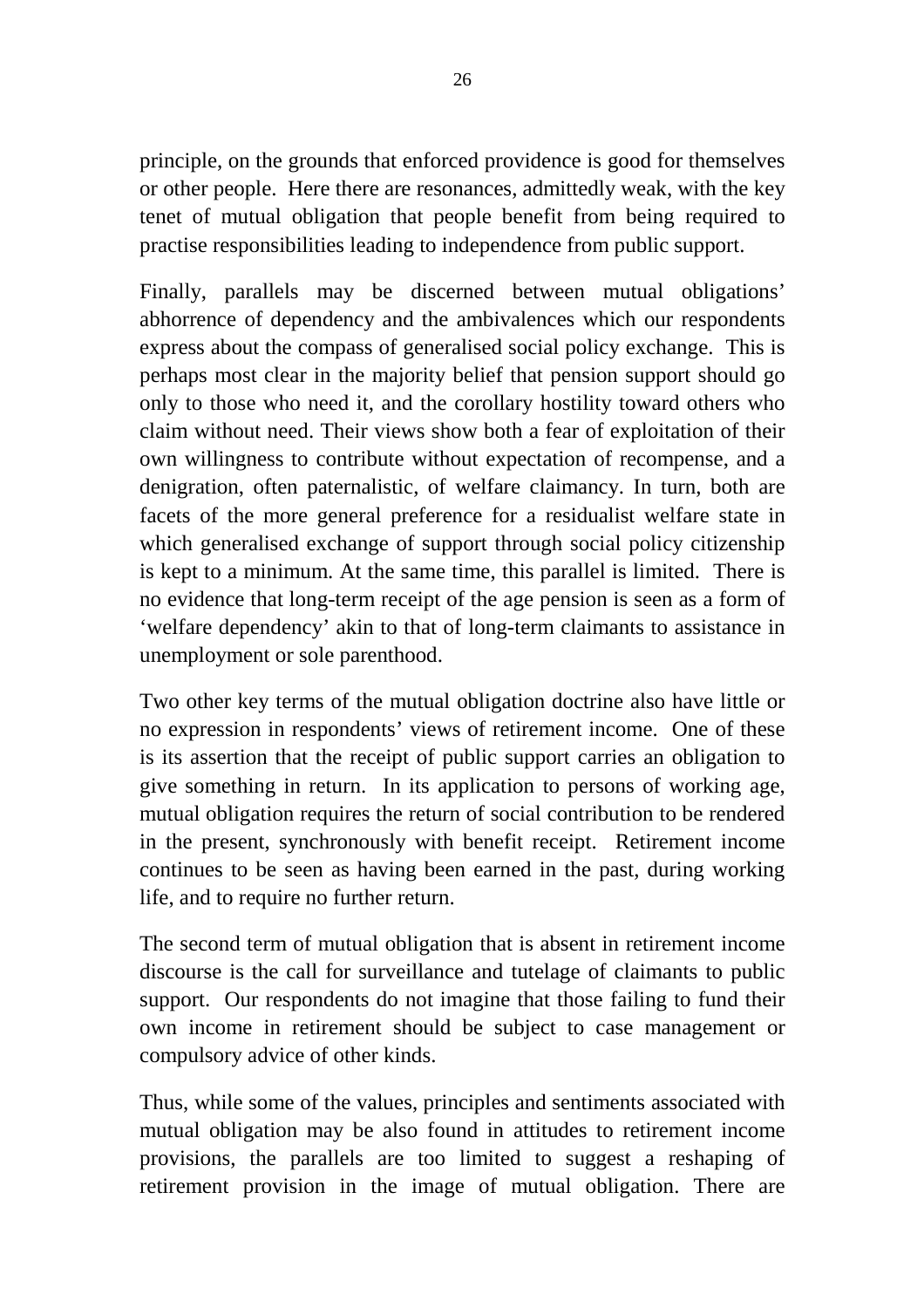structural features of retirement income policy which make an overt application of mutual obligation difficult. One is the universality of retirement itself, as a period in the life course in which citizens are honourably excused from the social requirement for social participation through paid work. Australia's tradition of a means-tested, but near universal pension is a second. This seems to manage, if not to overcome, tension between moral ideas about need and desert, though there remains a lingering resentment on the part of those who want direct equivalence between taxpaying and pension entitlement.

The insulation of retirement income from a welfare backlash is nevertheless far from guaranteed. As Gemma's comments suggest, the rise of economic rationalism has added a further element to the moral mix:

 [Whether there is a right to the pension] is a very philosophical question, that one. I mean ten years ago asking me that question, I would have said yes, most definitely it's a right. I would have been like most other people and said well yes, we've paid our taxes we've worked hard all our life. Now I'm more middle ground where I don't really think it is a right. I now don't believe a government owes us anything really. I think in a lot of areas there's too much government intervention and too much government propping up of systems that don't work and things like that. So to sort of believe that and then say, well it's a right to have a pension just doesn't go together. (Gemma, health care supervisor)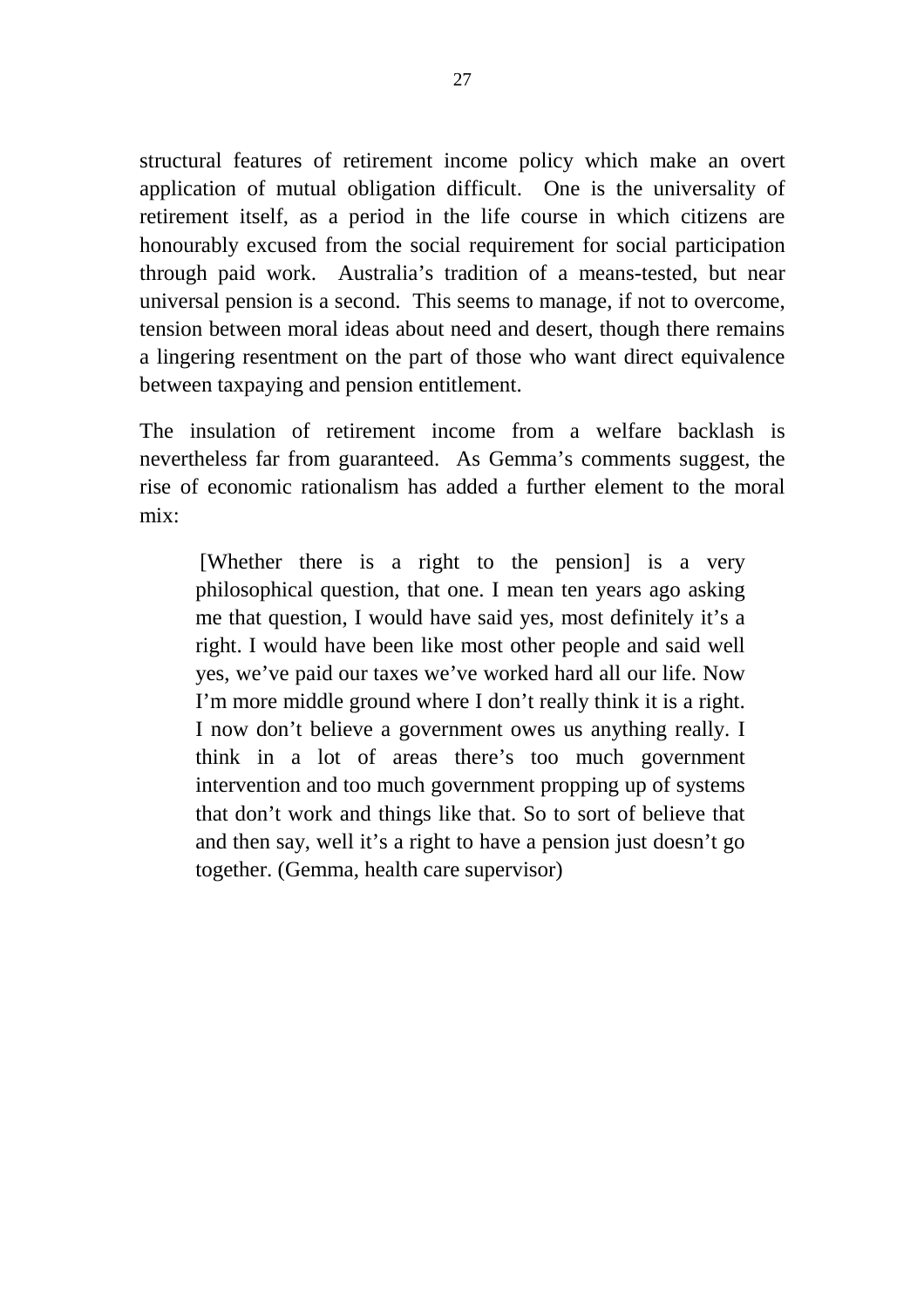#### **References**

- Anderson, B. (1983), *Imagined Communities, Reflections on the Origins and Spread of Nationalism,* Verso, London.
- Barbalet, J. (1988), *Citizenship,* Open University Press, Milton Keynes.
- Encel, D. (2000), *Mutual Obligation, An Annotated Bibliography,* SPRC Research Resource No. 16, Social Policy Research Centre, University of New South Wales, Sydney.
- Esping-Andersen, G. (1990), *The Three Worlds of Welfare Capitalism,* Polity Press, Cambridge.

Guillemard, A-M (1983), *Old Age and the Welfare State,* Sage*,* London. Janoski, T. (1998), *Citizenship and Civil Society,* Cambridge University Press, Cambridge.

- King, A., H. Bækgaard, and A. Harding (1999), *Australian Retirement Incomes,* Discussion Paper No. 43, National Centre for Social and Economic Modelling, University of Canberra, Canberra.
- Kymlicka, W. (1995), *Multicultural Citizenship,* Clarendon Press, Oxford.
- Lister, R. (1995), 'Dilemmas in engendering citizenship', *Economy and Society,* 24(1), 1-40.
- Marshall, T. H. (1963), 'Citizenship and social class', in T. H. Marshall, *Sociology at the Crossroads and Other Essays,* Heinemann, London.
- Myles, J. (1989), *Old Age in the Welfare State,* University Press of Kansas, Lawrence, KA.
- Myles, J. and J. Quadagno (1997), 'Recent trends in public pension reform: a comparative view', in K. Banting and R. Broadway, eds, *Reform of Retirement Income Policy: International and Canadian Perspectives,* School of Policy Studies, Queens University, Kingston, Ont.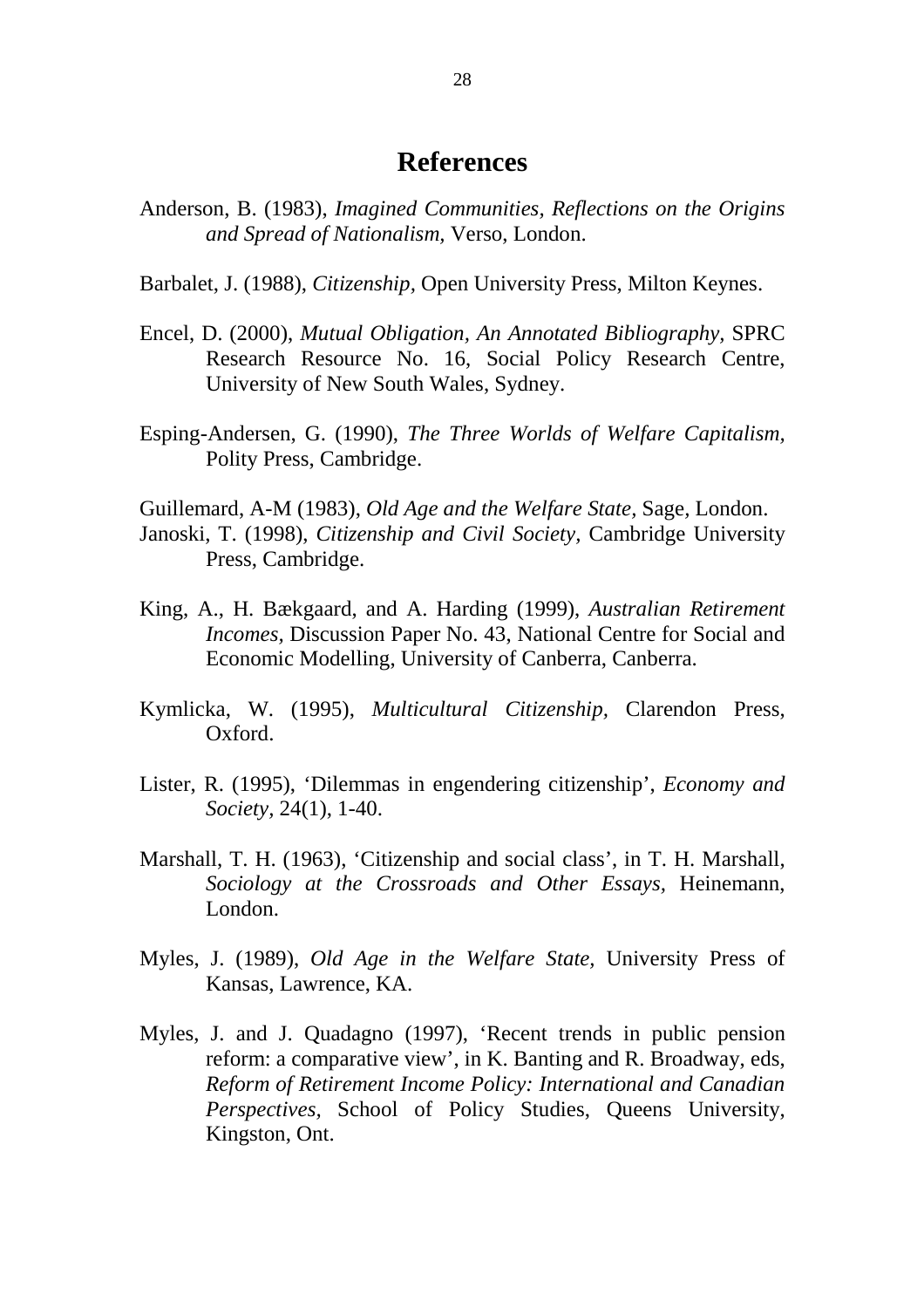- O'Connor, J. S., A. S. Orloff, and S. Shaver (1999), *States, Markets, Families, Gender, Liberalism and Social Policy in Australia, Canada, Great Britain and the United States,* Cambridge University Press, Cambridge.
- Olsberg, D. (1997), *Ageing and Money: Australia's Retirement Revolution,* Allen & Unwin, Sydney.
- Organisation for Economic Co-operation and Development (OECD) (1994), *New Orientations for Social Policy,* OECD Social Policy Studies No. 12 OECD, Paris.
- Reference Group on Welfare Reform (Patrick McClure Chairperson) (2000), *Participation Support for a More Equitable Society*, Final Report of the Reference Group on Welfare Reform, Department of Family and Community Services, Canberra.
- Shaver, S. (1989), '"Considerations of mere logic": The Australian age pension and the politics of means testing', in J. Myles and J. Quadagno, eds, *States, Labor Markets and the Future of Old Age Policy,* Temple University Press, Philadelphia, PA.
- Siim, B. (2000), *Gender and Citizenship, Politics and Agency in France, Britain and Denmark,* Cambridge University Press, Cambridge.
- Titmuss, R.M. (1963), 'The social division of welfare', in R.M Titmuss, *Essays on the Welfare State,* Allen & Unwin, London, 34-55.
- Turner, B. (1986), *Citizenship and Capitalism,* Allen & Unwin, London.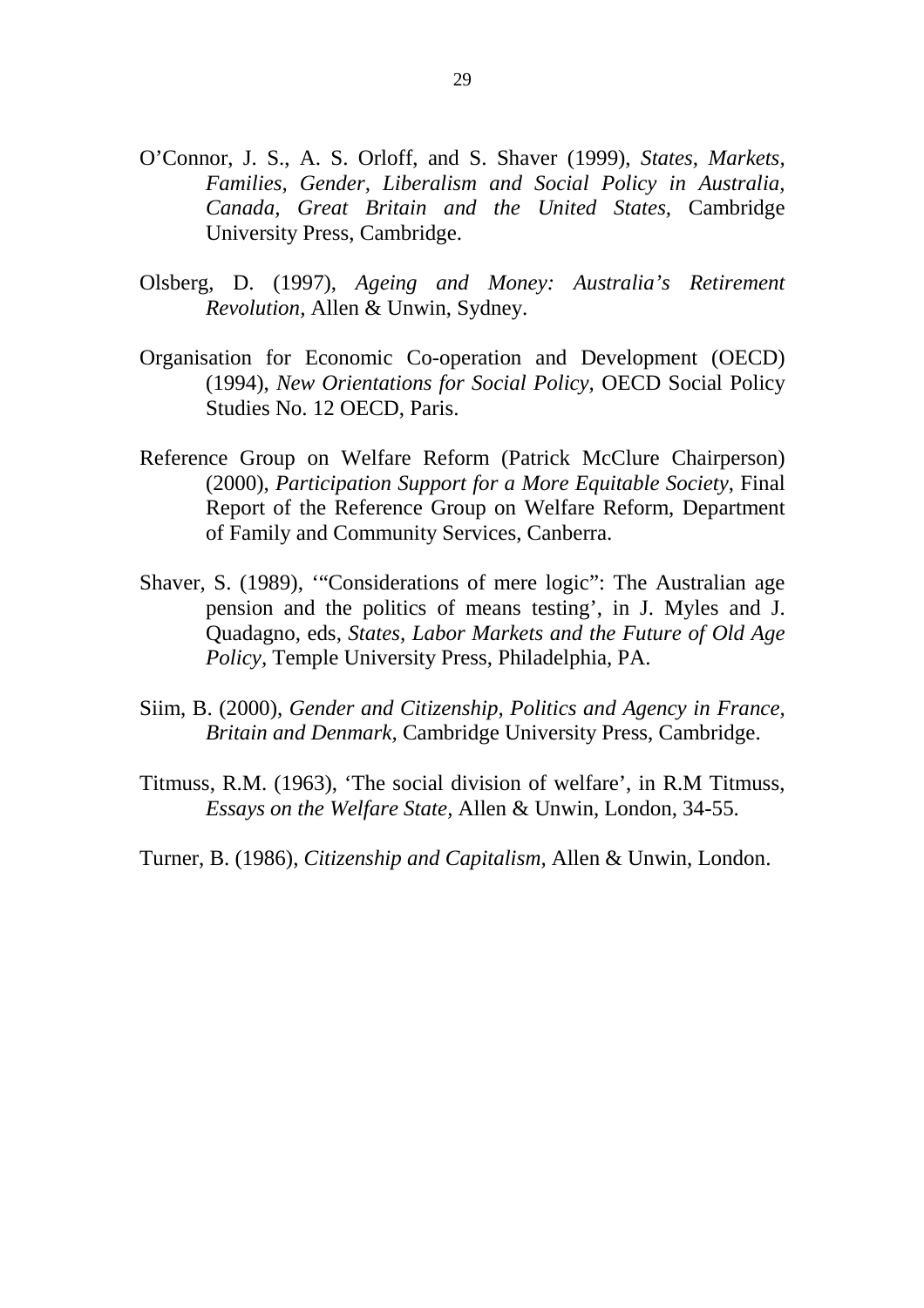#### **SOCIAL POLICY RESEARCH CENTRE DISCUSSION PAPERS**

- ✦ No longer available.
- ✧ Published in Journal (list follows)

| 1. $\blacklozenge \diamond$ | The Labour Market Position of Aboriginal People Russell Ross<br>in Non-Metropolitan New South Wales                |                                                         | August<br>1988    |
|-----------------------------|--------------------------------------------------------------------------------------------------------------------|---------------------------------------------------------|-------------------|
| $2.$ *                      | Welfare Fraud, Work Incentives and Income<br>Support for the Unemployed                                            | <b>Bruce Bradbury</b>                                   | August<br>1988    |
| 3.48                        | <b>Taxation and Social Security: An Overview</b>                                                                   | Peter Whiteford                                         | August<br>1988    |
| $4.$ $\diamond$ $\diamond$  | Income Inequality in Australia in an International<br><b>Comparative Perspective</b>                               | Peter Saunders &<br><b>Garry Hobbes</b>                 | August<br>1988    |
| $5.$ * $\diamond$           | Family Size Equivalence Scales and Survey<br>Evaluations of Income and Well-Being                                  | <b>Bruce Bradbury</b>                                   | December<br>1988  |
| $6.$ * $\diamond$           | Income Testing the Tax Threshold                                                                                   | Peter Whiteford                                         | December<br>1988  |
| 7 <sup>4</sup>              | Workers' Compensation and Social Security<br>Expenditure in Australia: Anti-Social Aspects of<br>the 'Social' Wage | Don Stewart &<br>Jennifer Doyle                         | December<br>1988  |
| $8.$ *                      | Teenagers in the Labour Market: 1983-1988                                                                          | <b>Russell Ross</b>                                     | December<br>1988  |
| 9 <sup>4</sup>              | A Legacy of Choice: Economic Thought and<br>Social Policy in Australia, the Early Post-War<br>Years                | Paul Smyth                                              | May 1989          |
| $10.$ * $\diamond$          | The 'Family Package' and the Cost of Children                                                                      | <b>Bruce Bradbury</b>                                   | May 1989          |
| $11.$ *                     | Towards an Understanding of Commonwealth<br>Social Expenditure Trends                                              | <b>Peter Saunders</b>                                   | May 1989          |
| $12.$ * $\diamond$          | A Comparative Study of Home and Hospital<br>Births: Scientific and Normative Variables and<br>their Effects        | Cathy Boland                                            | <b>July 1989</b>  |
| $13.$ *                     | Adult Goods and the Cost of Children in Australia Bruce Bradbury                                                   |                                                         | <b>July 1989</b>  |
| 14. $\leftrightarrow$       | Some Australian Evidence on the Consensual<br><b>Approach to Poverty Measurement</b>                               | Peter Saunders &<br><b>Bruce Bradbury</b>               | <b>July 1989</b>  |
| $15^{\diamond}$             | Income Inequality in Australia and NewZealan d:<br><b>International Comparisons and Recent Trends</b>              | Peter Saunders,<br>Garry Hobbes &<br><b>Helen Stott</b> | September<br>1989 |
| $16.$ * $\diamond$          | Trends in the Disposable Incomes of Jennifer<br>Doyle & Peter Whiteford Australian Families,<br>1982-83 to 1989-90 | Bruce Bradbury,                                         | January<br>1990   |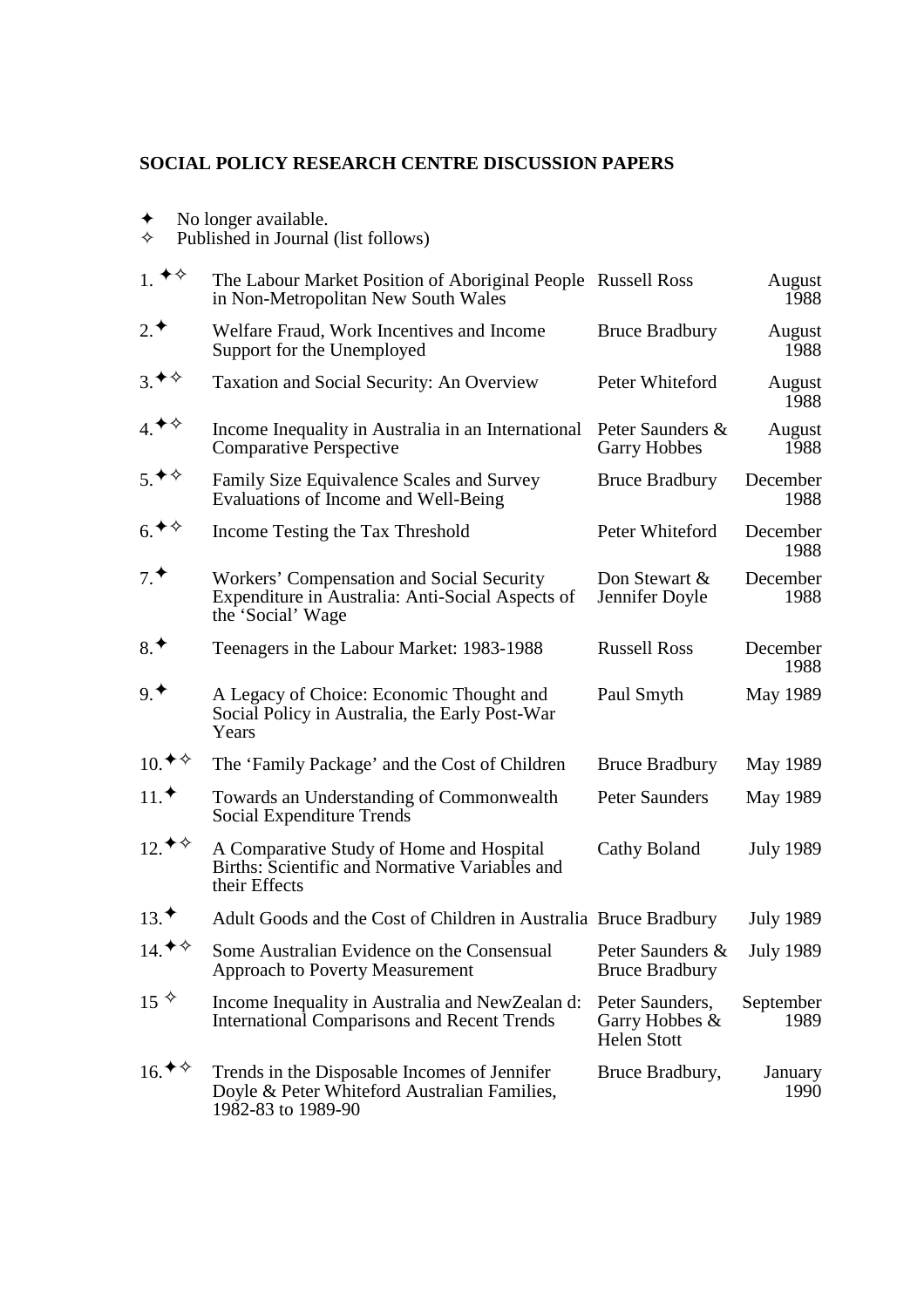| 17.                                                    | Selectivity and Targeting in Income Support: The Peter Saunders<br><b>Australian Experience</b>                    |                                           | February<br>1990  |
|--------------------------------------------------------|--------------------------------------------------------------------------------------------------------------------|-------------------------------------------|-------------------|
| 18. $\blacklozenge \diamond$                           | How Reliable are Estimates of Poverty in<br>Australia? Some Sensitivity Tests for the Period<br>1981-82 to 1985-86 | <b>Bruce Bradbury</b><br>& Peter Saunders | February<br>1990  |
| 19. ♦                                                  | The Labour Supply Behaviour of Single Mothers<br>and Married Mothers in Australia                                  | Russell Ross &<br><b>Peter Saunders</b>   | <b>July 1990</b>  |
| $20.$ <sup><math>\blacklozenge</math></sup> $\diamond$ | Income Poverty Among Aboriginal Families with<br>Children: Estimates from the 1986 Census                          | Russell Ross &<br>Peter Whiteford         | <b>July 1990</b>  |
| 21.                                                    | Compensating Low Income Groups for Indirect<br><b>Tax Reforms</b>                                                  | Peter Saunders &<br>Peter Whiteford       | August<br>1990    |
| 22. ♦ ♦                                                | Reflections on the Review of the Home and<br><b>Community Care Program</b>                                         | Peter Saunders                            | August<br>1990    |
| 23. $\blacklozenge \diamond$                           | Sole Parent Families in Australia                                                                                  | Peter Saunders &<br>George Matheson       | September<br>1990 |
| 24.                                                    | Unemployment, Participation and Family<br>Incomes in the 1980s                                                     | <b>Bruce Bradbury</b>                     | September<br>1990 |
| $25.$ <sup>→◇</sup>                                    | Employment Growth and Poverty: An Analysis of Peter Saunders<br>Australian Experience, 1983-1990                   |                                           | September<br>1990 |
| 26.                                                    | Gender, Social Policy Regimes and the Welfare<br><b>State</b>                                                      | Sheila Shaver                             | November<br>1990  |
| 27.                                                    | A Probit Analysis of the Factors Influencing<br>Labour Market Success of Aborigines in New<br>South Wales          | <b>Russell Ross</b>                       | November<br>1990  |
| $28.$ <sup>→ <math>\diamond</math></sup>               | Efficiency and Effectiveness in Social Policies:<br>An International Perspective                                   | <b>Peter Saunders</b>                     | December<br>1990  |
| 29.                                                    | Take-up of Family Income Supplement in 1986 -<br>A Research Note                                                   | Peter Whiteford<br>& Jennifer Doyle       | February<br>1991  |
| 30.                                                    | An Ever-Rising Tide? Poverty in Australia in the<br>Eighties:                                                      | Peter Saunders<br>&George<br>Matheson     | May 1991          |
| 31.                                                    | Are Immigrants Over-Represented in the<br><b>Australian Social Security System?</b>                                | Peter Whiteford                           | March<br>1992     |
| 32.                                                    | Measuring the Cost of Children                                                                                     | <b>Bruce Bradbury</b>                     | May 1992          |
| 33.                                                    | The Impact of Family Assistance Changes on<br>Patterns of Unemployment Benefit Receipt                             | <b>Bruce Bradbury</b>                     | August<br>1992    |
| 34.                                                    | Recent Trends in the Size and Growth of<br>Government in OECD Countries                                            | <b>Peter Saunders</b>                     | September<br>1992 |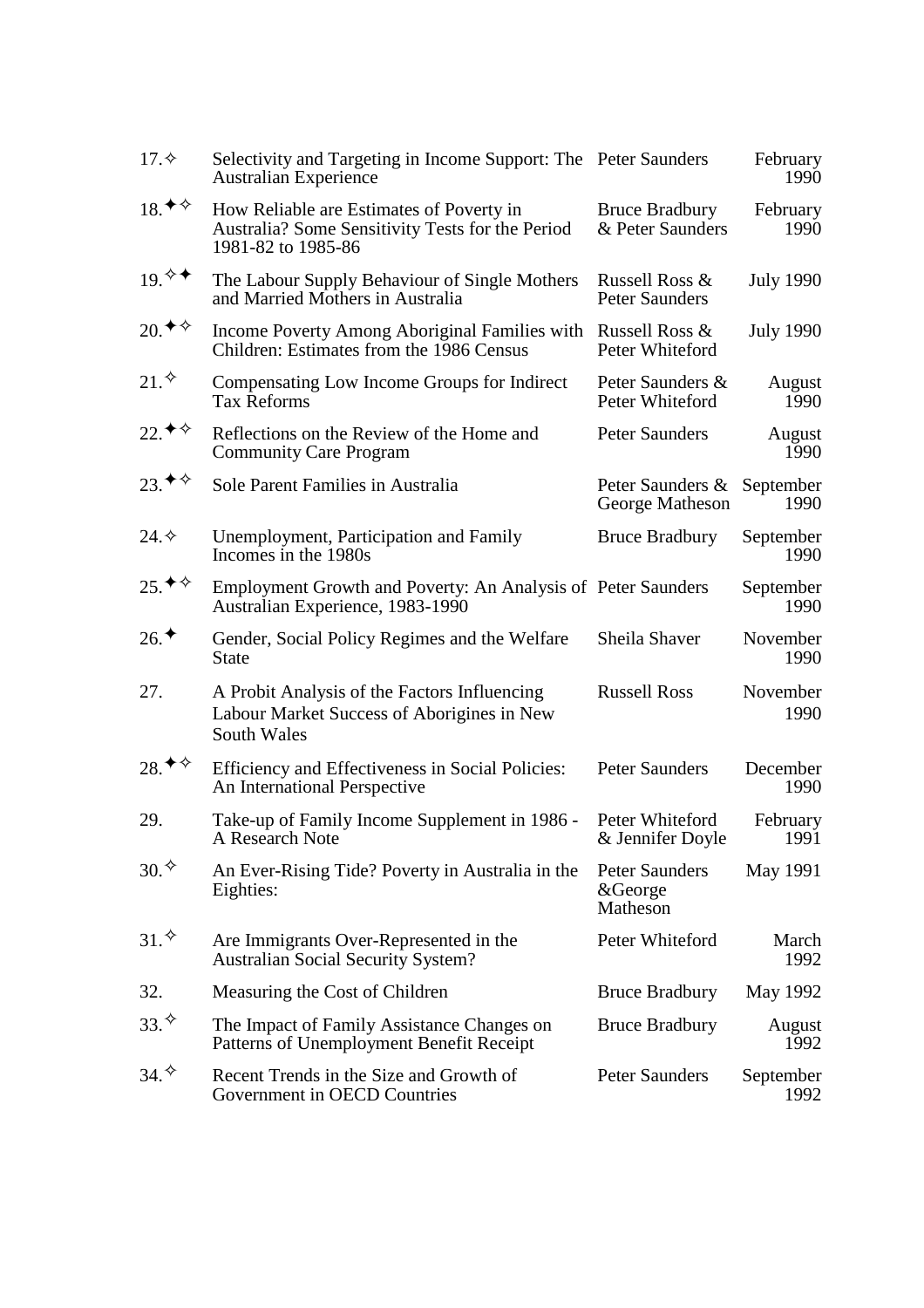| 35.                | Noncash Income, Living Standards, Inequality<br>and Poverty: Evidence from the Luxembourg<br>Income Study                       | Peter Saunders et November<br>al                           | 1992              |
|--------------------|---------------------------------------------------------------------------------------------------------------------------------|------------------------------------------------------------|-------------------|
| $36.$ * $\diamond$ | The Mixed Economy of Support for the Aged In<br><b>Australia: Lesson for Privatisation</b>                                      | Peter Saunders &<br><b>Michael Fine</b>                    | November<br>1992  |
| 37.                | The Welfare Interpretation of Family Size<br>Equivalence Scales                                                                 | <b>Bruce Bradbury</b>                                      | November<br>1992  |
| 38.                | Body Rights, Social Rights and the Liberal<br><b>Welfare State</b>                                                              | Sheila Shaver                                              | December<br>1992  |
| 39.                | <b>Unemployment and Income Support: Challenges</b><br>for the Years Ahead                                                       | <b>Bruce Bradbury</b>                                      | May 1993          |
| 40.                | Married Women's Earnings and Family Income<br>Inequality in the Eighties                                                        | <b>Peter Saunders</b>                                      | May 1993          |
| 41.                | Women and the Australian Social Security<br><b>System: From Difference Towards Equality</b>                                     | Sheila Shaver                                              | June 1993         |
| 42.                | Male Wage Inequality Before and After Tax: A<br><b>Six Country Comparison</b>                                                   | <b>Bruce Bradbury</b>                                      | June 1993         |
| $43.$ *            | The Fragmented Structure of Community Support Michael Fine<br><b>Services: A Community Case Study</b>                           |                                                            | <b>June 1993</b>  |
| 44. ♦ ♦            | The Recognition of Wifely Labour by Welfare<br><b>States</b>                                                                    | Sheila Shaver &<br>Jonathan<br><b>Bradshaw</b>             | August<br>1993    |
| 45.                | Postmodernism and Social Policy: A Great Leap<br>Backwards?                                                                     | Peter Taylor-<br>Gooby                                     | September<br>1993 |
| 46.                | Making Ends Meet in Australia and Sweden: A<br>Comparative Analysis of the Consensual<br><b>Approach to Poverty Measurement</b> | Peter Saunders,<br>Björn Halleröd &<br>George Matheson     | October<br>1993   |
| 47.                | Economic Adjustment and Distributional Change: Peter Saunders<br>Income Inequality and Poverty in Australia in the<br>Eighties  |                                                            | November<br>1993  |
| 48.                | Poverty and Inequality: Social Security in<br>Australia in the 1990s                                                            | <b>Peter Saunders</b>                                      | May 1994          |
| 49.                | Rising on the Tasman Tide: Income Inequality in<br>Australia and New Zealand in the 1980s                                       | Peter Saunders                                             | June 1994         |
| 50.                | A New Approach to the Direct Measurement of<br><b>Consensual Poverty</b>                                                        | Björn Halleröd                                             | October<br>1994   |
| 51.                | The Distribution of Welfare: Inequality, Earnings<br>Capacity and Household Production in a<br><b>Comparative Perspective</b>   | Peter Saunders<br>Inge O'Connor $&$<br>Timothy<br>Smeeding | November<br>1994  |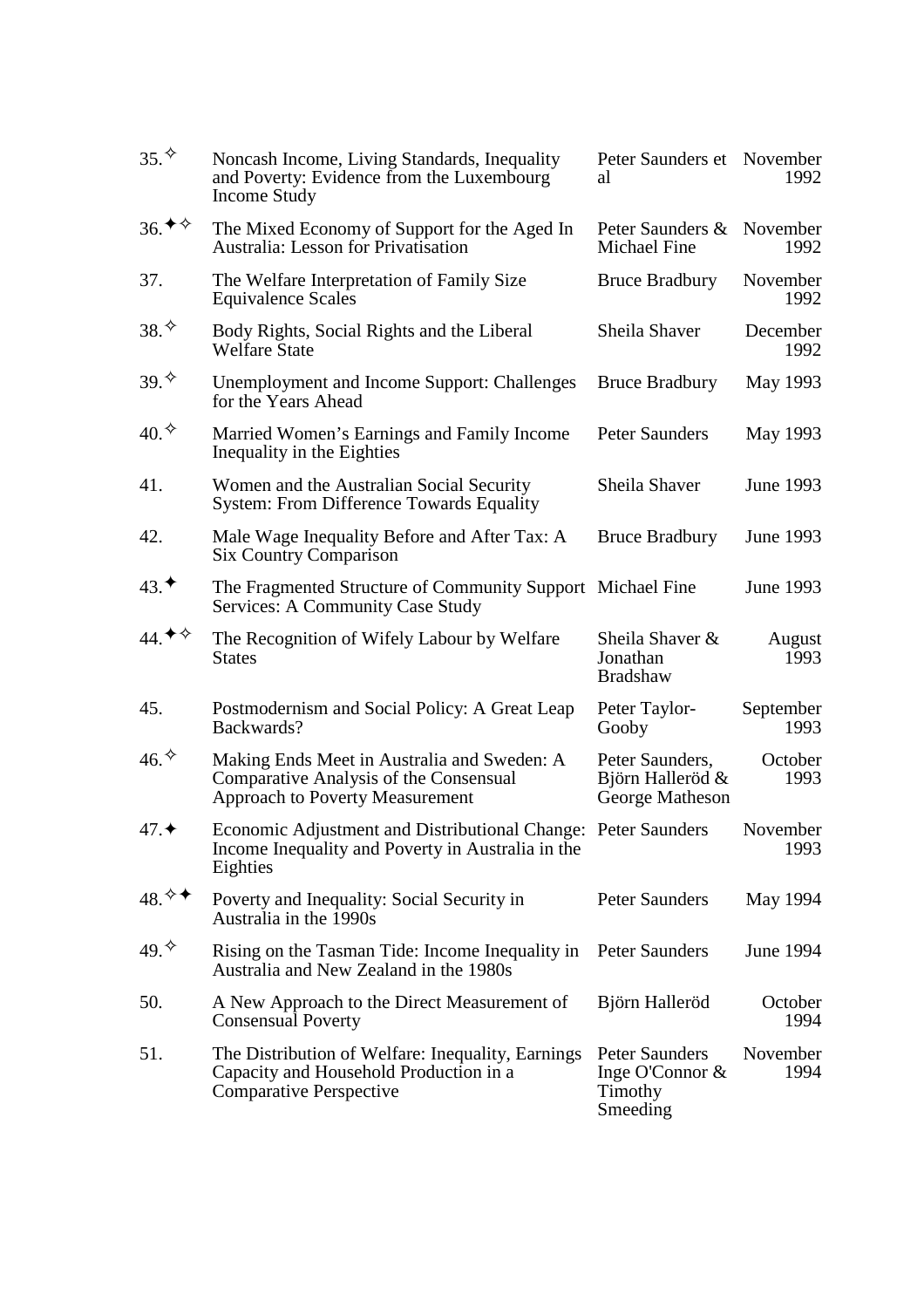| $52.\diamond$               | Immigrants and the Distribution of Income:<br>National and International Comparisons                                                       | <b>Peter Saunders</b>                   | November<br>1994 |
|-----------------------------|--------------------------------------------------------------------------------------------------------------------------------------------|-----------------------------------------|------------------|
| 53. $\diamond$              | The Role, Value and Limitations of Poverty<br>Research                                                                                     | <b>Peter Saunders</b>                   | November<br>1994 |
| 54. $\diamond$              | The Use of Replacement Rates In<br>International Comparisons of Benefit Systems                                                            | Peter Whiteford                         | February<br>1995 |
| 55. $\diamond$              | Two Papers on Citizenship and the Basic Income                                                                                             | Peter Saunders &<br>Sheila Shaver       | April<br>1995    |
| 56. $\diamond$              | Improving Work Incentives in a Means-tested<br>System: The 1994 Australian Social Security<br>Reforms                                      | <b>Peter Saunders</b>                   | May 1995         |
| 57.                         | Corporatism in Australia                                                                                                                   | Peter Kriesler &<br>Joseph Halevi       | May 1995         |
| 58.                         | Universality and Selectivity in Income Support: A Sheila Shaver<br>Comparative Study in Social Citizenship                                 |                                         | May 1995         |
| 59.                         | Household Semi-public Goods and the Estimation Bruce Bradbury<br>of Consumer Equivalence Scales: Some First<br><b>Steps</b>                |                                         | May 1995         |
| $60.\diamondsuit$           | Wage and Income Inequality in Two Welfare<br><b>States: Australia and Sweden</b>                                                           | Peter Saunders &<br>Johann Fritzell     | August<br>1995   |
| 61.                         | The Changing Mix of Welfare in Health Care and<br><b>Community Support Services</b>                                                        | Michael Fine                            | August<br>1995   |
| $62.\diamond$               | Evaluation and Research in Social Policy                                                                                                   | Peter Saunders &<br><b>Michael Fine</b> | December<br>1995 |
| 63.                         | Unpacking Inequality: Wage Incomes, Disposable Peter Saunders<br><b>Incomes and Living Standards</b>                                       |                                         | December<br>1995 |
| $64.$ $\diamond$ $\diamond$ | A Challenge to Work and Welfare: Poverty in<br>Australia in the 1990s                                                                      | Peter Saunders                          | December<br>1995 |
| 65. ♦ $\diamondsuit$        | Social Policy and Personal Life: Changes in State, Sheila Shaver &<br>Family and Community in the Support of Informal Michael Fine<br>Care |                                         | December<br>1995 |
| 66.                         | Household Income Sharing, Joint Consumption<br>and the Expenditure Patterns of Australian<br>Couples and Single People                     | <b>Bruce Bradbury</b>                   | May 1996         |
| 67.                         | Explaining Changes in the Social Structure of<br>Employment: The Importance of Geography                                                   | Boyd Hunter                             | <b>June 1996</b> |
| 68.                         | Liberalism, Gender and Social Policy                                                                                                       | Sheila Shaver                           | <b>July 1996</b> |
| 69.                         | Redistribution by the State in Austria                                                                                                     | Alois Guger                             | October<br>1996  |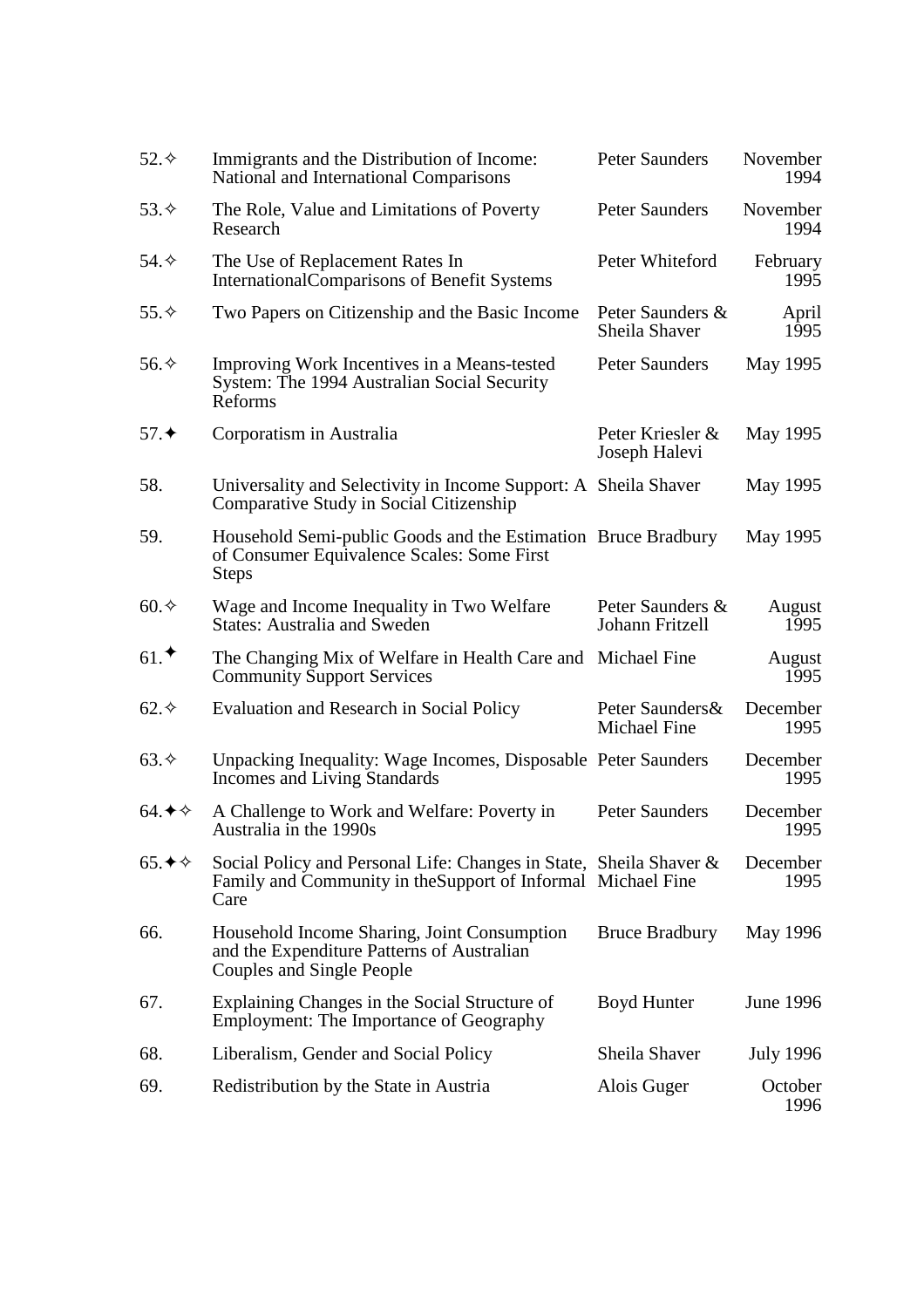| 70. | Economic Crisis and Social Policy in Finland in<br>the $1990s$                                                                              | Hannu Uusitalo                             | October<br>1996  |
|-----|---------------------------------------------------------------------------------------------------------------------------------------------|--------------------------------------------|------------------|
| 71. | Sole Mothers in Australia: Supporting Mothers to<br>Seek Work                                                                               | Marilyn McHugh<br>& Jane Millar            | November<br>1996 |
| 72. | 'All Else Confusion': What Time Use Surveys<br>Show About Changes in Gender Equity                                                          | Michael Bittman<br>& George<br>Matheson    | November<br>1996 |
| 73. | Are the Low Income Self-employed Poor?                                                                                                      | <b>Bruce Bradbury</b>                      | December<br>1996 |
| 74. | Social Policy in East Asia and the Pacific Area in Peter Saunders<br>the Twenty-First Century: Challenges and<br>Responses                  |                                            | December<br>1996 |
| 75. | Dawning of a New Age? The Extent, Causes and<br>Consequences of Ageing in Australia                                                         | Peter Saunders                             | December<br>1996 |
| 76. | Poverty, Choice and Legitimacy                                                                                                              | <b>Peter Saunders</b>                      | March<br>1997    |
| 77. | The Restructuring of the Canadian Welfare State:<br><b>Ideology and Policy</b>                                                              | Maureen Baker                              | <b>June 1997</b> |
| 78. | Developing Policy Planning and Research<br>Capabilities in the Asia Pacific                                                                 | <b>Peter Saunders</b>                      | October<br>1997  |
| 79. | New Relations of Welfare in the Contracting<br>State: The Marketisation of Services for the<br>Unemployed in Australia                      | Tony Eardley                               | October<br>1997  |
| 80. | Coordinating Health, Extended Care and<br><b>Community Support Services: Issues for Policy</b><br>Makers and Service Providers in Australia | <b>Michael Fine</b>                        | October<br>1997  |
| 81. | How do the Elderly in Taiwan Fare Cross-<br>Nationally? Evidence from the Luxembourg<br><b>Income Study Project</b>                         | Peter Saunders &<br>Timothy M.<br>Smeeding | April<br>1998    |
| 82. | An Australian Model for Labour Supply and<br>Welfare Participation in Two-adult Households                                                  | Guyonne Kalb                               | <b>June 1998</b> |
| 83. | The Land of the Lost Long Weekend? Trends in<br>Free Time Among Working Age Australians,<br>1974-1992                                       | Michael Bittman                            | <b>June 1998</b> |
| 84. | Defining Poverty and Identifying the Poor:<br>Reflections on the Australian Experience                                                      | <b>Peter Saunders</b>                      | <b>June 1998</b> |
| 85. | An Equivalence Scale for Time                                                                                                               | Michael Bittman<br>& Robert E.<br>Goodin   | <b>July 1998</b> |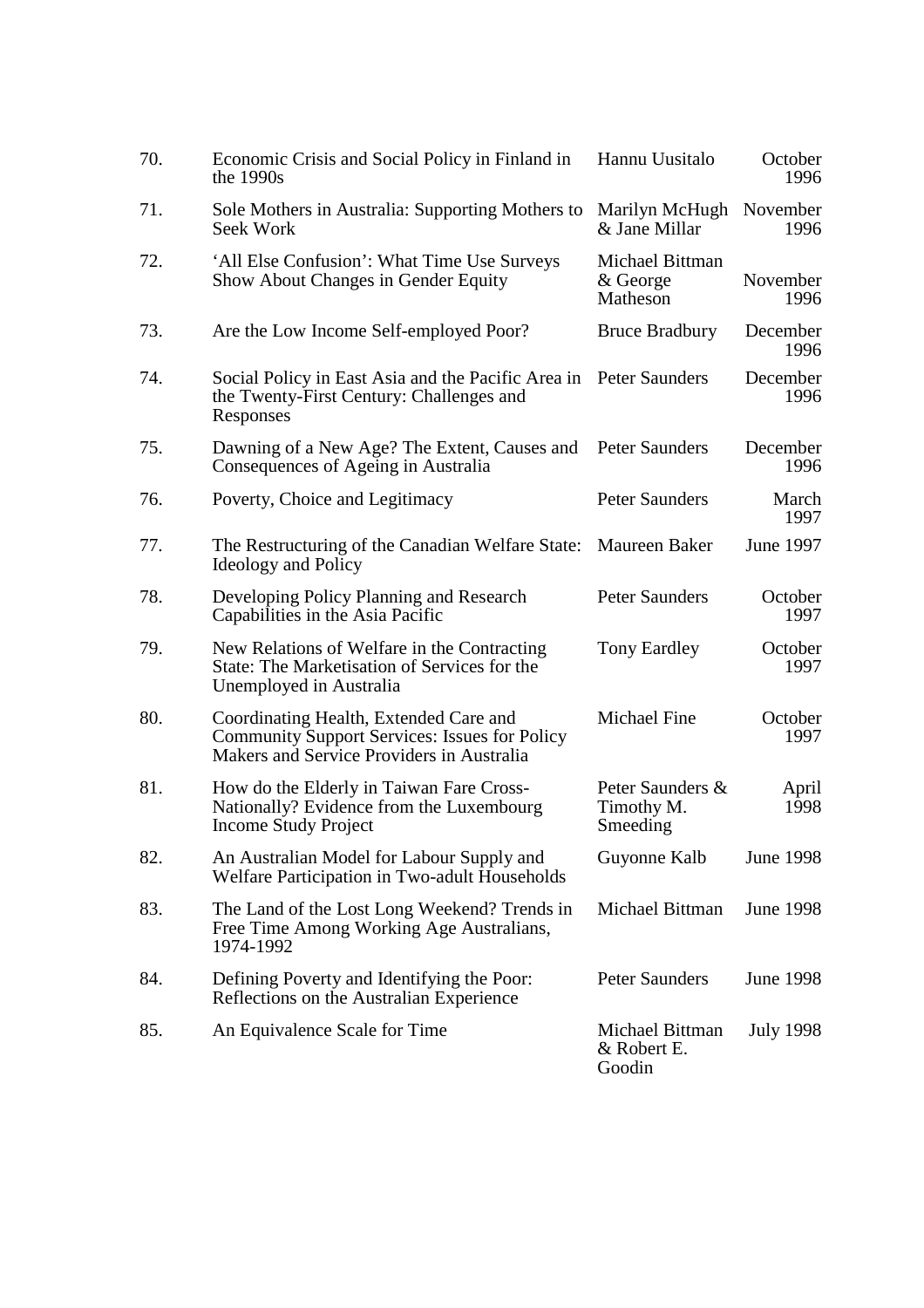| 86.  | The Changing Boundary Between Home and<br>Market: Australian Trends in Outsourcing<br><b>Domestic Labour</b> | Michael Bittman,<br>Gabrielle<br>Meagher $\&$<br>George Matheson | <b>July 1998</b> |
|------|--------------------------------------------------------------------------------------------------------------|------------------------------------------------------------------|------------------|
| 87.  | Incomes, Incentives and the Growth of Means<br><b>Testing in Hungary</b>                                     | Gerry Redmond                                                    | August<br>1998   |
| 88.  | <b>Economic Insecurity</b>                                                                                   | Lars Osberg                                                      | October<br>1998  |
| 89.  | Household Budgets and Income Distribution Over Peter Saunders<br>the Longer Term: Evidence for Australia     |                                                                  | October<br>1998  |
| 90.  | Global Pressures, National Responses: The<br><b>Australian Welfare State in Context</b>                      | Peter Saunders                                                   | October<br>1998  |
| 91.  | Working But Poor? Low Pay and Poverty in<br>Australia                                                        | Tony Eardley                                                     | November<br>1998 |
| 92.  | Extension Amidst Retrenchment: Gender and<br>Welfare State Restructuring in Australia and<br>Sweden          | Sheila Shaver                                                    | December<br>1998 |
| 93.  | Using Budget Standards to Assess the Well-<br>Being of Families                                              | <b>Peter Saunders</b>                                            | December<br>1998 |
| 94.  | Later Life, Gender and Ethnicity: Changing<br>Theory for Social Policy Research                              | Gail Wilson                                                      | December<br>1998 |
| 95.  | Social Participation and Family Welfare: The<br>Money and Time Costs of Leisure                              | Michael Bittman                                                  | February<br>1999 |
| 96.  | The Increasing Financial Dependency of Young<br>People on Their Families                                     | Judy Schneider                                                   | February<br>1999 |
| 97.  | The Rush Hour: The Quality of Leisure Time and<br><b>Gender Equity</b>                                       | Michael Bittman<br>& Judy Wajcman                                | February<br>1999 |
| 98.  | Women and Retirement Income in Australia:<br>Social Rights, Industrial Rights and Property<br>Rights         | Merrin<br>Thompson                                               | May 1999         |
| 99.  | The 'Dutch Miracle': Employment Growth in a<br>Retrenched but Still Generous Welfare System                  | Uwe Becker                                                       | May 1999         |
| 100. | Tax Theory and Targeting: A Survey                                                                           | <b>Bruce Bradbury</b>                                            | May 1999         |
| 101. | Home and Away: Reflections on Long-term Care<br>in the UK and Australia                                      | Melanie<br>Henwood                                               | June 1999        |
| 102. | Australian Attitudes to Unemployment and<br><b>Unemployed People</b>                                         | Tony Eardley $\&$<br>George Matheson                             | <b>June 1999</b> |
| 103. | The Costs of Children: Budget Standards<br>Estimates and the Child Support Scheme                            | Marilyn McHugh                                                   | <b>July 1999</b> |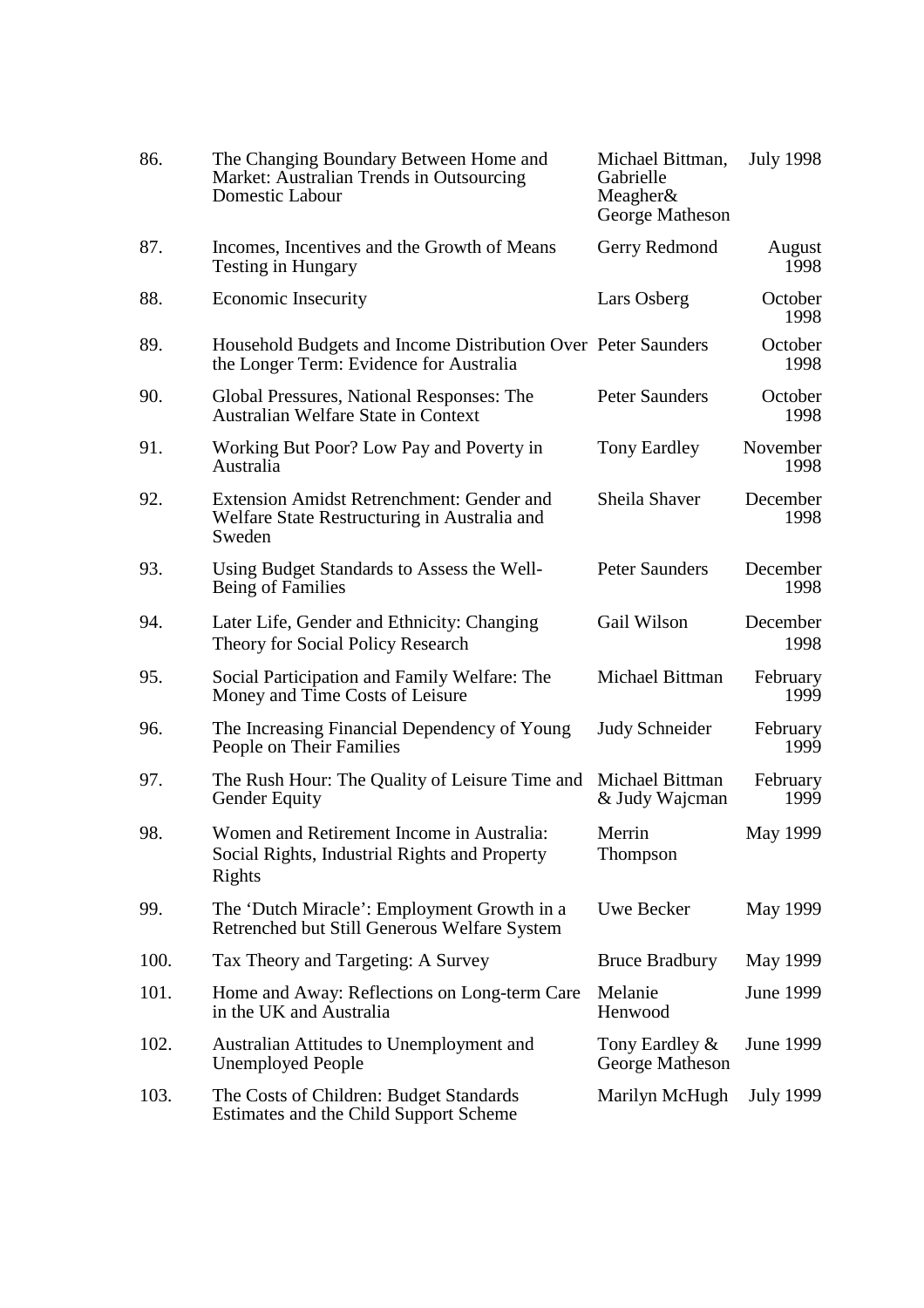| 104. | Tax-benefit Policies and Parents' Incentives to<br>Work: The Case of Australia 1980-1997                                           | Gerry Redmond                                                        | <b>July 1999</b> |
|------|------------------------------------------------------------------------------------------------------------------------------------|----------------------------------------------------------------------|------------------|
| 105. | The Responsibility for Child and Aged Care:<br>Shaping Policies for the Future                                                     | <b>Michael Fine</b>                                                  | August<br>1999   |
| 106. | Social Change and Social Policy: Results from a<br><b>Survey of Public Opinion</b>                                                 | Peter Saunders,<br><b>Cathy Thomson</b><br>& Ceri Evans              | <b>May 2000</b>  |
| 107. | Community Attitudes Towards Unemployment,<br><b>Activity Testing and Mutual Obligation</b>                                         | Tony Eardley,<br><b>Peter Saunders</b><br>and Ceri Evans             | <b>May 2000</b>  |
| 108. | Child Poverty Dynamics in Seven Nations                                                                                            | Bruce Bradbury,<br><b>Steven Jenkins</b><br>and John<br>Micklewright | December<br>2000 |
| 109. | The Transition from Welfare to Work: are casual<br>jobs a short cut to permanent work?                                             | <b>Jenny Chalmers</b><br>& Guyonne Kalb                              | October<br>2000  |
| 110. | Now That the Future has Arrived: A retrospective<br>reassessment of Gershuny's theory of social<br>innovation                      | Michael Bittman                                                      | December<br>2000 |
| 111. | Is the Job Network Benefiting Disadvantaged Job<br>Seekers? Preliminary evidence from a study of<br>non-profit employment services | Tony Eardley,<br>David Abello &<br>Helen Macdonald                   | January<br>2001  |
| 112. | Time Use and Overlapping Activities: Evidence<br>from Australia                                                                    | Maria Sagrario<br>Floro & Marjorie<br><b>Miles</b>                   | January<br>2001  |
| 113. | Morals and Policy: Public Duty and Private<br>Responsibilities in the Employment to Retirement<br><b>Transitions</b>               | Sheila Shaver &<br>Merrin<br>Thompson                                | May 2001         |
|      |                                                                                                                                    |                                                                      |                  |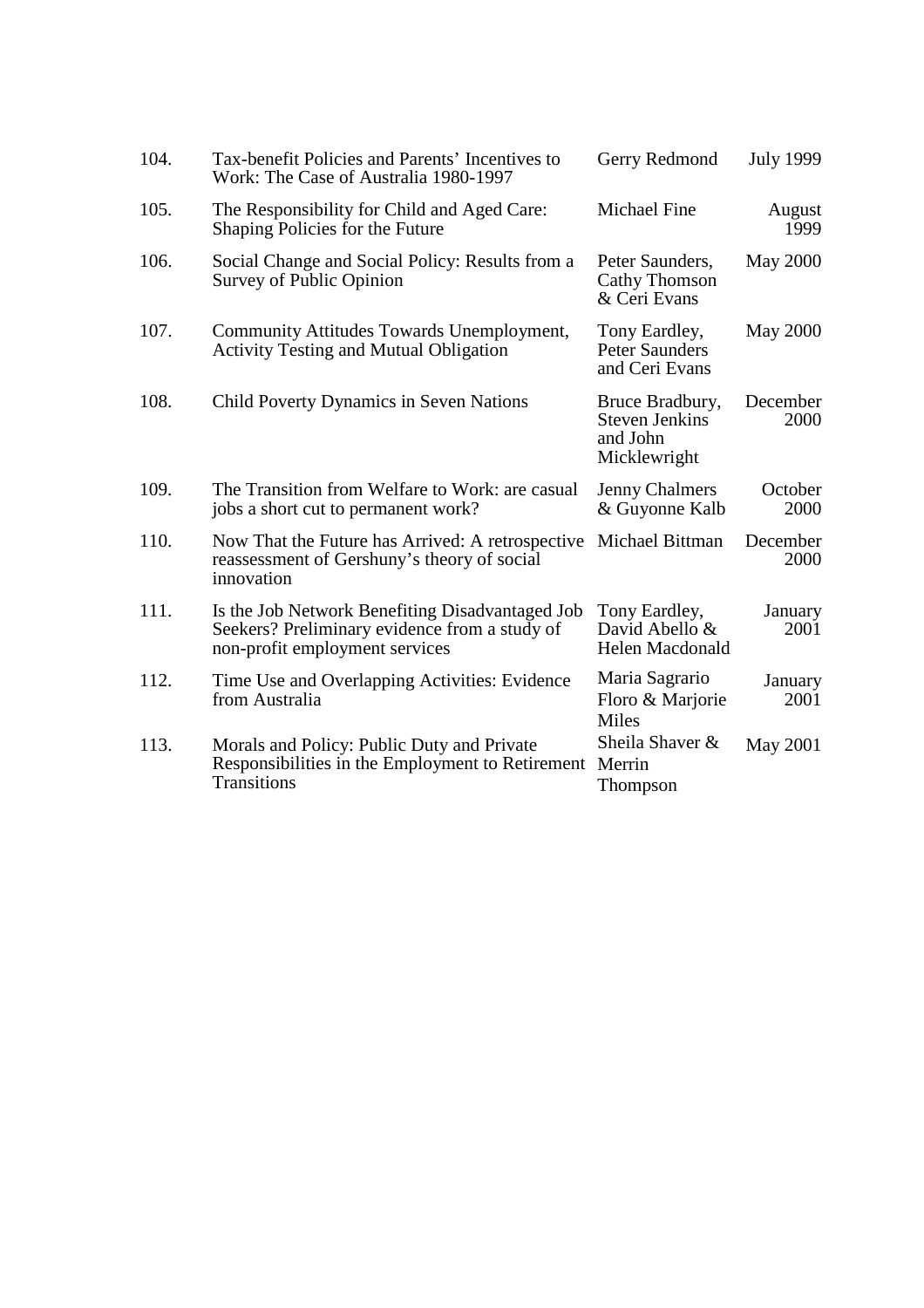#### **SOCIAL POLICY RESEARCH CENTRE REPRINTS**

| DP No. | Published as                                                                                                                                                                                                                                                                                                                      | SPRC Reprint no.<br>(if applicable) |
|--------|-----------------------------------------------------------------------------------------------------------------------------------------------------------------------------------------------------------------------------------------------------------------------------------------------------------------------------------|-------------------------------------|
| 1.     | Russell Ross (1988), 'The Labour Market Position of Aboriginal<br>People in Non-metropolitan New South Wales', Australian<br>Bulletin of Labour, 15(1), December, 29-56.                                                                                                                                                          | 48                                  |
| 3.     | Peter Whiteford (1989), 'Taxation and Social Security: An<br>Overview', Australian Tax Forum, 6(1), 2-39.                                                                                                                                                                                                                         | 49                                  |
| 4.     | Peter Saunders and Garry Hobbes (1988), 'Income Inequality<br>in an International Comparative Perspective,' Australian<br>Economic Review, 3rd Quarter, 25-34.                                                                                                                                                                    | 47                                  |
| 5.     | Bruce Bradbury (1989), 'Family Size Equivalence Scales and Survey<br>Evaluations of Income and Well-being', Journal of Social Policy,<br>18(3), July, 383-408.                                                                                                                                                                    | 52                                  |
| 6.     | Peter Whiteford (1989), 'Taxation Reform and the Tax Threshold',<br>in John G. Head, ed., Australian Tax Reform in Retrospect and<br>Prospect, papers presented at a conference organised by the Centre<br>of Policy Studies, Monash University, Conferences Series no. 8,<br>Australian Tax Research Foundation, Sydney, 219-47. |                                     |
| 10.    | Bruce Bradbury (1989), 'The "Family Package" and the Cost<br>of Children', Australian Social Policy, 1(12), Winter, 21-51.                                                                                                                                                                                                        | 59                                  |
| 12.    | Cathy Boland (1989), 'A Comparative Study of Home and Hospital<br>Births: Scientific and Normative Variables and Their Effects',<br>in Celebrating a Revolution in Birth: Proceedings of 10th<br>National Homebirth Conference, Sydney, 19-33.                                                                                    |                                     |
| 14.    | Peter Saunders and Bruce Bradbury (1991), 'Some Australian<br>Evidence on the Consensual Approach to Poverty Measurement',<br>Economic Analysis and Policy, 21(1), March, 47-73.                                                                                                                                                  | 62                                  |
| 15.    | Peter Saunders, Helen Stott and Garry Hobbes (1991), 'Income<br>Inequality in Australian and New Zealand: International<br>Comparisons and Recent Trends', Review of Income and Wealth,<br>37(1), March, 63-79.                                                                                                                   | 47                                  |
| 16.    | Bruce Bradbury, Jenny Doyle and Peter Whiteford (1993), 'Trends<br>in the Disposable Income and Housing Costs of Australian Families',<br>Greg Mahoney, ed., The Australian Economy under Labor, Allen<br>and Unwin, Sydney, 137-158.                                                                                             | 71                                  |
| 17.    | Peter Saunders (1991), 'Selectivity and Targeting in Income<br>Support: The Australian Experience', Journal of Social Policy,<br>20(3), 299-326.                                                                                                                                                                                  |                                     |
| 18.    | Bruce Bradbury and Peter Saunders (1990), 'How Reliable are<br>Estimates of Poverty in Australia? Some Sensitivity Tests for<br>the Period 1981-82 to 1985-86', Australian Economic Papers,<br>29(55), December 154-81.                                                                                                           | 60                                  |
|        |                                                                                                                                                                                                                                                                                                                                   |                                     |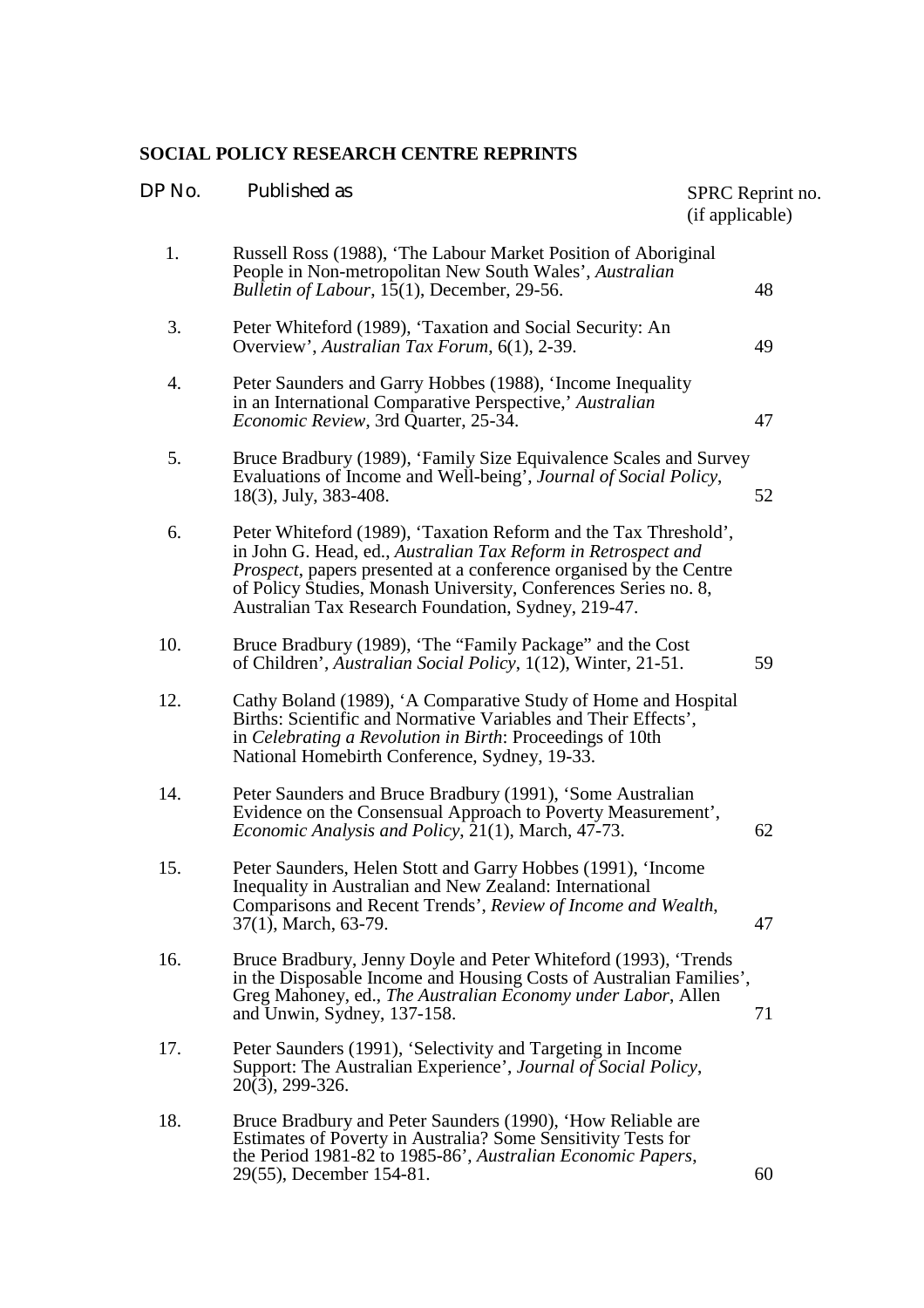- 19. Russell Ross and Peter Saunders (1993), 'The Labour Supply of Sole Mothers and Married Mothers in Australia: Evidence from the 1986 Income Distribution Survey', *Australian Economic Papers*, Vol. 32, June, 116-133.
- 20. Russell Ross and Peter Whiteford (1992), 'Poverty in 1986: Aboriginal Families with Children', *Australian Journal of Social Issues*, 27(2), May, 92-111. 61
- 21. Peter Saunders and Peter Whiteford (1990), 'Compensating Low Income Groups for Indirect Taxes', *Australian Tax Forum*, 7(4), 443-64.
- 22. Peter Saunders (1990), 'Reflections on the Review of the HACC Program', in A. Howe, E. Ozanne and C. Selby Smith, eds, *Community Care Policy and Practice: New Directions in Australia*, Public Sector Management Institute, Monash University, Victoria, 201-12. 63
- 23. Peter Saunders and George Matheson (1991), 'Sole Parent Families in Australia', *International Social Security Review*, 44(3), 51-75.
- 24. Bruce Bradbury (1992), 'Unemployment, Participation and Family Incomes in the 1980s', *Economic Record*, 68(203), December, 328-42. 73
- 25. Peter Saunders (1991), 'Employment Growth and Poverty: An Analysis of the Australian Experience 1982-1990', in Michael Johnson, Peter Kriesler and Anthony D. Owen, eds, *Contemporary Issues in Australian Economics*, The Economic Society of Australia, Macmillan, Australia, 105-33. (Also excerpts in *ACTCOSS News*, 5 October, 12-14.)
- 28. Peter Saunders (1991), 'Efficiency and Effectiveness in Social Policies: an International Perspective', in T. P. Hardiman and Michael Mulreany, eds, *Efficiency and Effectiveness in the Public Domain*, Institute of Public Administration, Dublin, 78-117.
- 30. Peter Saunders and George Matheson (1991), 'An Ever Rising Tide?: Poverty in Australia in the Eighties', *Economic and Labour Relations Review, 2(2), December, 142-71.* 67
- 31. Peter Whiteford (1991), 'Are immigrants over-represented in the Australian social security system?', *Journal of the Australian Population Association*, 8(2), November, 93-109.
- 33. Bruce Bradbury (1993), 'Family Assistance and the Incomes of Low Wage Families', *Social Security Journal*, March, 1-18. and Bruce Bradbury (1993), 'Family Assistance, Replacement Rates and the Unemployment of Married Men', *Australian Bulletin of Labour*, Vol. 19, No. 2, June, 114-132. 70
- 34. Peter Saunders (1993), 'Recent Trends in the Size and Growth of Government in OECD Countries', in Normal Gemmell, ed., *The Growth*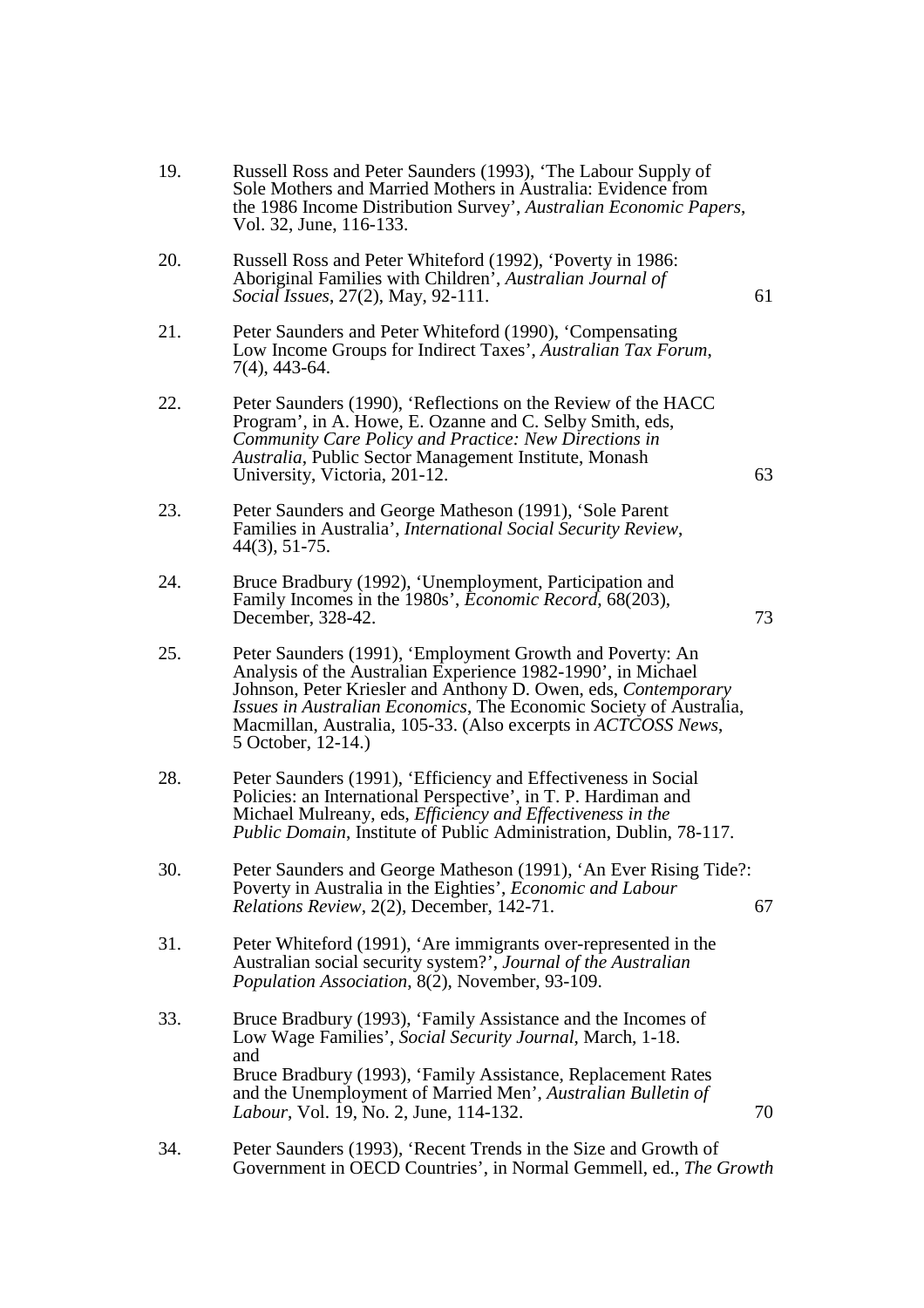*of the Public Sector: Theories and International Evidence*, Edward Elgar, Aldershot, 17-33.

- 35. Timothy M. Smeeding, Peter Saunders, John Coder, Stephen Jenkins, Johan Fritzell, Aldi J. M. Hagenaars, Richard Hauser and Michael Wolfson (1993), 'Poverty, Inequality and Family Living Standards Impacts Across Seven Nations: The Effects of Noncash Subsidies for Health, Education and Housing', *The Review of Income and Wealth*, Series 39, No. 3, September, 229-256.
- 36. Peter Saunders and Michael Fine (1992), 'The Mixed Economy of Support for the Aged in Australia: Lessons for Privatisation', *Economic and Labour Relations Review*, 3(2), December, 18-42. 69
- 38. Sheila Shaver (1993), 'Body Rights, Social Rights and the Liberal Welfare State', *Critical Social Policy*, Issue 39, Winter 1993/94, 66-93. 72
- 39. Bruce Bradbury (1993), 'Unemployment, and Income Support: Challenges for the Years Ahead', *Economic Papers*, Vol. 12, No. 2, June, 14-31.
- 40. Peter Saunders (1993), 'Married Women's Earnings and Family Income Inequality in the Eighties', *Australian Bulletin of Labour*, Vol. 19, No. 3, 3-22.
- 44. Sheila Shaver and Jonathan Bradshaw (1995), 'The Recognition of Wifely Labour by Welfare States', *Social Policy and Administration*, Vol. 29, No.1, March, 10-25.
- 46. Peter Saunders, Björn Halleröd and George Matheson (1994), 'Making Ends Meet in Australia and Sweden: A Comparative Analysis Using the Subjective Poverty Line Methodology', *Acta Sociologica*, Vol. 37, No. 3, 3-22.
- 48. Peter Saunders (1993), 'Poverty and Inequality: Social Security in the 1990s', in J. Disney and L. Briggs, eds, *Social Security Policy: Issues and Options*, papers from the Conference, 'Social Security Policy: The Future', November, AGPS 29-48.
- 49. Peter Saunders (1994), 'Rising on the Tasman Tide: Income Inequality in Australia and New Zealand', *Social Policy Journal of New Zealand*, Issue 2, July, 97-114.
- 52. Peter Saunders, 'The Immigrant Dimension of Income Inequality' in J. Neville, ed., As the Rich Get Richer: Changes in Income Distribution, Committee for the Economic Development of Australia (CEDA), Sydney, 66-86.
- 53. Peter Saunders (1995), 'In Defence of a Poverty Line', *Just Policy*, No. 4, September, 9-16.
- 54. Peter Whiteford (1995), 'The Use of Replacement Rates in International Comparisons of Benefit Systems', *International Social Security Review*, Vol. 48, No.2/95, 3-30.